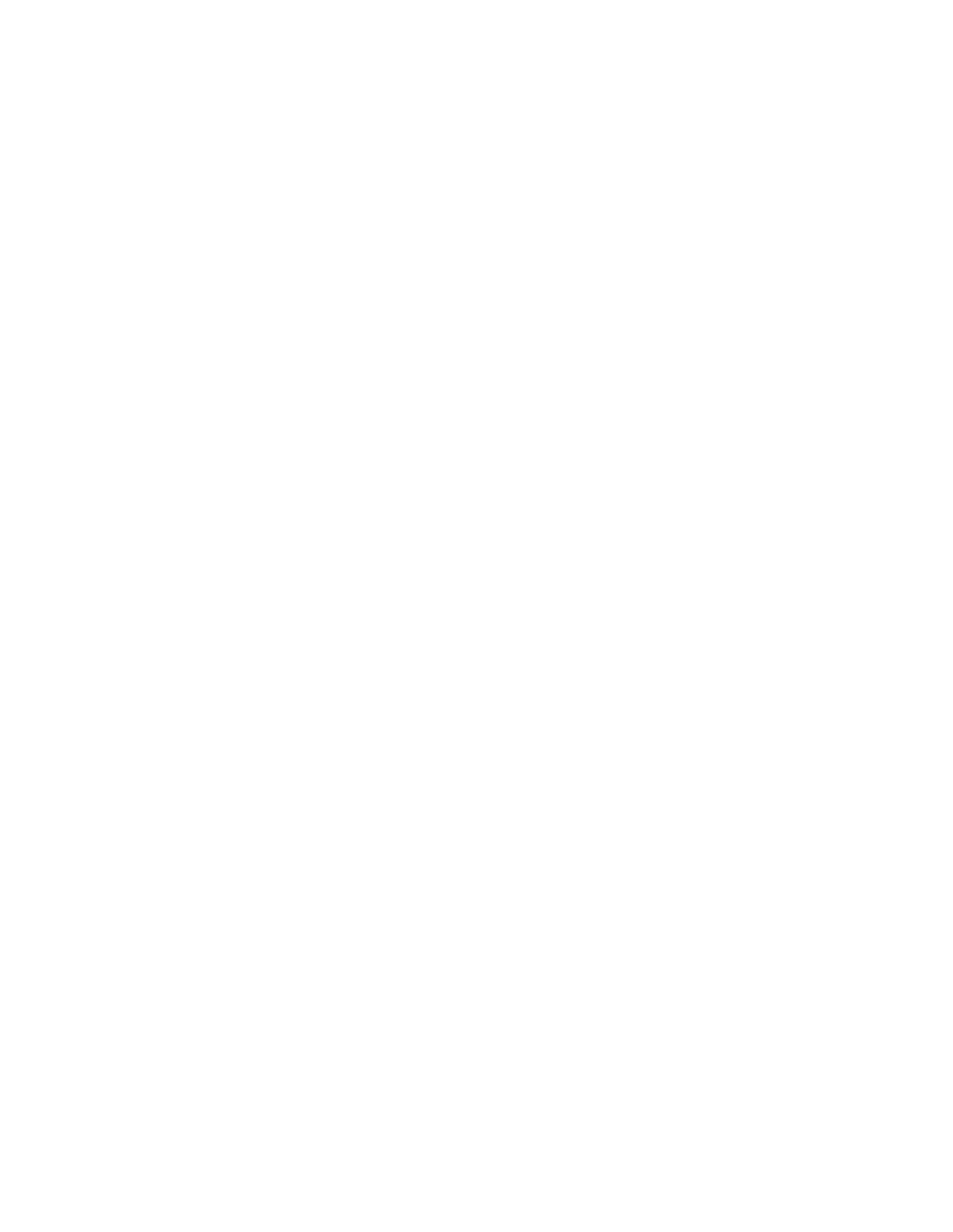

### ROYAL CANADIAN AIR CADETS

PROFICIENCY LEVEL TWO



INSTRUCTIONAL GUIDE

### SECTION 1

### EO M260.01 – EXPLAIN ASPECTS OF AIR TRAFFIC CONTROL (ATC)

Total Time: 30 min

### PREPARATION

### PRE-LESSON INSTRUCTIONS

Resources needed for the delivery of this lesson are listed in the lesson specification located in A-CR-CCP-802/PG-001, Chapter 4. Specific uses for said resources are identified throughout the Instructional Guide within the TP for which they are required.

Review the lesson content and become familiar with the material prior to delivering the lesson.

Photocopy flash cards located at Annex A. Paste flash cards with light signals on one side of the card and light signal commands on the reverse (e.g. 1-2, 3-4, 5-6, etc.).

Photocopy NORDO light signals matching activity located at Annex B for each cadet.

### PRE-LESSON ASSIGNMENT

N/A.

### APPROACH

An interactive lecture was chosen for this lesson to orient the cadets to ATC, to give an overview of it, and to generate an interest.

### INTRODUCTION

### REVIEW

N/A.

### **OBJECTIVES**

By the end of this lesson the cadet shall be expected to have participated in a discussion on ATC.

### IMPORTANCE

It is important for cadets to understand the role of ATC at an aerodrome. This lesson will assist in stimulating the cadets' interest in aerospace activities which may lead to future summer training opportunities in the Air Cadet Program.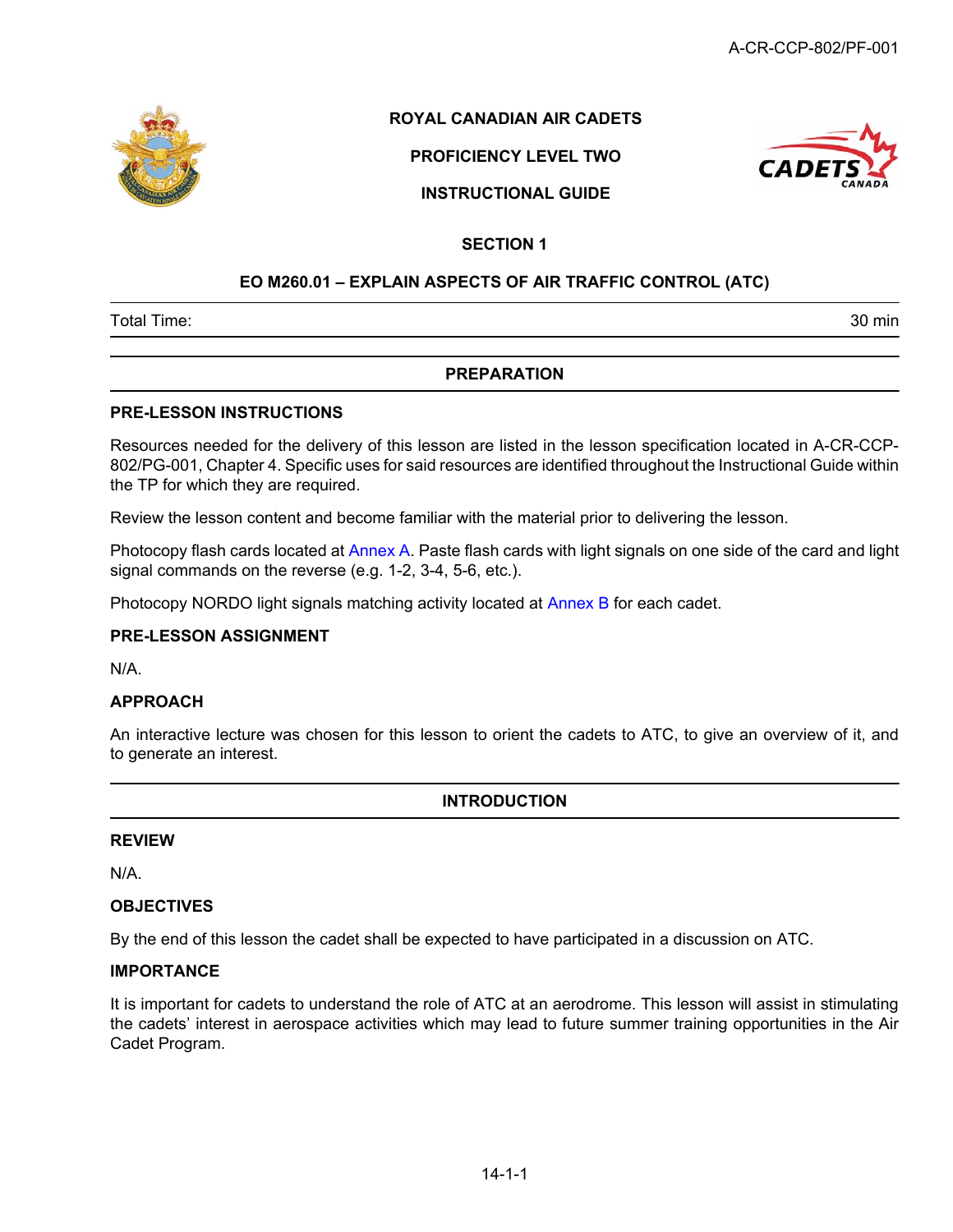### Teaching Point 1 Explain the Role of an Air Traffic Controller at an Aerodrome

Time: 10 min Method: Interactive Lecture Communication of the Method: Interactive Lecture

Aerodrome. Any area of land or water designed for the arrival, departure, movement and servicing of aircraft. It includes buildings, installations, and equipment situated therein.

Airport. Any aerodrome with an airport certificate. Some airports are designated "international airports" to support international commercial air transport. An airport certificate testifies that the aerodrome meets airport certification safety standards.

### The Role of the Air Traffic Controller

The ATC system is a vast network of people and equipment that ensures the safe operation of commercial and private aircraft.

The air traffic controller's' immediate concern is safety, but controllers must also direct planes efficiently to minimize delays. Their main responsibility is to organize the flow of aircraft into and out of the aerodrome.

Air traffic controllers coordinate the movement of air traffic to make certain that planes stay a safe distance apart. They prevent collisions between:

- aircraft,
- aircraft and obstructions, and
- aircraft and vehicles on the manoeuvring area.

In addition, air traffic controllers keep pilots informed about changes in weather conditions such as wind shear, a sudden change in the velocity or direction of the wind that can cause the pilot to lose control of the aircraft.

### ATC Authorization

An ATC clearance is an authorization from an ATC unit for an aircraft to proceed within controlled airspace under specific conditions. Some air traffic controllers regulate traffic through designated airspaces; others regulate airport arrivals and departures.

### CONFIRMATION OF TEACHING POINT 1

### **QUESTIONS**

- Q1. What is the air traffic controller's immediate concern?
- Q2. What are the three main things that air traffic controllers prevent collisions between?
- Q3. What is an ATC clearance?

### ANTICIPATED ANSWERS

- A1. The air traffic controller's' immediate concern is safety.
- A2. Air traffic controllers prevent collisions between:
	- aircraft,  $\bullet$
	- aircraft and obstructions, and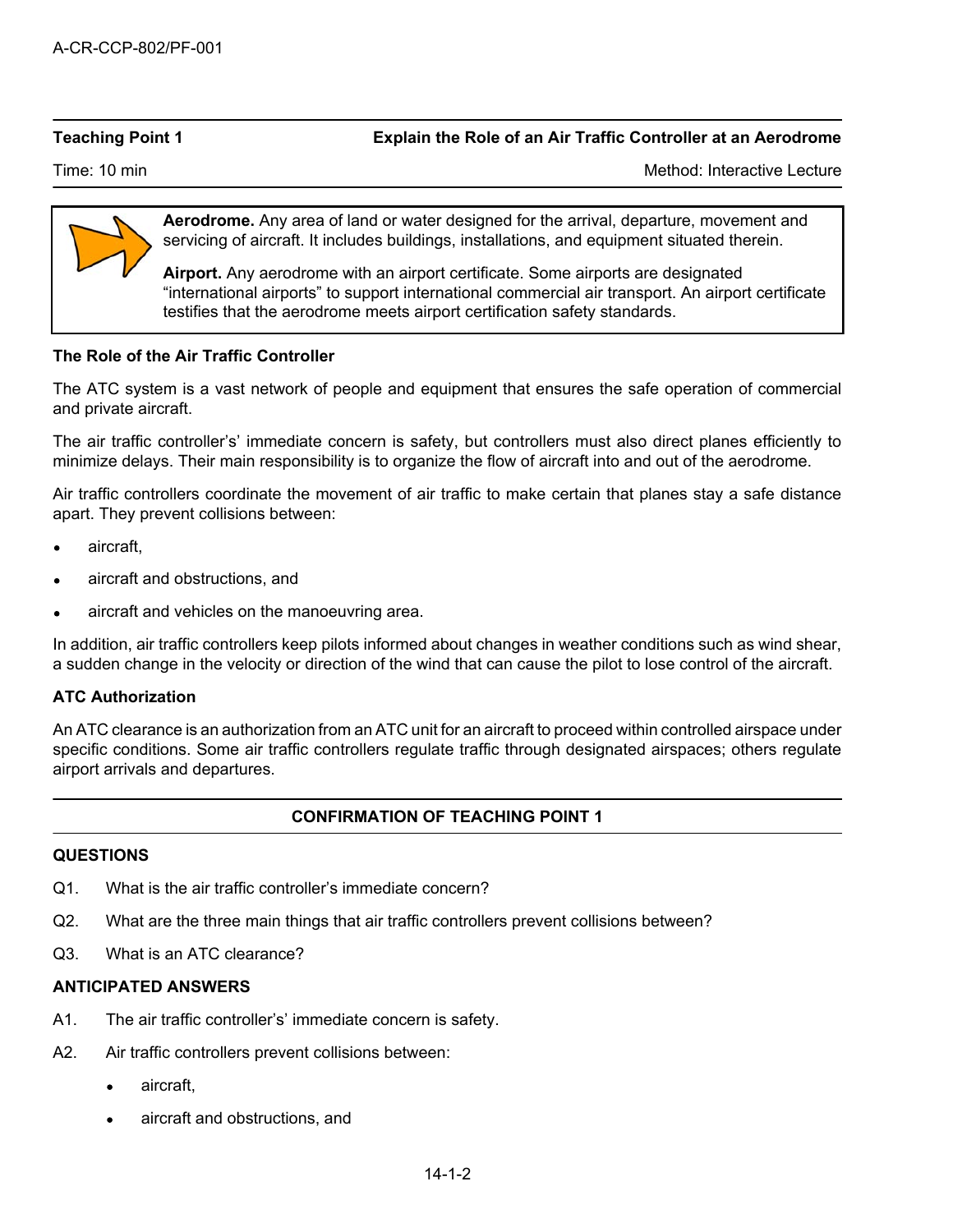- aircraft and vehicles on the manoeuvring area.  $\bullet$
- A3. An ATC clearance is an authorization from an ATC unit for an aircraft to proceed within controlled airspace under specific conditions.

| <b>Teaching Point 2</b> | Provide a Basic Overview of Radar Technology Used in ATC |
|-------------------------|----------------------------------------------------------|
| Time: 5 min             | Method: Interactive Lecture                              |
|                         |                                                          |

### RADAR

The name "RADAR" is an abbreviation for "radio detection and ranging". To operate, radar requires a highly directional radio transmitter/antenna and a scope, or screen, to display the information received by the antenna.

The principle uses of radar in aviation are:

- ATC;
- fixing positions of airplanes in flight;
- detecting thunderstorm activity; and
- approaching and landing guidance to airplanes.

The use of radar in ATC greatly increases the utilization of the airspace and permits expansion of flight information services such as traffic and weather information and navigational assistance.

### CONFIRMATION OF TEACHING POINT 2

### **QUESTIONS**

- Q1. What does the abbreviation "RADAR" mean?
- Q2. What are the principle uses of radar in aviation?
- Q3. What does the use of radar in ATC increase?

### ANTICIPATED ANSWERS

- A1. "RADAR" is an abbreviation for "radio detection and ranging."
- A2. The principle uses of radar in aviation are:
	- ATC;  $\bullet$
	- fixing positions of airplanes in flight;  $\bullet$
	- detecting thunderstorm activity; and  $\bullet$
	- approaching and landing guidance to airplanes.  $\bullet$
- A3. The use of radar in ATC increases the utilization of the airspace.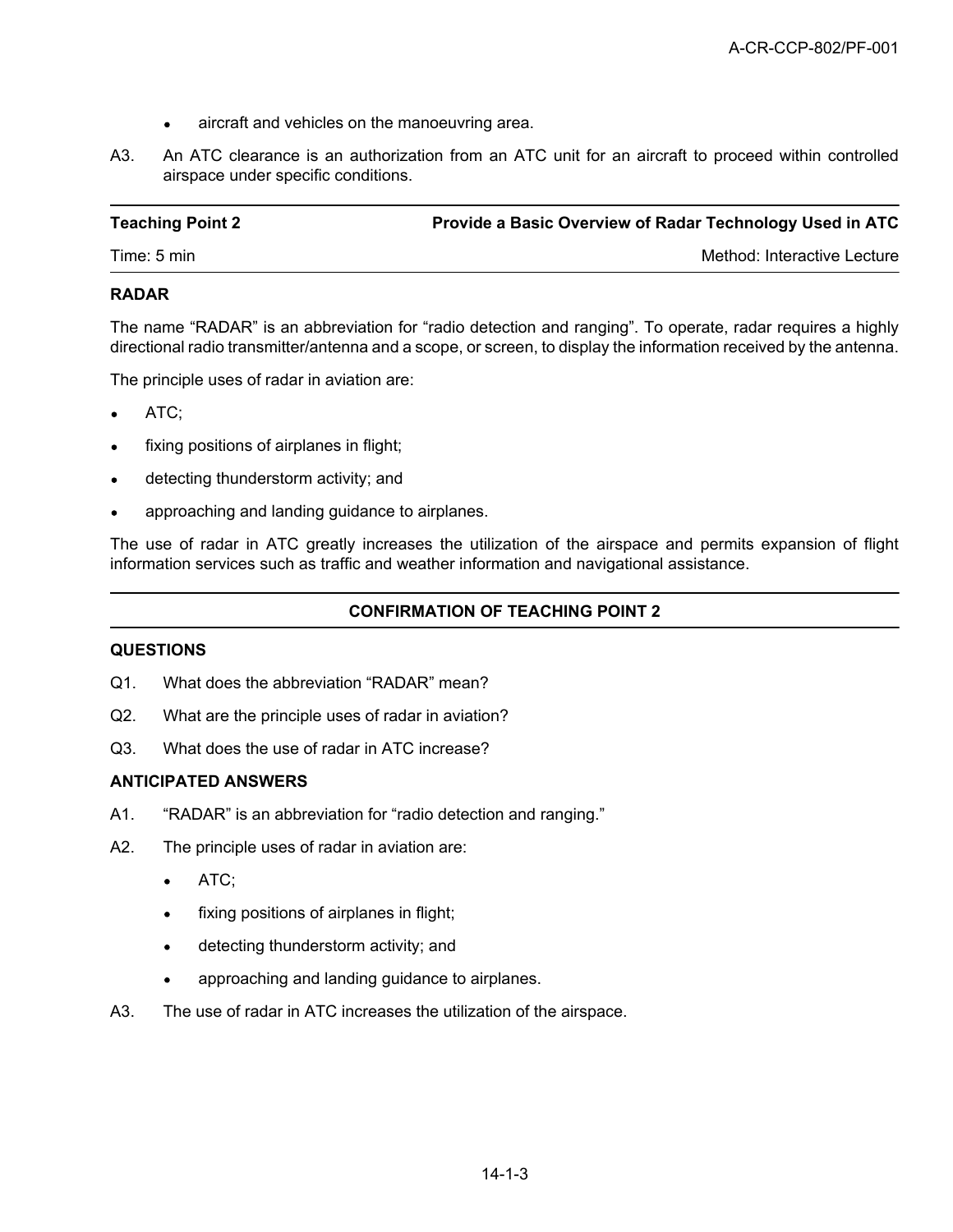### Teaching Point 3 Explain NORDO (Without Radio) Procedures at a Controlled Airport

Time: 10 min Method: In-class Activity

### NORDO

Aircraft without radio (NORDO) are not permitted to operate at most large controlled airports served by the scheduled air carriers. Where they are permitted to operate (less busy controlled airports), they are directed by visual signals. A pilot must be alert to the light signals from the tower letting you know what to do.

Prior to initiating a NORDO flight, the pilot should contact the control tower to inform the controllers of their intentions and to secure a clearance for operation within the airspace. The tower will then be expecting the pilot and will be prepared to give the pilot light signals.

### AUTHORIZED LIGHT SIGNALS (DEPARTING AIRCRAFT)

Flashing Green. Cleared to taxi.

Steady Green. Cleared for take-off.

Flashing Red. Taxi clear of runway in use.

Steady Red Light. Stop.

Flashing White. Return to starting point on airport.

Blinking Runway Lights. Vehicle and pedestrians are to vacate the runway immediately.

### AUTHORIZED LIGHT SIGNALS (ARRIVING AIRCRAFT)

Steady Green Light. Clear to land.

Steady Red Light or Red Flare. Do not land. Continue in circuit. Avoid making sharp turns, climbing or diving after you receive the signal.

Flashing Green Light. Recall signal. Return for landing (usually to recall an airplane which has taken off or has been previously waved off with a red light). This will be followed by a steady green light when the approach path and landing area is clear.

Alternating Red and Green Light (U.S.). Danger. Be on alert. This signal may be used to warn you of such hazards as danger of collision, obstruction, soft field, ice on runways, mechanical failure of your undercarriage, etc. The danger signal is not a prohibitive signal and will be followed by a red or green light as circumstances warrant.

Flashing Red Light. Airport unsafe. Do not land.

Red Pyrotechnical Light. The firing of a red pyrotechnical light, whether by day or night and notwithstanding any previous instruction means "Do not land for the time being".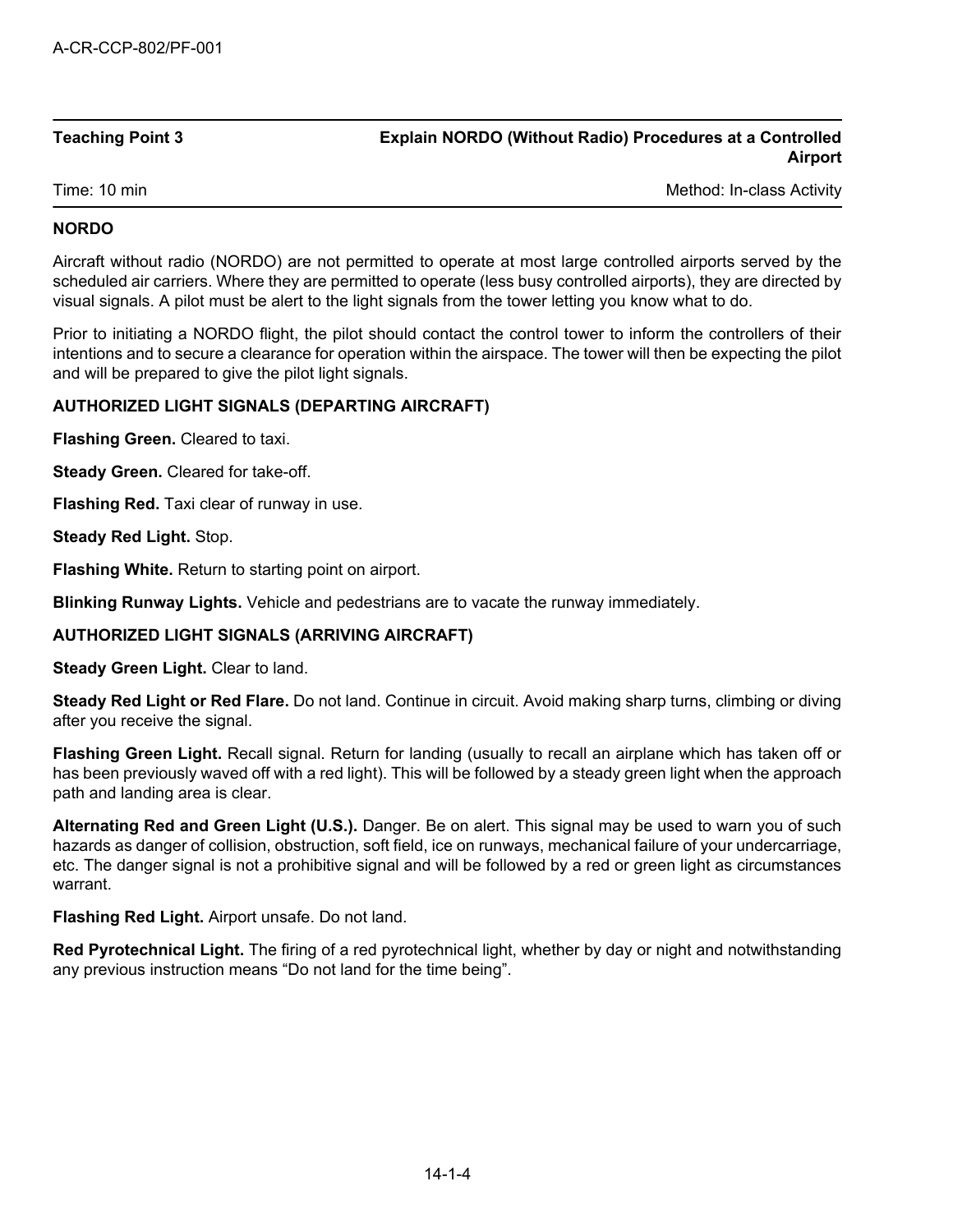### **ACTIVITY**

Time: 5 min



Choose one activity from the following.

Cadets will use flash cards and state the correct command for the appropriate light signal on the flash card, or they will complete the NORDO signal handout by matching the light signal to the appropriate command.

### **OBJECTIVE**

The objective of this activity is to familiarize the cadets with light signals used in NORDO communication.

### RESOURCES

Flash cards located at Annex A.

### ACTIVITY LAYOUT

N/A.

### ACTIVITY INSTRUCTIONS

- 1. Request a volunteer to stand in front of the class and select a flash card.
- 2. Once the cadet has selected the flash card ask them to confirm the answer on the back and hold up the flash card to the front of the class.
- 3. The class must determine the correct command of the light signal.
- 4. Once the class determines the command of the light signal. Have another volunteer come to the front of the class and select a flash card and repeat the activity.

### **SAFETY**

N/A.

### **ACTIVITY**

Time: 5 min

### **OBJECTIVE**

The objective of this activity is to familiarize the cadets with light signals used in NORDO communication.

### **RESOURCES**

Handout located at Annex B.

### ACTIVITY LAYOUT

N/A.

### ACTIVITY INSTRUCTIONS

1. Distribute the NORDO Signals located at Annex B to each cadet.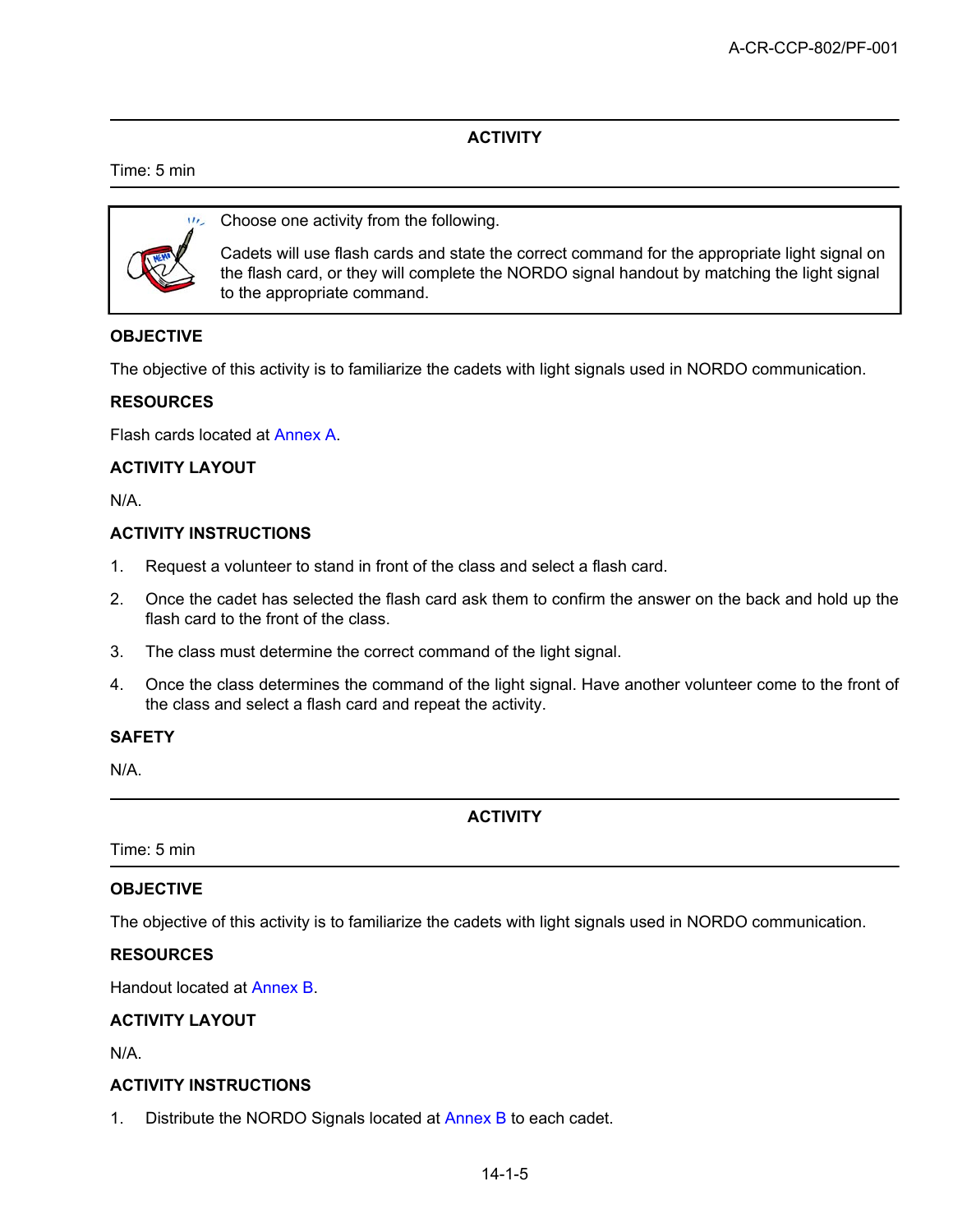- 2. Allow the cadets 4 min to match the light signals to the correct command.
- 3. Verify the correct answers with the cadets.

### **SAFETY**

N/A.

### CONFIRMATION OF TEACHING POINT 3

The cadets' participation in the activity will serve as the confirmation of this TP.

### END OF LESSON CONFIRMATION

The cadets' participation in the NORDO communication activity will serve as the confirmation of this lesson.

### **CONCLUSION**

### HOMEWORK/READING/PRACTICE

N/A.

### METHOD OF EVALUATION

N/A.

### CLOSING STATEMENT

Participating in a discussion on ATC will help the cadet learn about ATC and gain an appreciation of the role ATC plays in an aerodrome. Stimulating the cadets' interest in aerospace activities may lead to future summer training opportunities in the Air Cadet Program.

### INSTRUCTOR NOTES/REMARKS

N/A.

### **REFERENCES**

- C3-096 (ISBN 1715-7382) Transport Canada. (2006). Aeronautical Information Manual. Ottawa, ON: Her Majesty the Queen in Right of Canada.
- C3-097 U.S. Department of Labour. (2007). Air Traffic Controllers. Retrieved 9 February 2007, from http:// www.bls.gov/oco/ocos108.htm.
- C3-116 A-CR-CCP-263/PT-001/(ISBN 0-9680390-5-7) MacDonald, A. F. and Peppler, I. L. (2000). From the Ground Up: Millennium Edition. Ottawa, ON: Aviation Publishers Co. Ltd.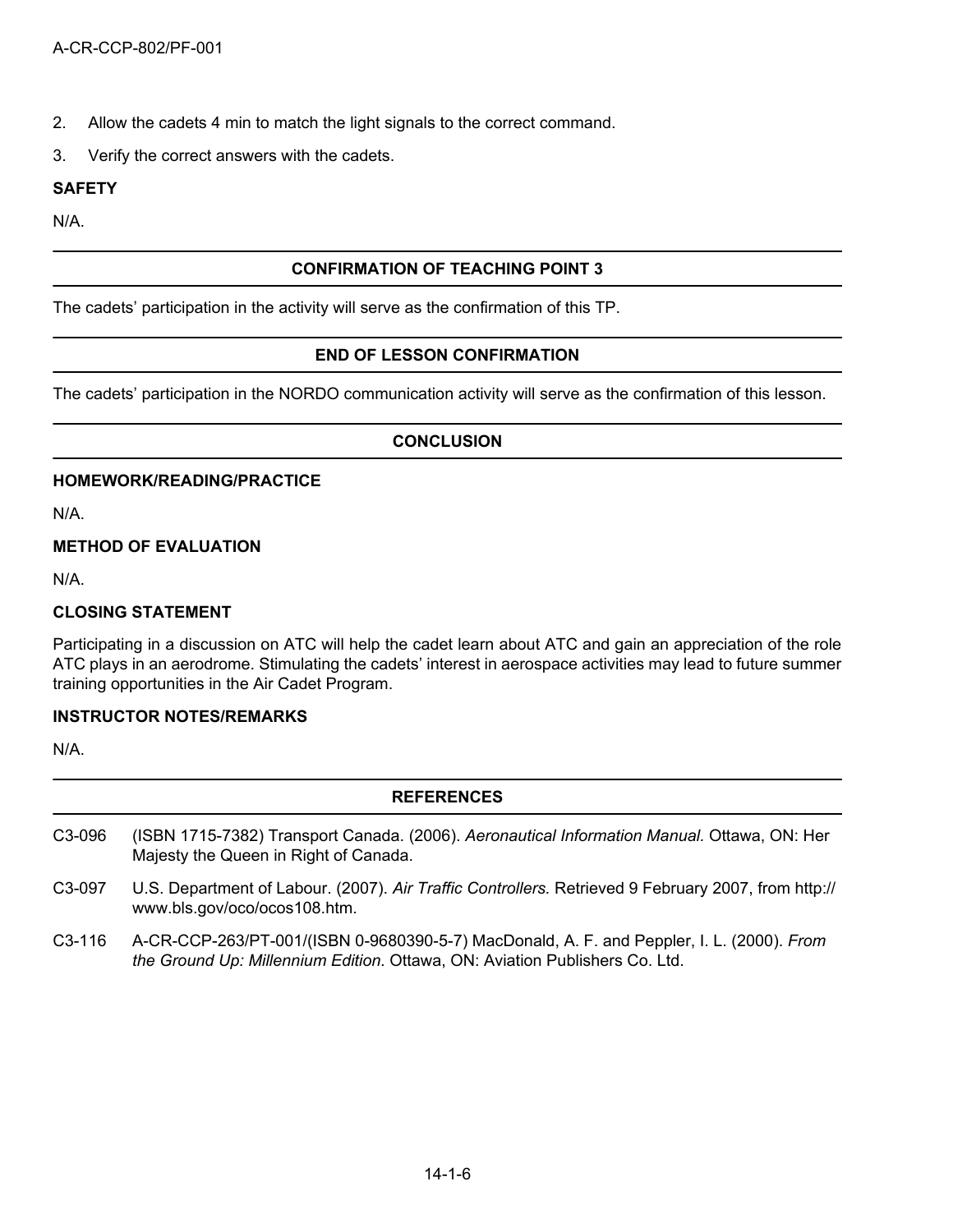

### ROYAL CANADIAN AIR CADETS

PROFICIENCY LEVEL TWO



INSTRUCTIONAL GUIDE

### SECTION 2

### EO M260.02 – IDENTIFY ASPECTS OF BASIC AERODROME OPERATIONS

Total Time: 30 min

### PREPARATION

### PRE-LESSON INSTRUCTIONS

Resources needed for the delivery of this lesson are listed in the lesson specification located in A-CR-CCP-802/PG-001, Chapter 4. Specific uses for said resources are identified throughout the Instructional Guide within the TP for which they are required.

Review the lesson content and become familiar with the material prior to delivering the lesson.

Visit the CATSA Website for an up-to-date list of packing restrictions for air travellers.

### PRE-LESSON ASSIGNMENT

N/A.

### APPROACH

An interactive lecture was chosen for this lesson to orient the cadets to basic aerodrome operations, to generate interest and to give an overview of it.

### INTRODUCTION

### REVIEW

N/A.

### **OBJECTIVES**

By the end of this lesson the cadet shall be expected to discuss basic aerodrome operations of a civilian aerodrome.

### IMPORTANCE

It is important for cadets to discuss basic aerodrome operations at a civilian airport to gain an awareness of the services and facilities present at an aerodrome. This may generate an interest in aerodrome operations and may lead to future opportunities in the Air Cadet Program.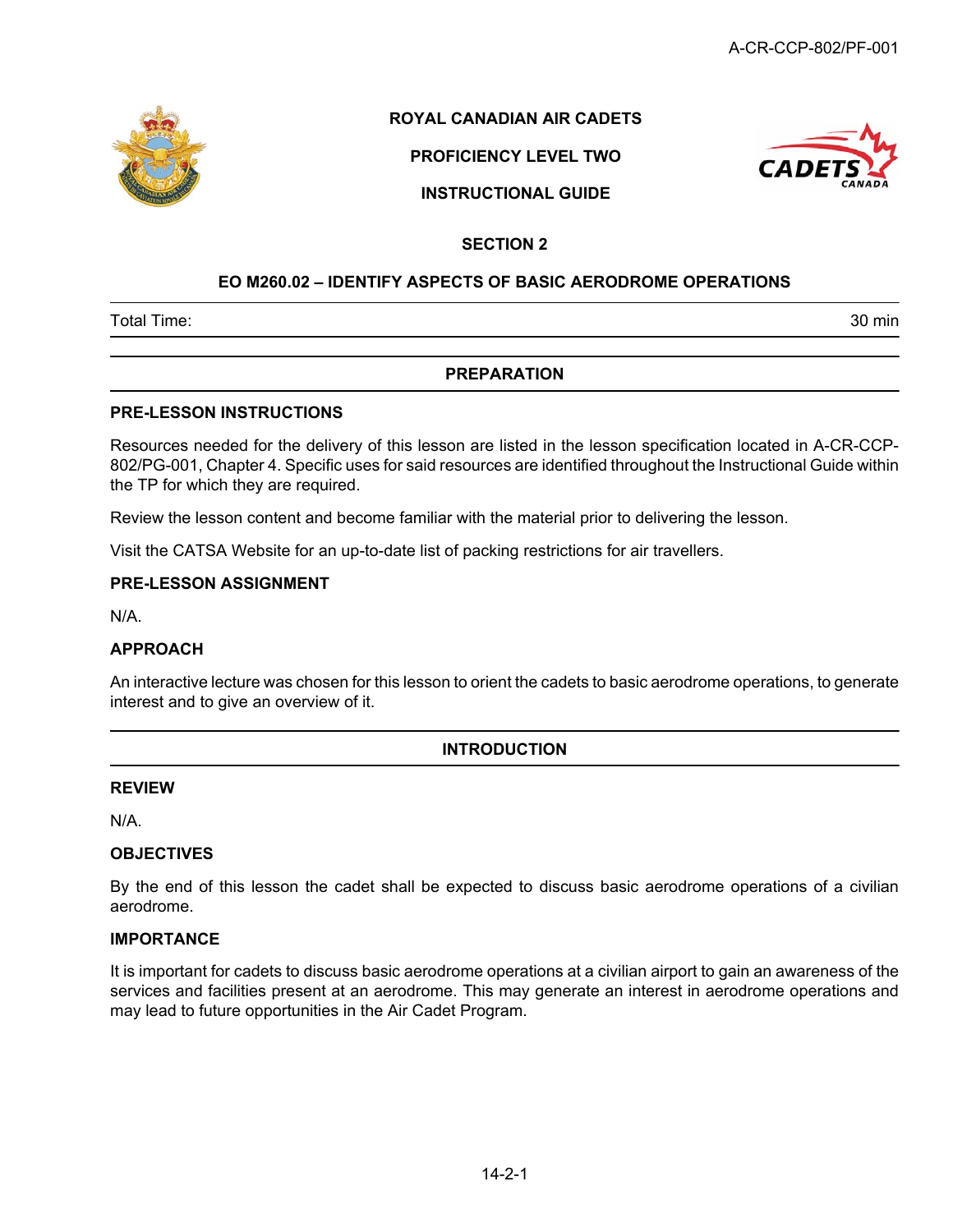| <b>Teaching Point 1</b> | <b>Discuss Basic Aerodrome Operations</b> |
|-------------------------|-------------------------------------------|
| Time: 5 min             | Method: Interactive Lecture               |

Basic operations at a civilian aerodrome are generally divided into three categories. They are air traffic control, ground control and airport maintenance.

### AIR TRAFFIC CONTROL

Most people do not give second thought to who is actually in control of the aircraft when it is flying. Most people would say that the pilot has control of the direction and course of the aircraft but they would be mistaken.

The task of ensuring safe operations of commercial and private aircraft falls on air traffic controllers. They must coordinate the movements of thousands of aircraft, keep them at safe distances from each other, direct them during takeoff and landing, direct them around bad weather and ensure that traffic flows smoothly with minimal delays.

### GROUND CONTROL

Ground control, sometimes known as Ground Movement Control (GMC) or Surface Movement Control (SMC) is responsible for the airport "manoeuvering" areas, or areas not released to the airlines or other users. This generally includes all taxiways, holding areas, and some transitional aprons or intersections where aircraft have arrived and vacated the runways and departure gates.

### AIRPORT MAINTENANCE

Airport maintenance is responsible for a variety of airport field maintenance work, including general maintenance and construction work. They operate equipment and service a variety of power and general maintenance equipment in the upkeep of runways, taxiways, and aprons as well as perform other related duties.

### CONFIRMATION OF TEACHING POINT 1

### **QUESTIONS**

- Q1. What three categories are basic operations divided into at a civilian aerodrome?
- Q2. What does GMC stand for?
- Q3. What is airport maintenance responsible for?

### ANTICIPATED ANSWERS

- A1. Basic operations at a civilian aerodrome are generally divided into three categories. They are air traffic control, ground control and airport maintenance.
- A2. GMC stands for ground movement control.
- A3. Airport maintenance is responsible for a variety of airport field maintenance work, including general maintenance and construction work.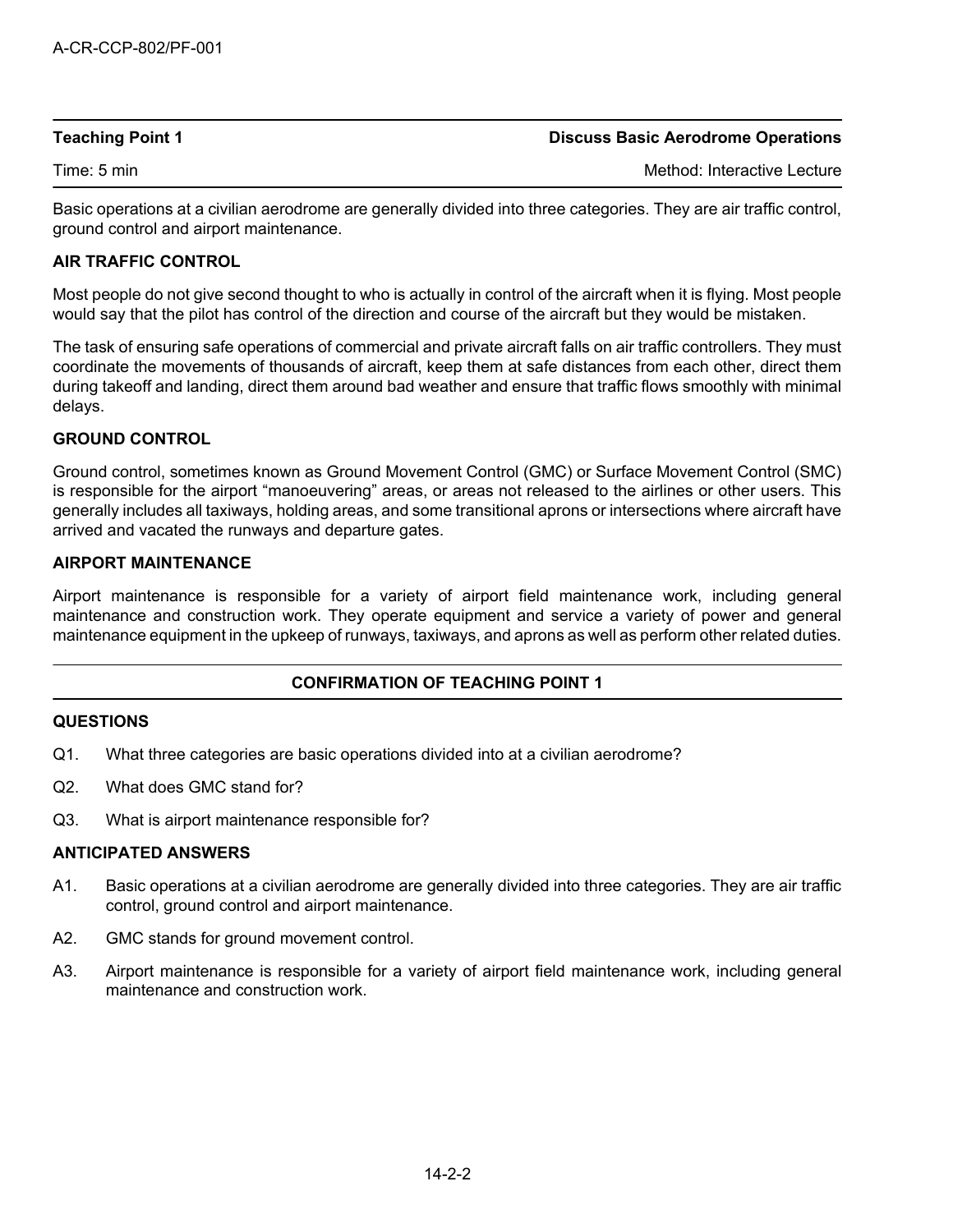### Teaching Point 2 Explain the Role of Ground Controllers

Time: 5 min Method: Interactive Lecture Company of Time: 5 min Method: Interactive Lecture

### THE ROLE OF GROUND CONTROLLERS

Once an aircraft has landed, ground controllers provide the pilot with precise taxi information to passenger gates and jetways.

From the cockpit, it is difficult to assure that there is sufficient clearance between the aircraft structure and any buildings or other aircraft. Marshalling personnel are provided to assist aircraft when arriving at and departing from passenger gates and jetways.

While the goal of ground controllers is to maintain aircraft in such a manner as to assure safe flight, they must provide clearance for aircraft-to-taxi on the ground at the aerodrome while creating a safe environment while an aircraft is on the ground.

### CONFIRMATION OF TEACHING POINT 2

### QUESTIONS

- Q1. What do ground controllers provide once an aircraft has landed?
- Q2. Why and when are marshalling personnel provided?
- Q3. What is the goal of ground controllers?

### ANTICIPATED ANSWERS

- A1. Once an aircraft has landed, ground controllers provide the pilot with precise taxi information to passenger gates and jetways.
- A2. Marshalling personnel are provided to assist aircraft when arriving at and departing from passenger gates and jetways.
- A3. The goal of ground controllers is to maintain aircraft in such a manner as to assure safe flight.

| <b>Teaching Point 3</b> | <b>Explain that Ground Facilities and Services Assist With</b><br><b>Aircraft Arrivals and Departures</b> |
|-------------------------|-----------------------------------------------------------------------------------------------------------|
| Time: 5 min             | Method: Interactive Lecture                                                                               |

Ground facilities and services assist with aircraft arrivals and departures. The following are some of the ground services and facilities that can be found at a basic aerodrome.

### RUNWAY MAINTENANCE

Runway maintenance is responsible for the runway upkeep within the airport grounds. Duties range from tarmac servicing to keeping the runways in good condition. During the winter, the main focus of the work is on runway and taxiing area maintenance.

### RUNWAY LIGHTING

Runway lighting is used at airports which allow night landings. Seen from the air, runway lights form an outline of the runway. A particular runway may have some or all of the following: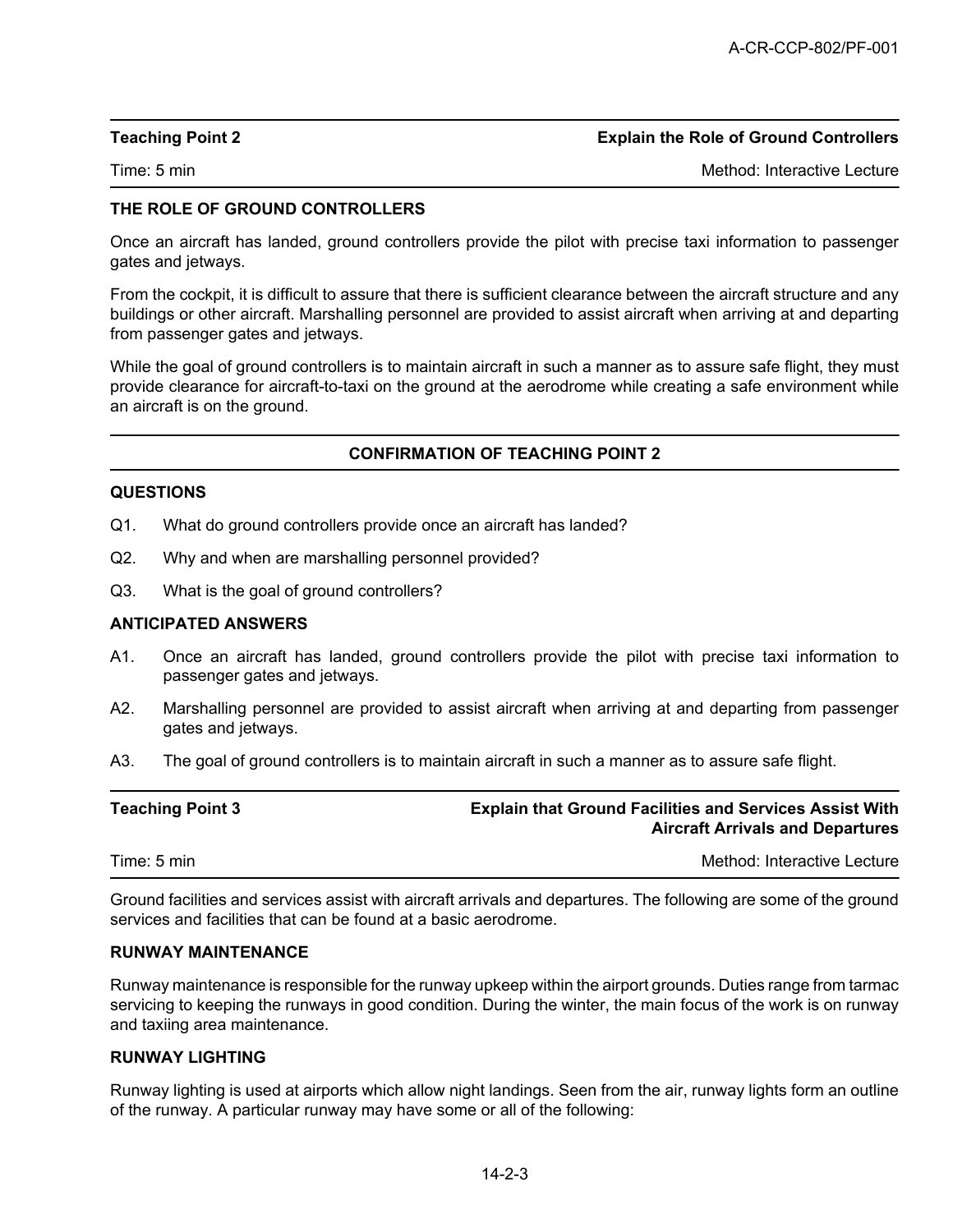- Runway End Identification Lights (REIL). Unidirectional (facing approach direction) or omni-directional  $\bullet$ are a pair of synchronized flashing lights installed at the runway threshold, one on each side.
- Runway End Lights. Rows of lights on each side of the runway on precision instrument runways, these lights extend along the full width of the runway. These lights show green when viewed by approaching aircraft and red when seen from the runway.
- Runway Edge Lights. These are white elevated lights that run the length of the runway on either side. Taxiways are differentiated by being bordered by blue lights. On precision instrument runways, the edgelighting becomes yellow in the last 2000 feet of the runway.
- Runway Centreline Lighting System (RCLS). These are lights embedded into the surface of the runway  $\bullet$ at 50 foot intervals along the runway centreline on some precision instrument runways. The lights are white except for the last 3000 feet. For the last 3000 feet, the lights alternate white and red for 2000 feet and red for the last 1000 feet.
- Touchdown Zone Lights (TDZL). This consists of rows of white light bars (with three in each row) on either side of the centreline over the first 3000 feet (or to the midpoint, whichever is less) of the runway.
- Taxiway Centreline Lead-off Lights. These are installed along lead-off markings. They are alternating  $\bullet$ green and yellow lights that are embedded into the runway pavement. They start with green lights branching off the runway centreline to the position of the first centreline light beyond the holding position on the taxiway.
- Taxiway Centreline Lead-on Lights. These are installed the same way as the taxiway centreline lead- $\bullet$ off lights.
- Land and Hold Short Lights. These are a row of white pulsating lights installed across the runway to indicate the hold short position on some runways.
- Approach Lighting System (ALS). A lighting system installed on the approach end of an airport runway, it consists of a series of light bars, strobe lights, or a combination of the two that extend outward from the end of the runway.

### BAGGAGE HANDLING

Baggage handlers work both indoors and outdoors at an aerodrome. They are responsible for making sure that not only does the mail, freight and luggage get onto the right aircraft but also that it gets there on time.

### FUEL STORAGE SYSTEMS

Most of the large airports that service transport category aircraft have underground storage tanks and buried fuel lines. This arrangement allows the aircraft to be fuelled without having to carry the fuel to the aircraft in fuel trucks. Most aircraft that are fuelled from this type of system use under wing fuelling.

### DE-ICING/ANTI-ICING

The successful treatment of ice and snow deposits on airplanes on the ground is an absolute necessity for safe winter operations. A flight that is expected to operate in known ground icing conditions shall not takeoff unless the aircraft has been inspected for icing and, if necessary, has been given the appropriate de-icing/antiicing treatment. Accumulation of ice or other contaminants shall be removed so that the aircraft is kept in an airworthy condition prior to takeoff.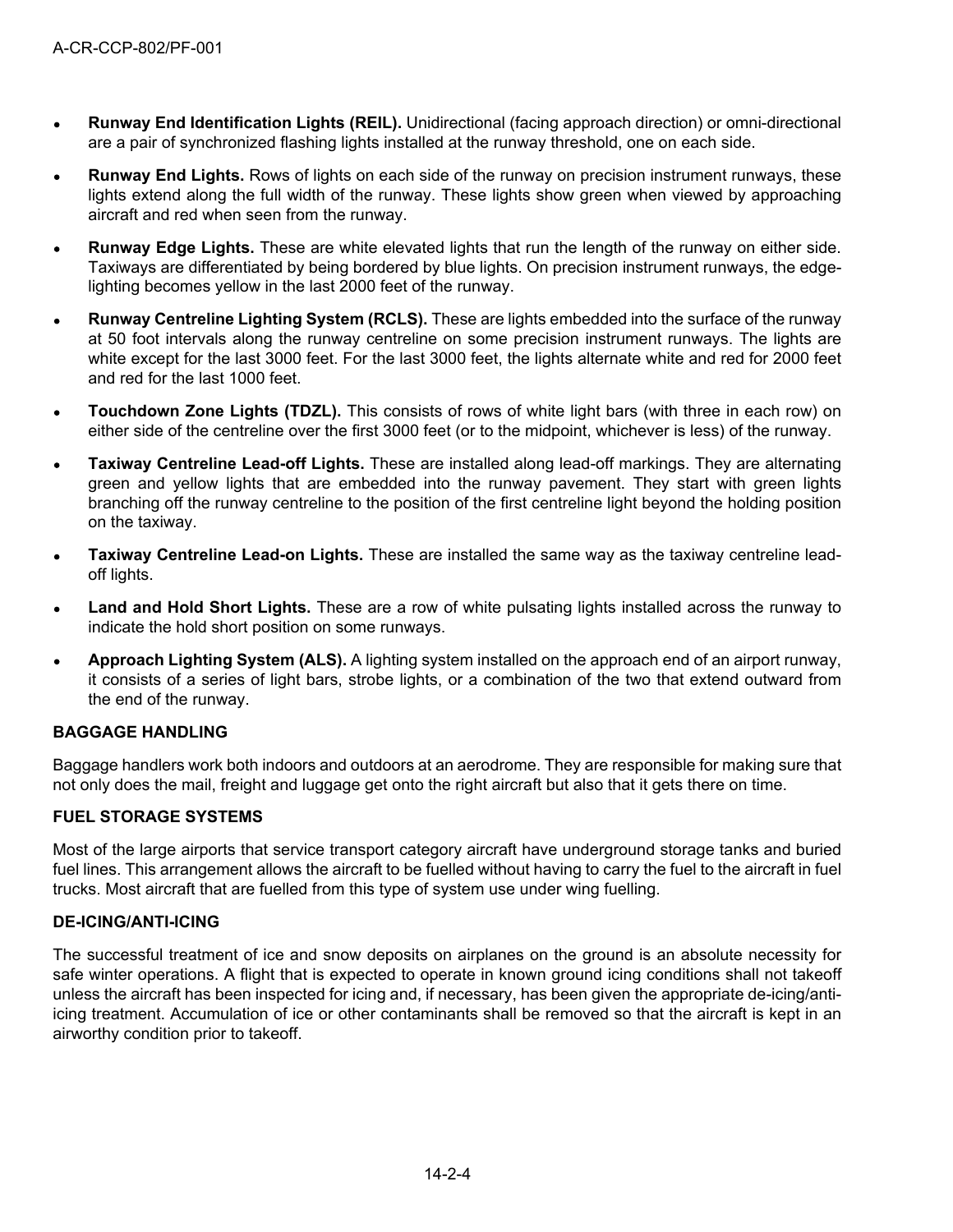### CONFIRMATION OF TEACHING POINT 3

### QUESTIONS

- Q1. What are five ground services or facilities that assist aircraft during arrivals and departures?
- Q2. What lights may a particular runway have?
- Q3. What is an absolute necessity for airplanes on the ground in winter operations?

### ANTICIPATED ANSWERS

- A1. Ground services or facilities that assist aircraft during arrivals and departures are:
	- $\bullet$ runway maintenance,
	- runway lighting,  $\bullet$
	- baggage handling,  $\bullet$
	- fuel storage systems, and  $\bullet$
	- $\bullet$ de-icing/anti-icing.
- A2. A particular runway may have some or all of the following lights :
	- REIL,  $\bullet$
	- $\bullet$ runway end lights,
	- runway edge lights,  $\bullet$
	- RCLS,  $\bullet$
	- TDZL,  $\bullet$
	- taxiway centreline lead-off lights,  $\bullet$
	- $\bullet$ taxiway centreline lead-on-lights,
	- land and hold short lights, and  $\bullet$
	- ALS.  $\bullet$
- A3. The successful treatment of ice and snow deposits on aircraft on the ground is an absolute necessity for safe winter operations.

### Teaching Point 4 Explain What the Canadian Air Transport Security Authority (CATSA) Is and Outline its Duties

Time: 10 min Method: Interactive Lecture Company of Time: 10 min Method: Interactive Lecture

### CANADIAN AIR TRANSPORT SECURITY AUTHORITY (CATSA)

CATSA is a crown corporation based in the national capital region and it reports to Parliament through the Minister of Transport. It works with ground control to protect the public by securing critical elements of the air transportation system as assigned by the government. CATSA ensures passengers are aware of packing restrictions.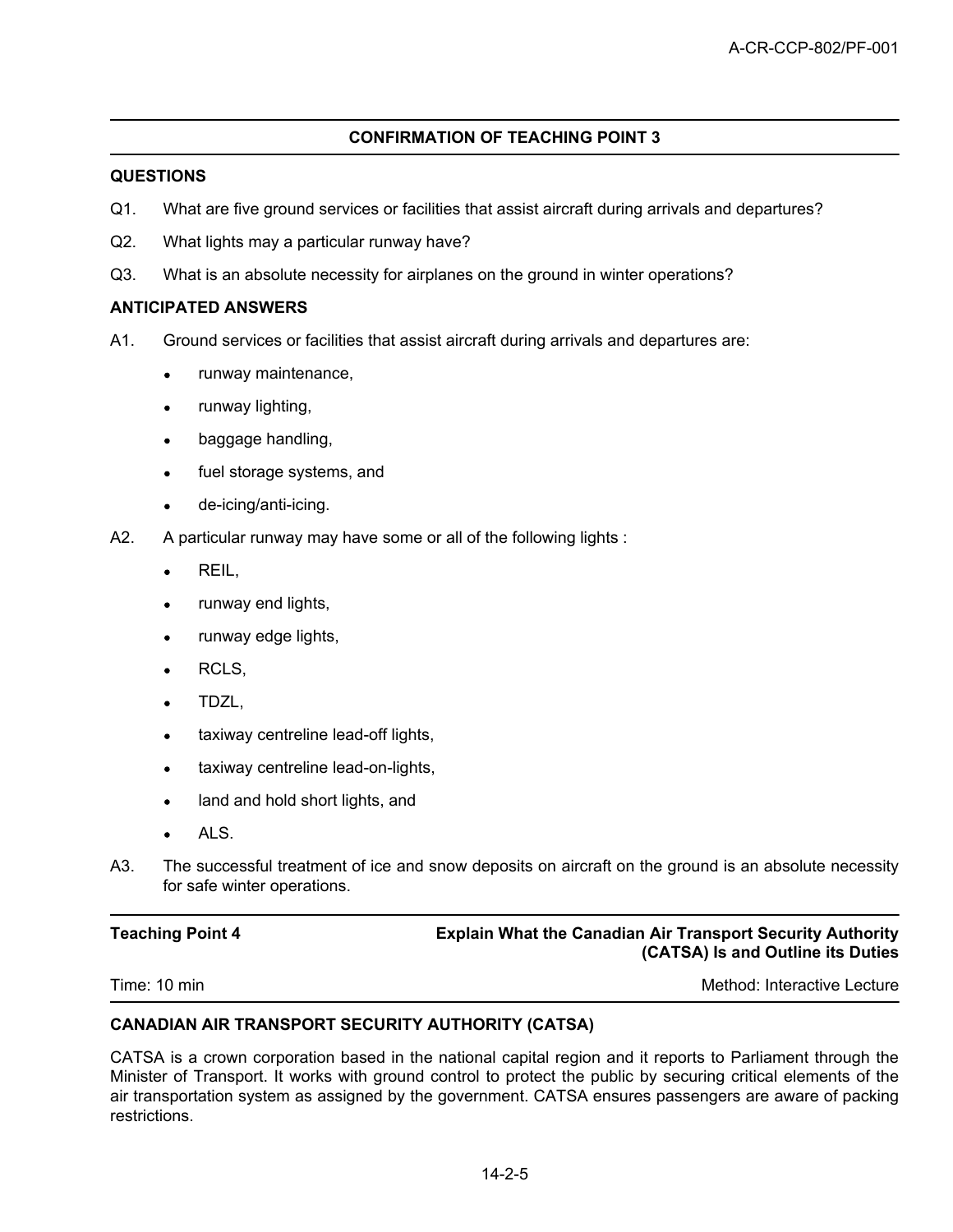### CATSA DUTIES AND RESPONSIBILITIES

CATSA is responsible for the following:

- Pre-Board Screening (PBS) of passengers and their belongings at Canada's major airports must be  $\bullet$ conducted before every flight.
- Acquiring, deploying, operating, and maintaining Explosive Detection Systems (EDS) equipment at designated airports which covers 99 percent of air travellers in Canada.
- Contracting for RCMP policing services and implementation of the Canadian Air Carrier Protective Program. Working with the RCMP for the provision of on-board security services under the Canadian Air Carrier Protective Program. This program covers selected domestic, trans-border and international flights, and all flights to Reagan National Airport in Washington, DC.
- The implementation of a restricted area identification card. CATSA has implemented an enhanced  $\bullet$ restricted area identification card for non-passengers which includes the use of biometric identifiers. This card is issued by the airport authority and enhances the security of restricted areas at major Canadian airports. The program includes a national database authenticating the validity of the identification card.
- Non-Passenger Screening (NPS) entering airport restricted areas. NPS has been regulated by Transport Canada since February 2004 in order to add another layer of security to Canada's air transport security system. The purpose of NPS is to enhance both airport and civil aviation security by operating random and unpredictable security screening checkpoints at entry points to or within airport restricted areas.
- Supplemental airport policing service contributions. Contributions toward airport policing costs: in the  $\bullet$ aftermath of September 11, 2001, new measures were implemented at airports to increase police presence. The Government of Canada, through CATSA, has committed to assisting selected airports with these additional costs.
- Note: Refer to the CATSA Website at www.catsa-acsta.gc.ca for an up-to-date list of baggage packing restrictions for air travellers.

### CONFIRMATION OF TEACHING POINT 4

### QUESTIONS

- Q1. What does CATSA stand for?
- Q2. What are three duties and responsibilities of CATSA?
- Q3. What item has CATSA implemented that includes the use of biometric identifiers?

### ANTICIPATED ANSWERS

- A1. CATSA stands for Canadian Air Transport Security Authority.
- A2. Three duties and responsibilities of CATSA are (any three of the following):
	- pre-board screening of passengers and their belongings;  $\bullet$
	- acquisition, deployment, operation and maintenance of explosive detection systems (eds);
	- contracting for RCMP policing services on selected flights and all flights to Reagan National Airport, Washington, DC;
	- the implementation of a restricted area identification card;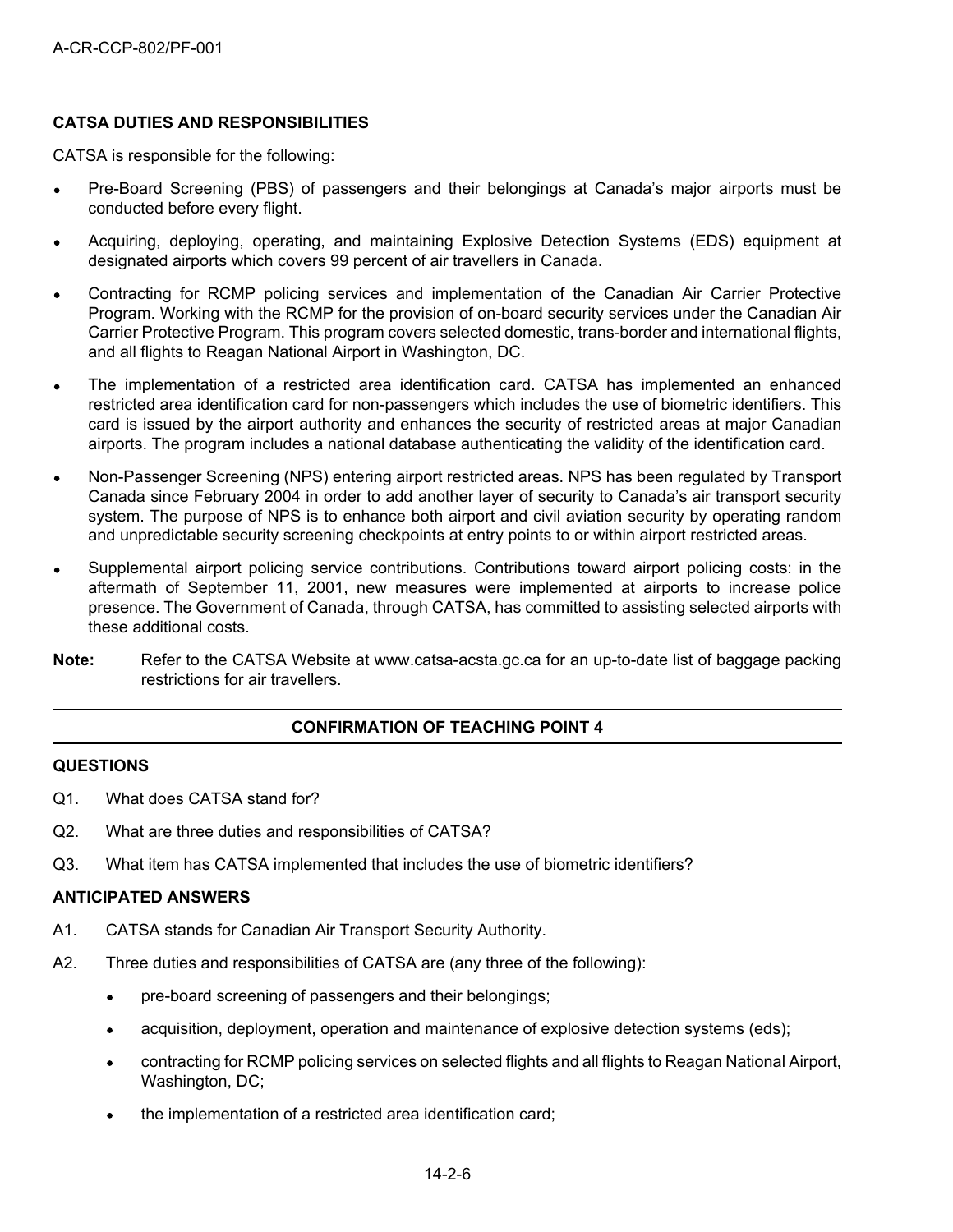- the screening of non-passengers (nps) entering airport restricted areas; and  $\bullet$
- making contributions for supplemental airport policing services.  $\bullet$
- A3. CATSA has implemented an enhanced restricted area identification card for non-passengers which includes the use of biometric identifiers.

### END OF LESSON CONFIRMATION

### **QUESTIONS**

- Q1. What does SMC stand for?
- Q2. What is runway maintenance responsible for?
- Q3. What does NPS stand for?

### ANTICIPATED ANSWERS

- A1. SMC stands for surface movement control.
- A2. Runway maintenance is responsible for the runway upkeep within the airport grounds.
- A3. NPS stands for non-passenger screening.

### **CONCLUSION**

### HOMEWORK/READING/PRACTICE

N/A.

### METHOD OF EVALUATION

N/A.

### CLOSING STATEMENT

Discussing basic aerodrome operations at a civilian airport helps the cadet gain an awareness of the services and facilities present at an aerodrome. This may generate an interest in aerodrome operations and may lead to future opportunities in the Air Cadet Program.

### INSTRUCTOR NOTES/REMARKS

N/A.

### **REFERENCES**

- C3-098 Canadian Air Transport Security Authority (CATSA). (2007). Canadian Air Transport Security Authority: Mandate. Retrieved 19 February 2007, from http://www.catsa-acsta.gc.ca/english/ about\_propos/.
- C3-099 Airport Innovation. (2007). Airport Ground Control Equipment. Retrieved 21 February 2007, from http://www.airportinnovation.com/airport\_ground.php.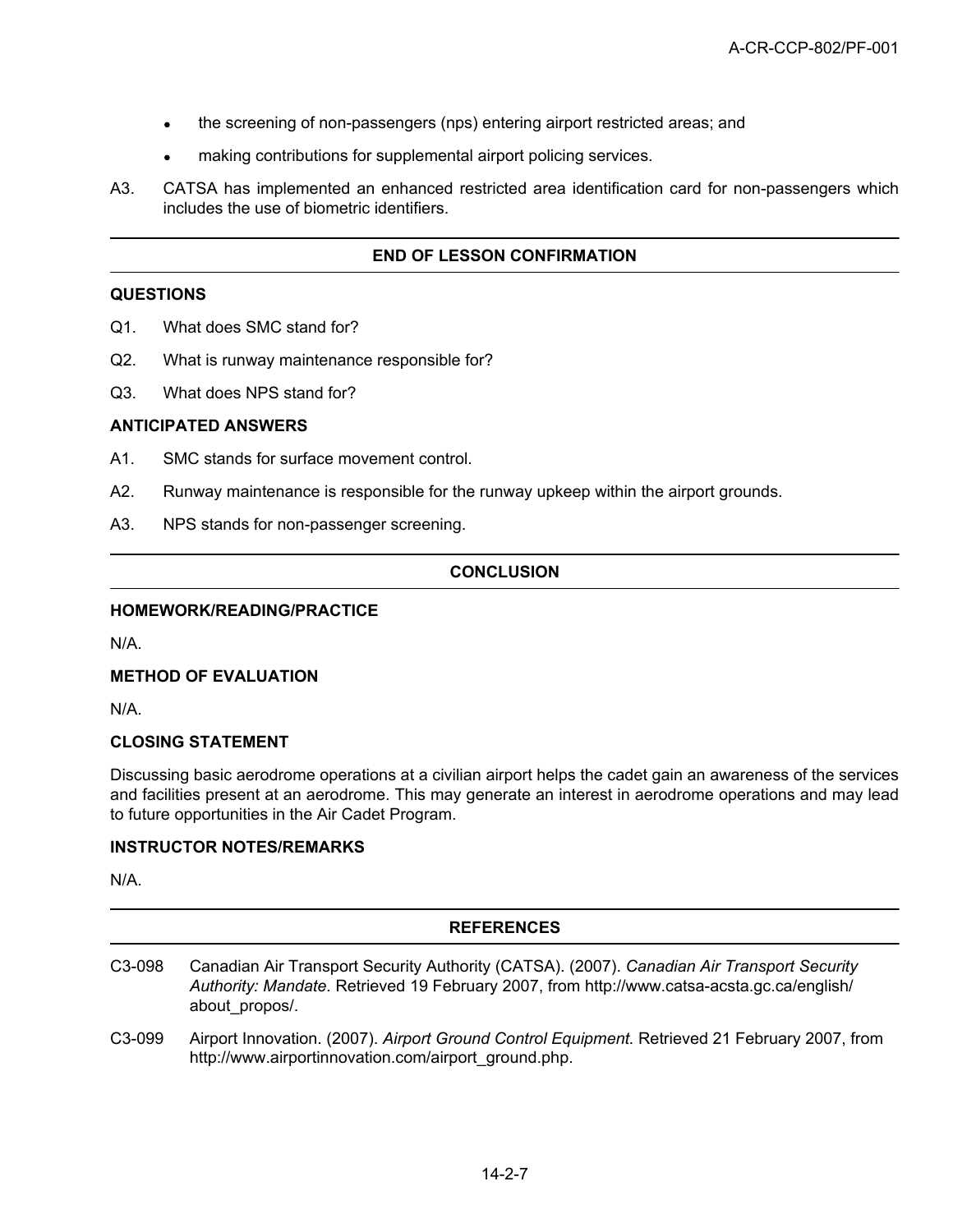THIS PAGE INTENTIONALLY LEFT BLANK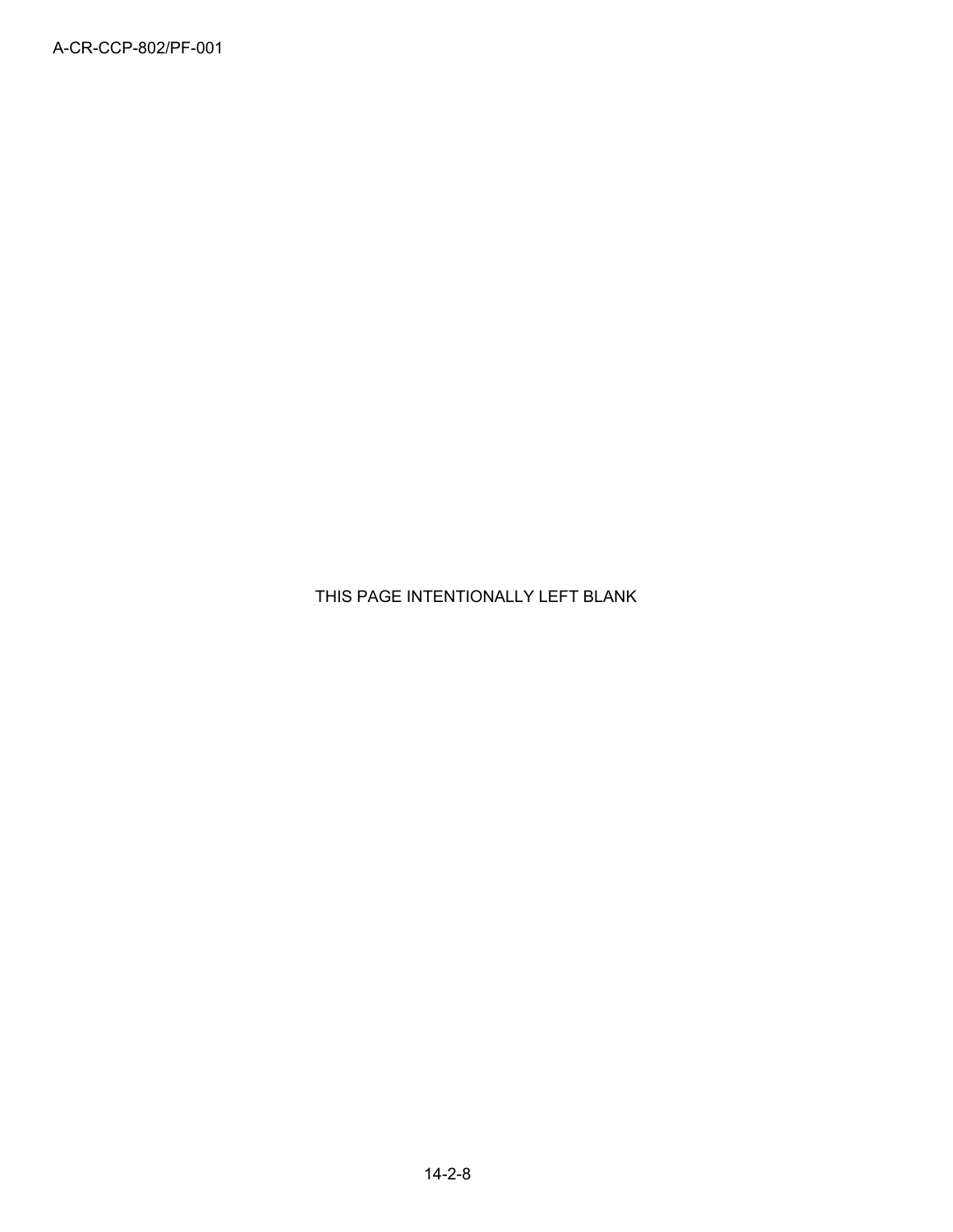

### ROYAL CANADIAN AIR CADETS

### PROFICIENCY LEVEL TWO



INSTRUCTIONAL GUIDE

### SECTION 3

### EO C260.04 – PERFORM MARSHALLING

Total Time: 30 min

### PREPARATION

### PRE-LESSON INSTRUCTIONS

Resources needed for the delivery of this lesson are listed in the lesson specification located in A-CR-CCP-802/PG-001, Chapter 4. Specific uses for said resources are identified throughout the Instructional Guide within the TP for which they are required.

Review the lesson content and become familiar with the material prior to delivering the lesson.

Paste flash cards located at Annex C with marshalling signals on one side of the card and marshalling commands on the reverse (e.g. 1-2, 3-4, 5-6, etc.).

### PRE-LESSON ASSIGNMENT

N/A.

### APPROACH

An interactive lecture was chosen for TP1 to present basic material on marshalling duties, orient the cadets to the topic and to generate interest.

Demonstration and performance was chosen for TP2 as it allows the instructor to explain and demonstrate the skill the cadet is expected to acquire while providing an opportunity for the cadets to practice the skill under supervision.

A game was chosen for TP3 as it is a fun and challenging way to practice the skills taught during the lesson and to confirm the cadets' knowledge of the material.

### **INTRODUCTION**

REVIEW

N/A.

### **OBJECTIVES**

By the end of the lesson the cadet will have performed aircraft marshalling movements.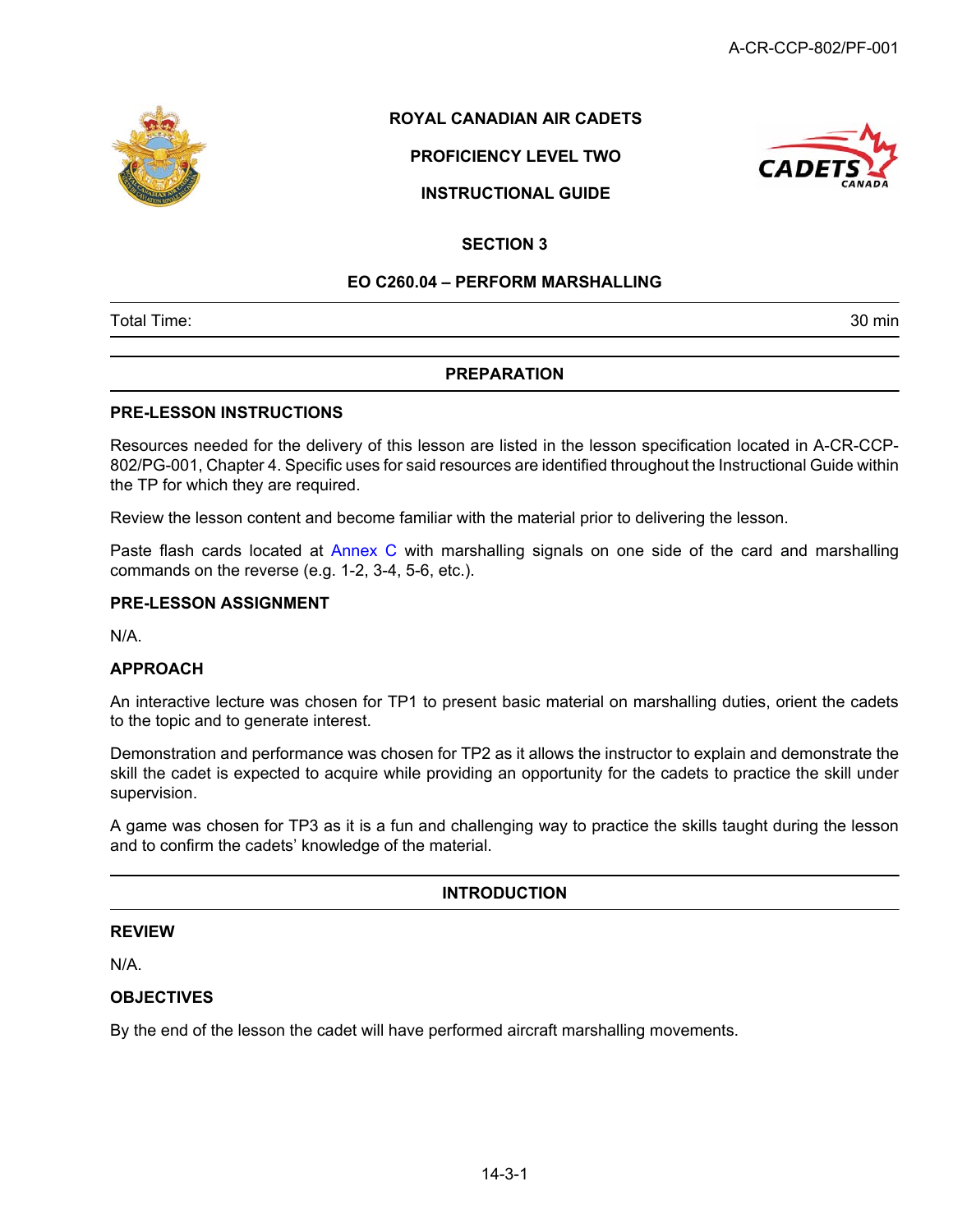### **IMPORTANCE**

It is important for the cadet to be familiar with marshalling signals as an orientation to aerodrome activities. Marshalling aircraft is one of the many duties performed by ground crew/maintenance staff at an aerodrome. Familiarizing the cadets with these tasks will expand their awareness of different roles in aerodrome operations.

### Teaching Point 1 Discuss the Importance of Marshalling at an Aerodrome

Time: 5 min Method: Interactive Lecture Communication of the Method: Interactive Lecture

### WHY IS AIRCRAFT MARSHALLING USED?

Aircraft marshalling ensures the safety of all aircraft and personnel on the ground. Marshalling is used to direct aircraft. The marshaller uses hand-held lighted wands to give signals to a pilot; the pilot then manoeuvres the aircraft into the correct position.

### WHEN IS AIRCRAFT MARSHALLING USED?

Aircraft marshalling is used when there are multiple aircraft moving on the ground, or a large aircraft is  $\bullet$ moving under its own power.

### WHERE IS AIRCRAFT MARSHALLING USED?

Aircraft marshalling is used when aircraft enter, depart or manoeuvre on the apron of an aerodrome.

### CONFIRMATION OF TEACHING POINT 1

### QUESTIONS

- Q1. Why is marshalling used?
- Q2. When is marshalling used?
- Q3. Where is marshalling used?

### ANTICIPATED ANSWERS

- A1. Where is marshalling used?
- A2. While aircraft are moving under their own power on the ground.
- A3. On the apron of an aerodrome.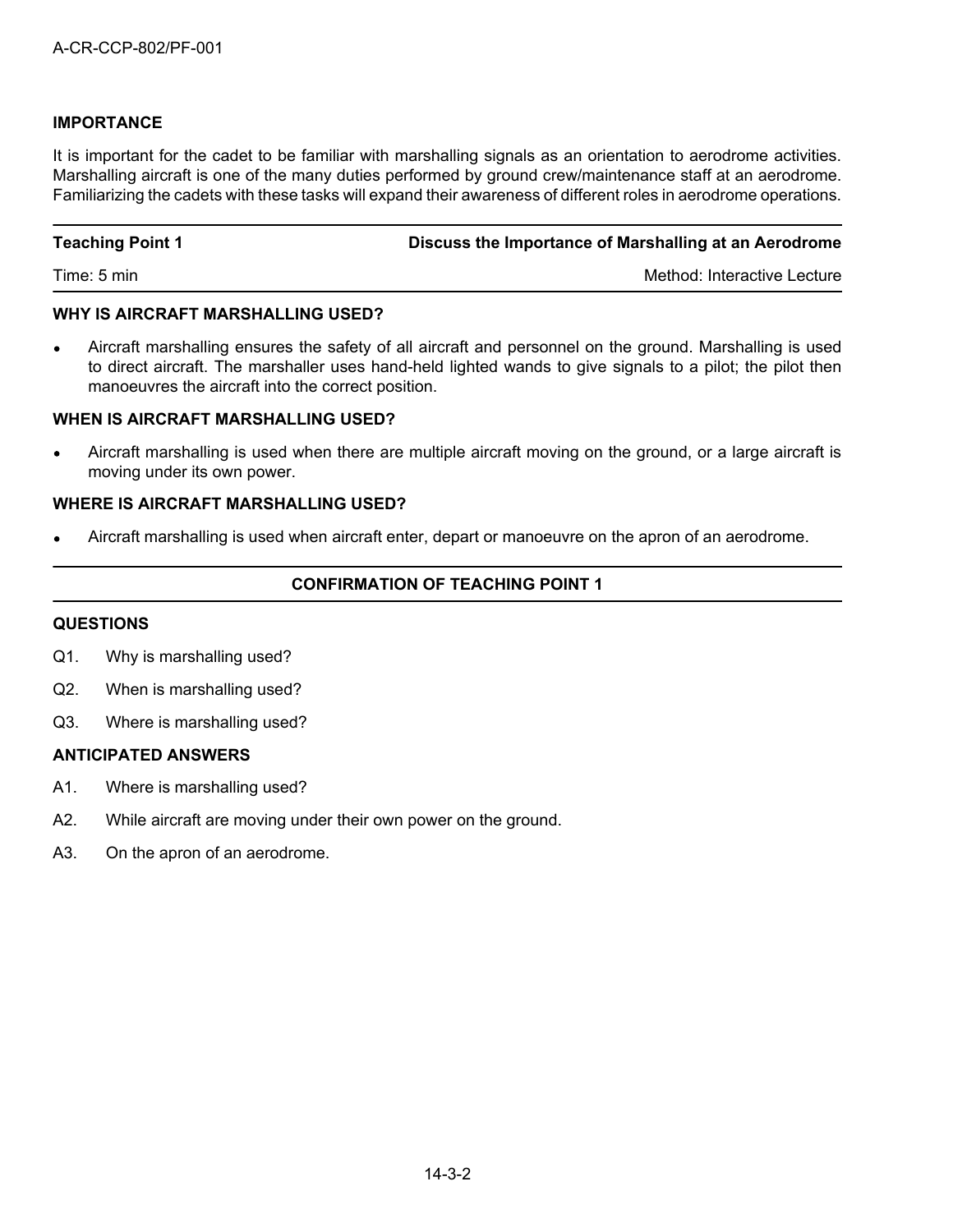### Teaching Point 2 Demonstrate and Allow Cadets to Practice Marshalling **Signals**

Time: 10 min Method: Demonstration and Performance

 $\overline{u}$ Using marshalling wands or lighted hand-held wands, demonstrate the following aircraft marshalling signals:

- stop,
- move ahead,  $\bullet$
- move back,  $\bullet$
- turn left,  $\bullet$
- turn right,  $\bullet$
- slow down,
- all clear,  $\bullet$

 $\bullet$ 

- cut engines, and  $\bullet$
- start engines.  $\bullet$



In the real environment these signals are to be executed by the marshaller while positioned forward of the left wing tip of the aircraft, within view of the pilot.

| Imperial Oil Limited. (2007). Aeronautical Information Manual.<br>Retrieved 26 February 2007, from http://www.esso.ca/<br>Canada-English/Products/Aviation/PS_A_Marshalling.asp<br>Figure 14-3-1 Marshalling Stop       | Raise arms straight above the head.<br>Move arms back and forth, crossing arms over the<br>head.                                                                                         |
|-------------------------------------------------------------------------------------------------------------------------------------------------------------------------------------------------------------------------|------------------------------------------------------------------------------------------------------------------------------------------------------------------------------------------|
| Imperial Oil Limited. (2007). Aeronautical Information Manual.<br>Retrieved 26 February 2007, from http://www.esso.ca/<br>Canada-English/Products/Aviation/PS_A_Marshalling.asp<br>Figure 14-3-2 Marshalling Move Ahead | Arms are in the prove position, bent at the elbow, in<br>front of the body with the upper arm parallel to the<br>ground.<br>Move the hands from in front of the body toward the<br>head. |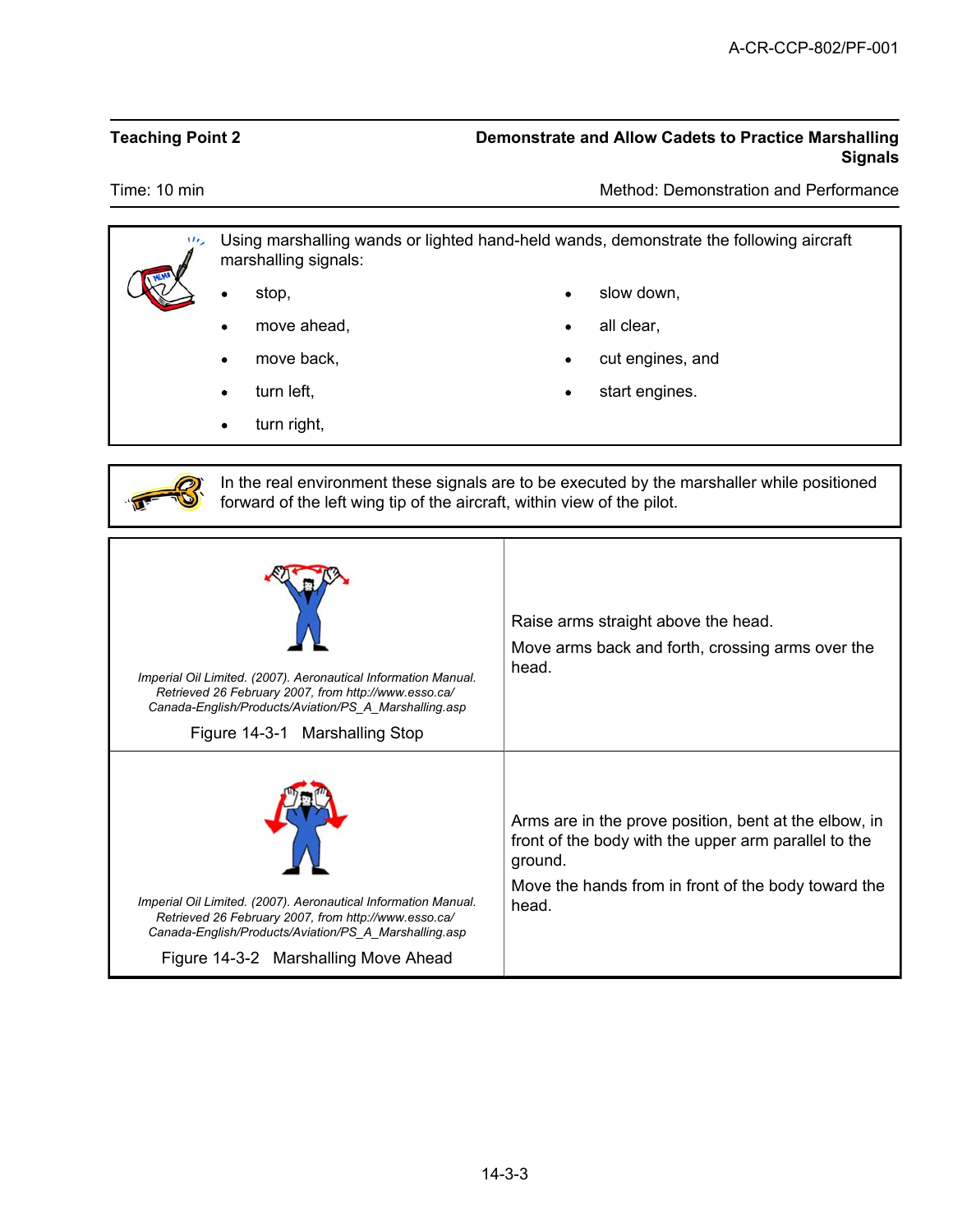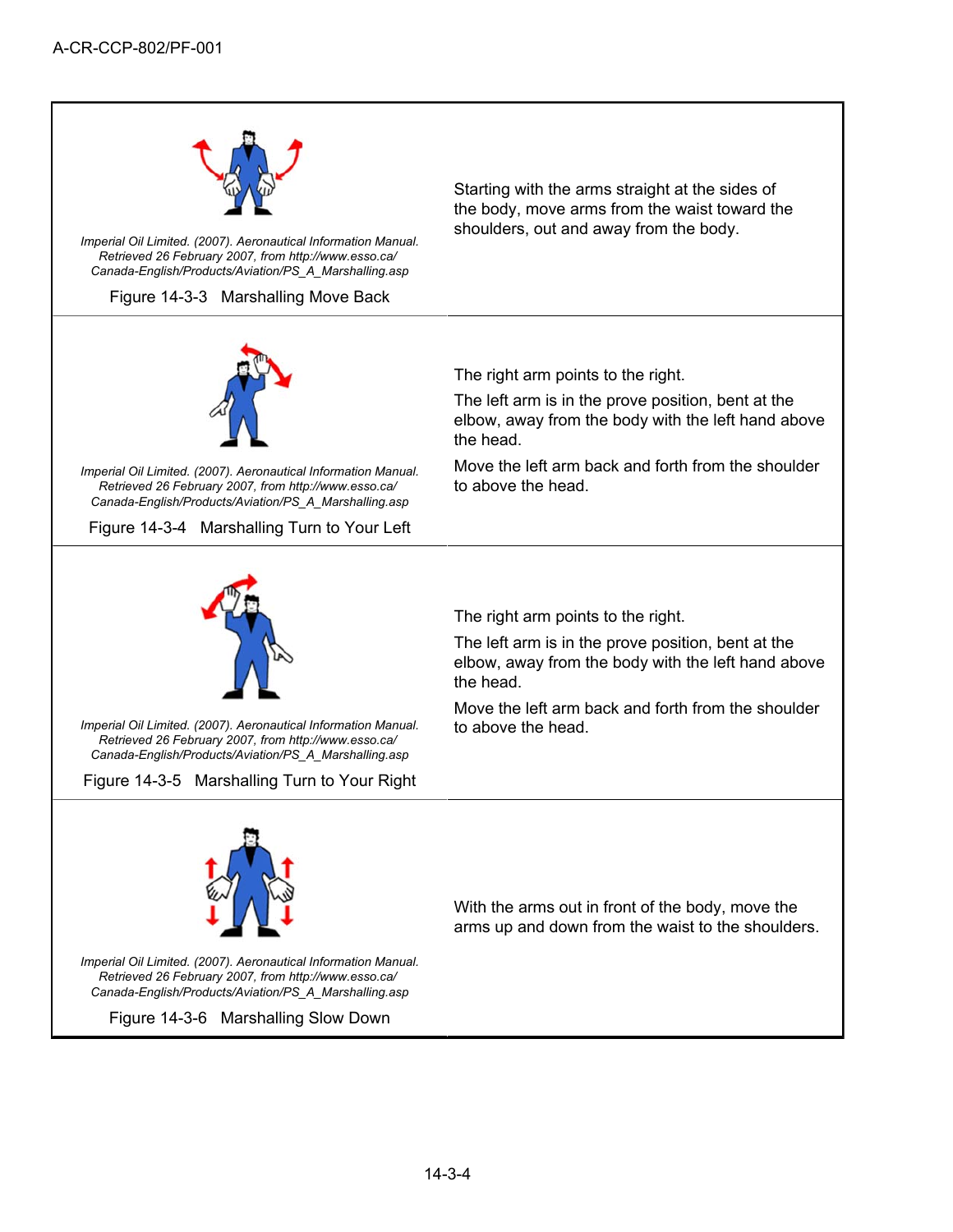



After each marshalling motion is demonstrated, the cadets will practice the motion. After demonstrating all signals, call out each signal and have the cadets execute them. Any combination of signals may be used. Flash cards can also be used for confirmation of this information.

### CONFIRMATION OF TEACHING POINT 2

### **QUESTIONS**

- Q1. What is the marshalling signal for "start engine"?
- Q2. What is the marshalling signal for "stop"?
- Q3. What is the marshalling signal for "slow down"?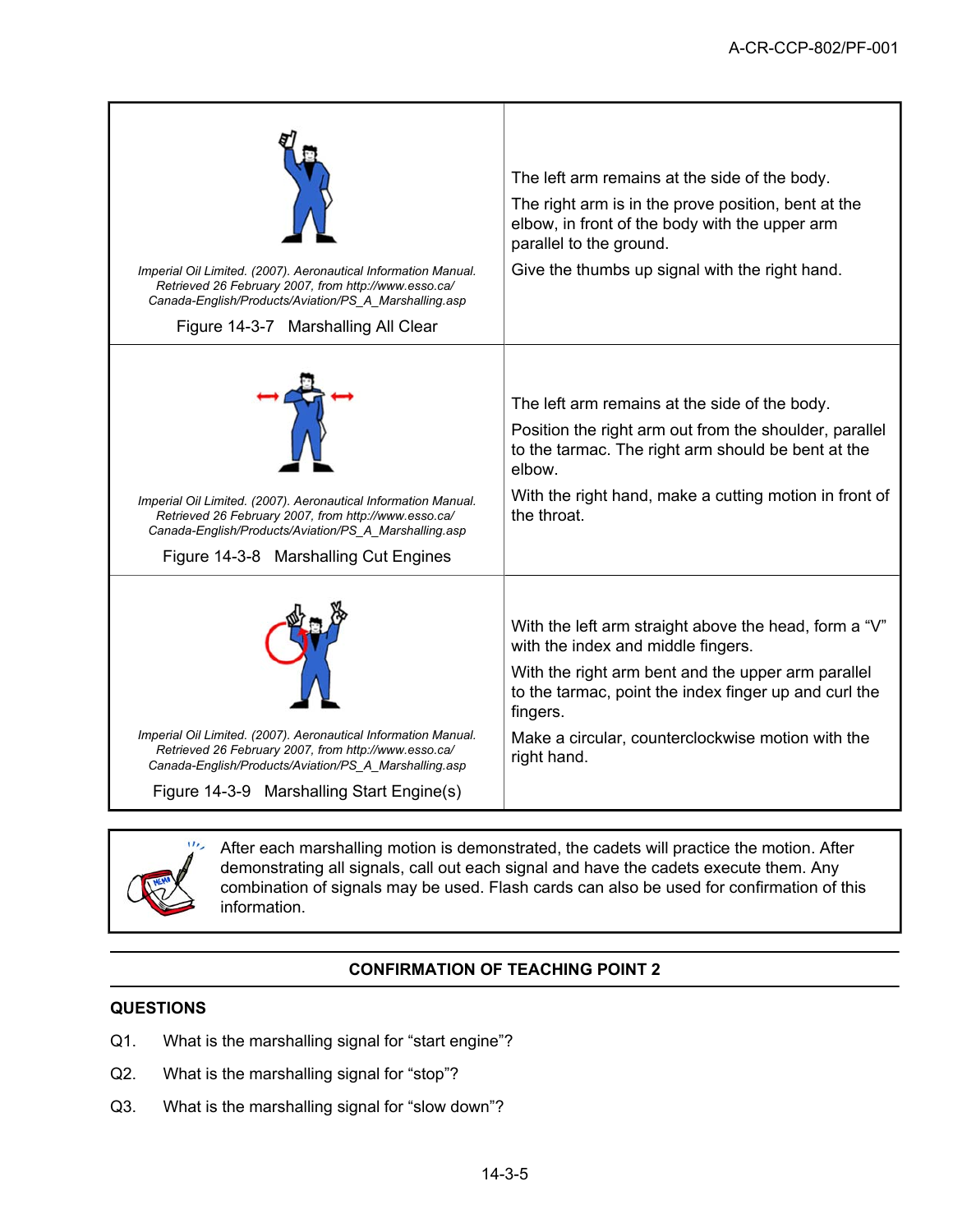### ANTICIPATED ANSWERS

A1.





A3.

### Teaching Point 3 **Teaching Point 3** Allow Cadets to Practice Marshalling Signals

Time: 10 min Method: Game

Choose one game from the following.  $\overline{u}$ 

Either of these two games will be considered confirmation of this lesson.

Cadets will play a game where they pretend to marshal aircraft, or play the game "Simon Says". Either the instructor or a cadet may play the role of Simon. This game may be repeated as many times as needed for confirmation of the material.

### **ACTIVITY**

### **OBJECTIVE**

The objective of this game is to have the cadets practice marshalling signals.

### RESOURCES

Marshalling wands or hand-held lighted wands.

### ACTIVITY LAYOUT

This activity is to be conducted in a darkened work area suitable for practicing marshalling motions.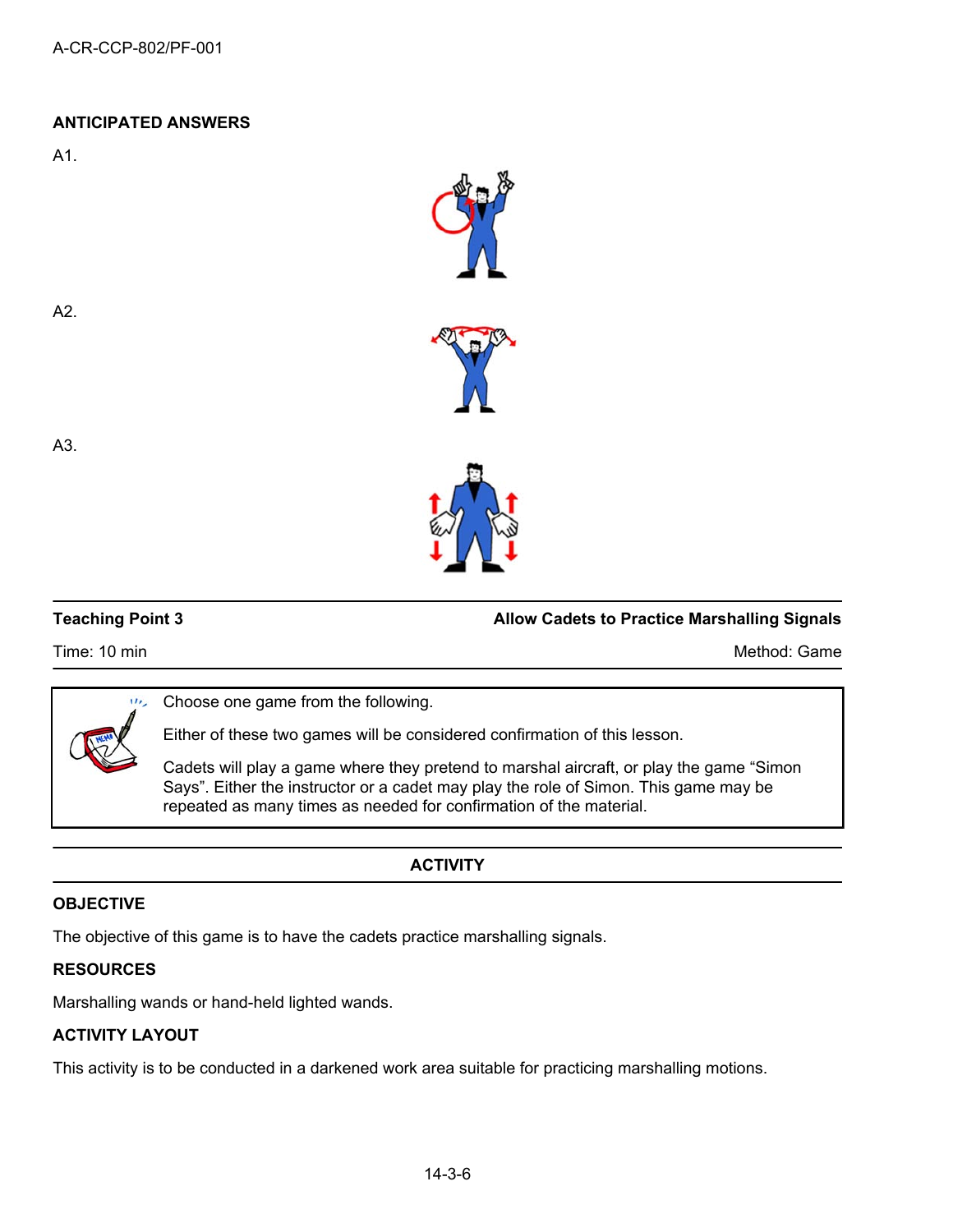### ACTIVITY INSTRUCTIONS

Cadets will play a game where they simulate marshalling aircraft. This game is done in pairs. The first cadet will marshal using marshalling wands or lighted wands. The second cadet will act as the aircraft. The second cadet will take directions from the signals given. The objective of the game is to park the "aircraft" safely.

### **SAFETY**



While cadets are holding the wands, ensure the cadets are at least an arm's length apart to prevent wands from colliding.

### **ACTIVITY**

### **OBJECTIVE**

The objective of this game is to have the cadets practice marshalling signals.

### **RESOURCES**

Marshalling wands or hand-held lighted wands.

### ACTIVITY LAYOUT

This activity is to be conducted in a darkened work area suitable for practicing marshalling motions.

### ACTIVITY INSTRUCTIONS

"Simon Says" is a game for three or more players. One of the people plays the role of Simon. The other players must do what Simon tells them to do. The key phrase is "Simon Says". If Simon says, "Simon says marshal stop", the rest of the players must marshal the signal for stop. If players do not marshal the signal for stop, those players are eliminated.

If Simon simply says, "Marshal stop", without saying "Simon says" first, the rest of the players should not marshal the signal stop; however, if any players marshall any signal, they are eliminated.

The game continues until there is only one player left. The last player in the game is considered the winner.

### **SAFETY**



While cadets are holding the wands, ensure the cadets are at least an arm's length apart to prevent wands from colliding.

### CONFIRMATION OF TEACHING POINT 3

The cadets' participation in the activity will serve as the confirmation of this TP.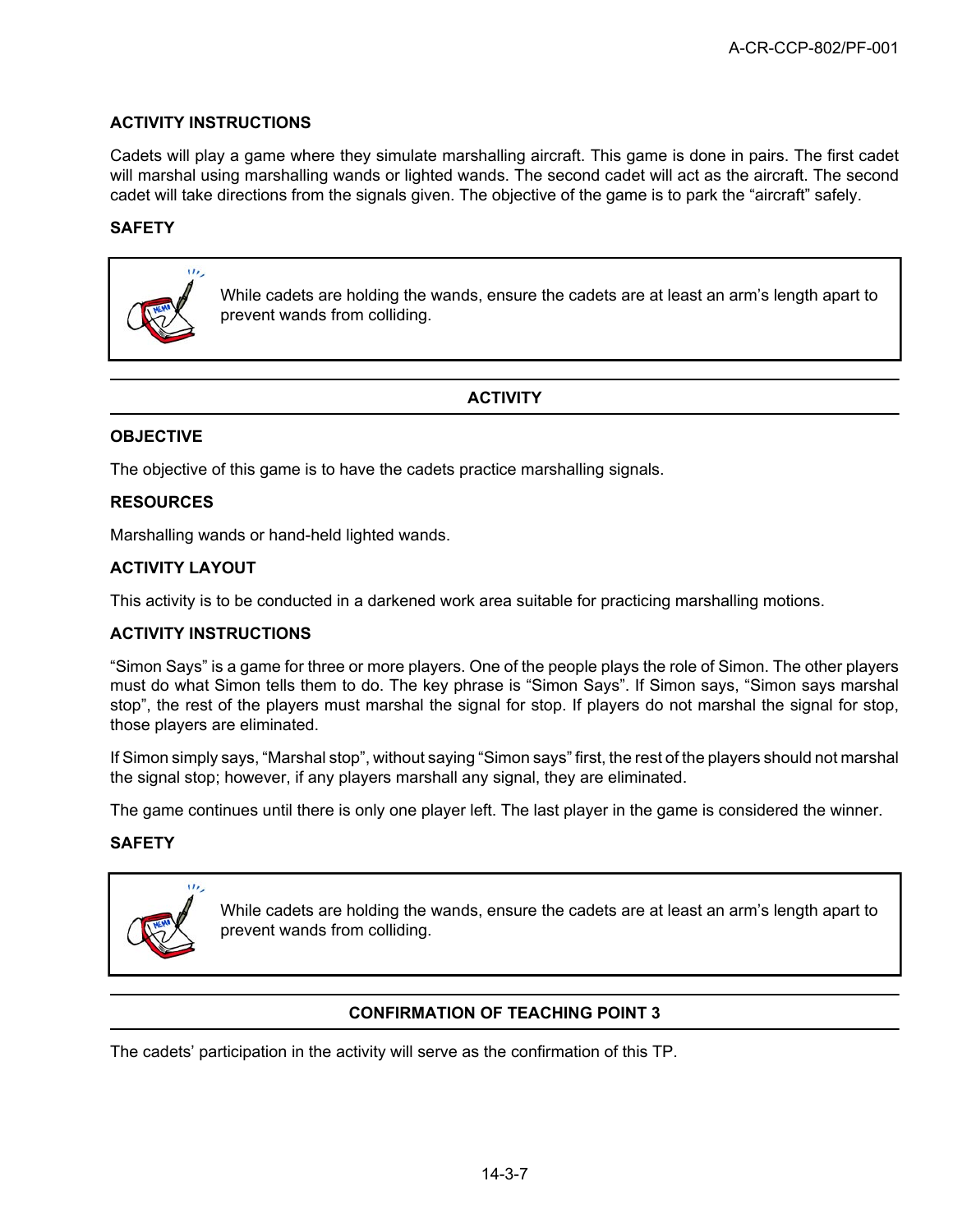### END OF LESSON CONFIRMATION

The cadets' participation in the marshalling activity will serve as the confirmation of this lesson.

### **CONCLUSION**

### HOMEWORK/READING/PRACTICE

N/A.

### METHOD OF EVALUATION

N/A.

### CLOSING STATEMENT

This lesson was an introduction to aerodrome activities. Marshalling aircraft is one of the many duties performed by ground crew/maintenance staff at an aerodrome.

### INSTRUCTOR NOTES/REMARKS

N/A.

### **REFERENCES**

- C0-057 Transport Canada. (2006). Aeronautical Information Manual. Retrieved 26 September 2006, from http://www.tc.gc.ca/CivilAviation/publications/tp14371/AIR/1-1.htm#1-8.
- C3-116 A-CR-CCP-263/PT-001/(ISBN 0-9680390-5-7) MacDonald, A. F. and Peppler, I. L. (2000). From the Ground Up: Millennium Edition. Ottawa, ON: Aviation Publishers Co. Ltd.
- C3-133 Imperial Oil Limited. (2007). Marshalling Signals. Retrieved 26 February 2007, from http:// www.esso.ca/Canada-English/Products/Aviation/PS\_A\_Marshalling.asp.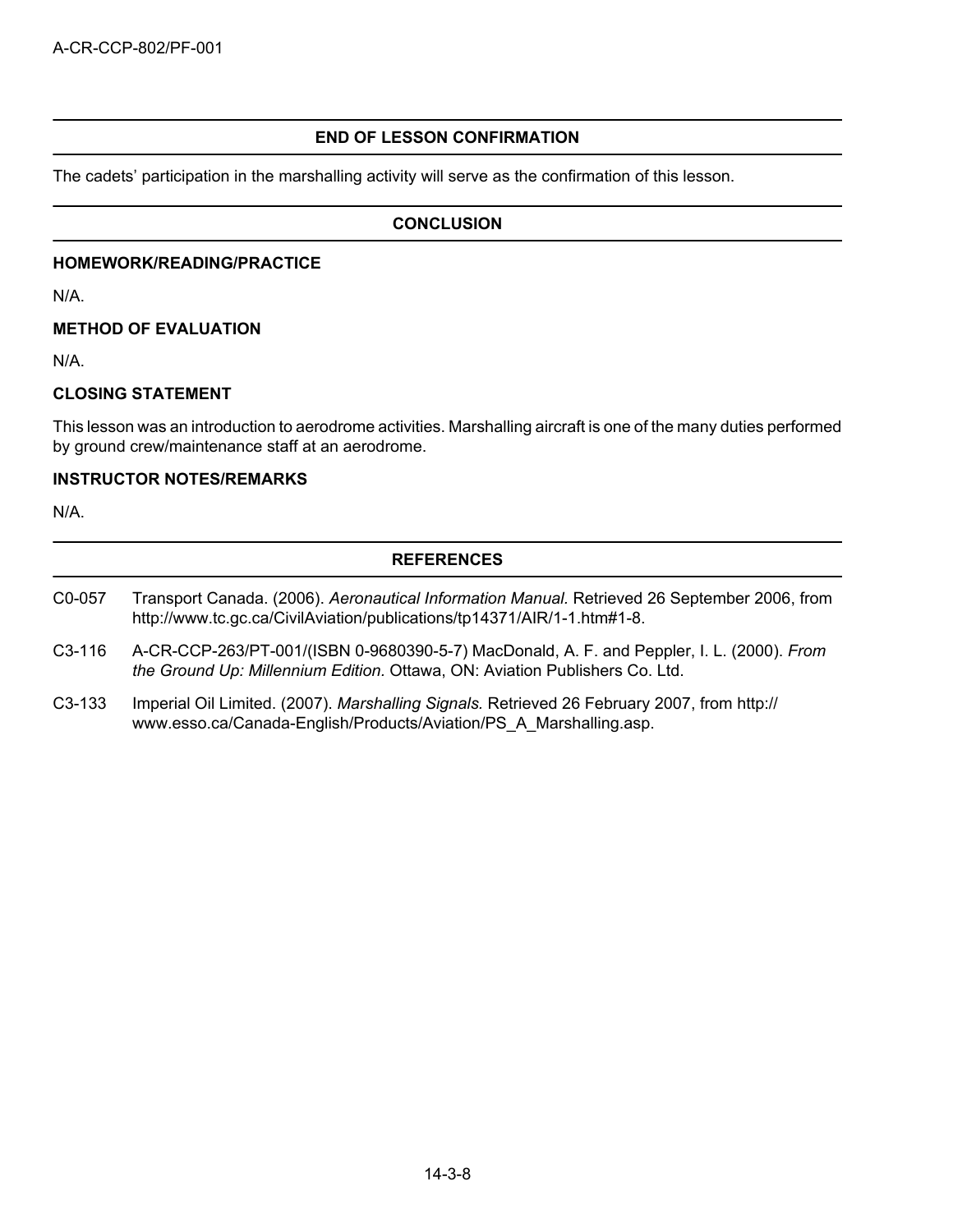LIGHT SIGNALS/COMMANDS FLASH CARDS

# $\blacksquare$ PARTING AIRCRAF D)  $\underline{\underline{\mathsf{S}}}_{\mathsf{S}}$ ー<br>の<br>の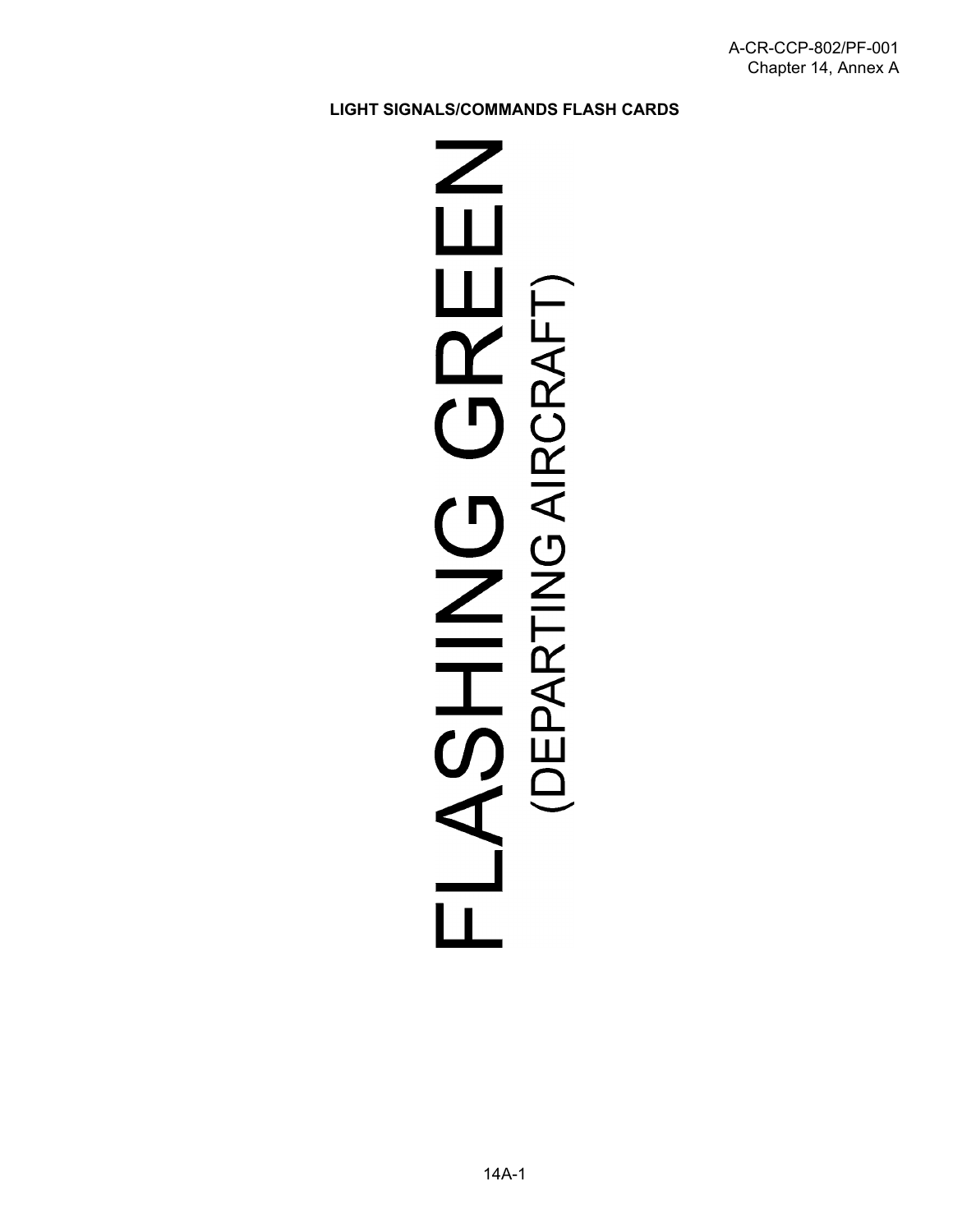# Cleared to taxi.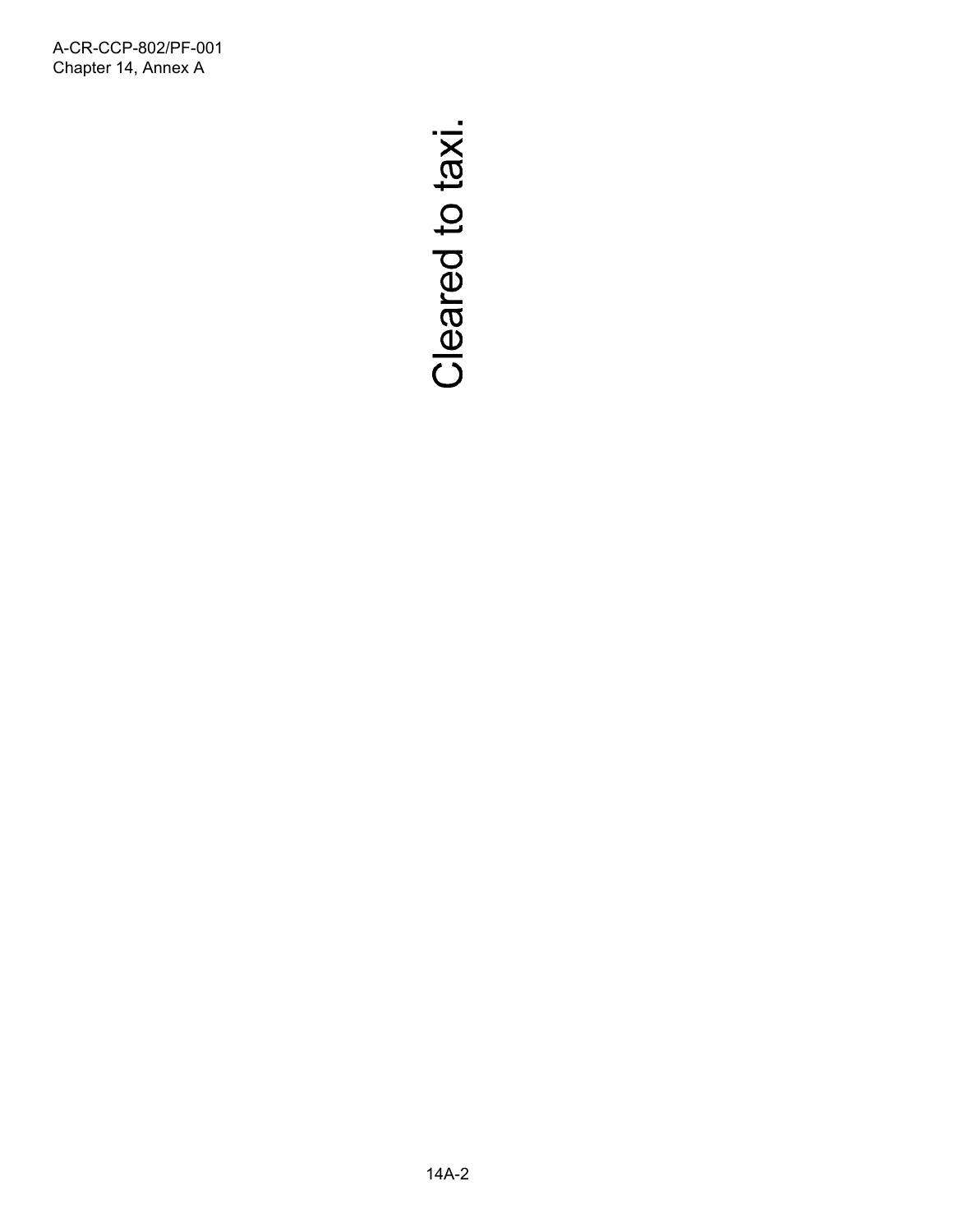## $\overline{\underline{L}}$  $\frac{1}{2}$ (DEPARTING AIRCRAFT) D)  $\overline{\textbf{K}}$  $\mathsf{I}$  $\boldsymbol{\mathcal{D}}$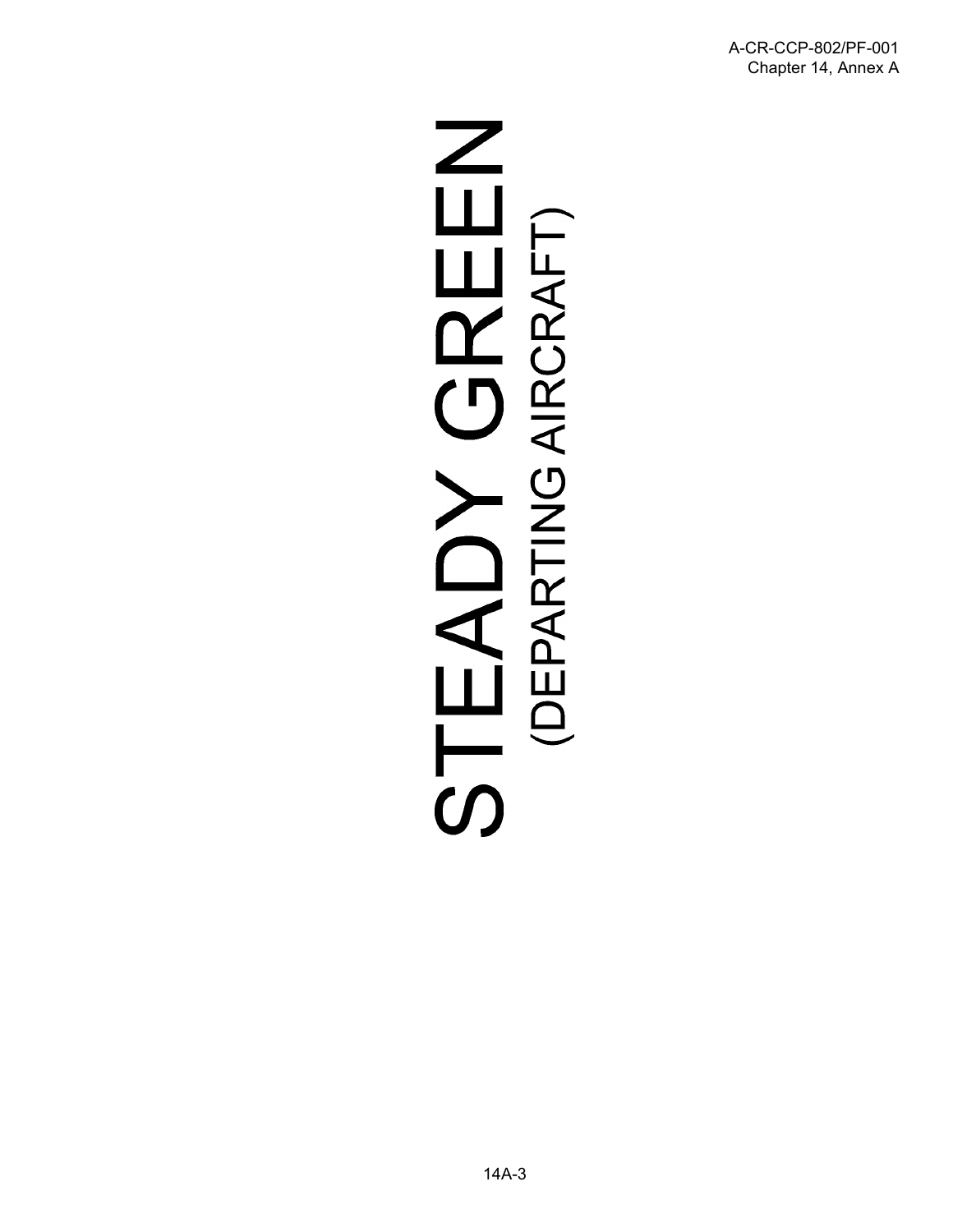Cleared for take-off.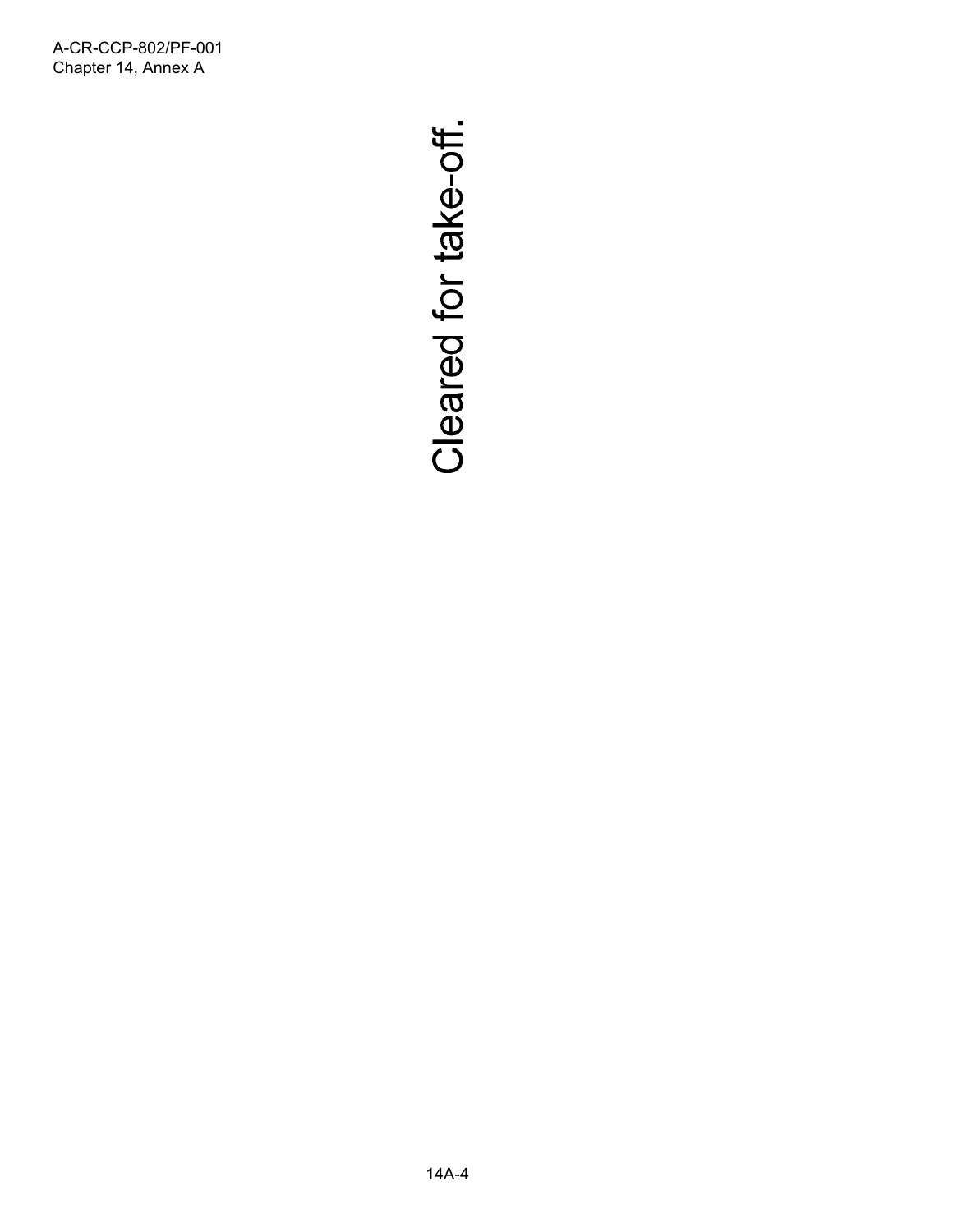# SHINGARCRAFT)  $\overline{\mathbf{L}}$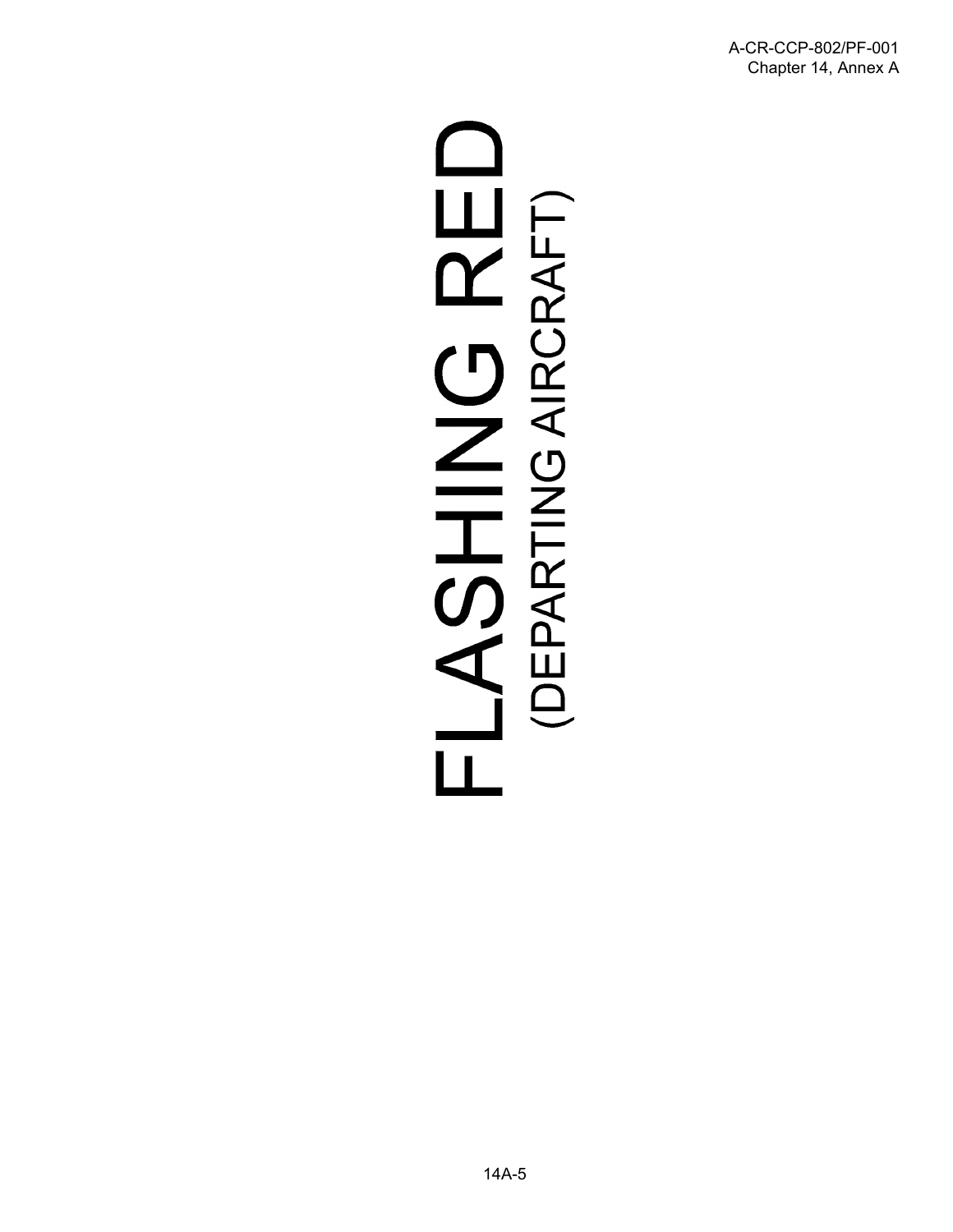Taxi clear of runway in use.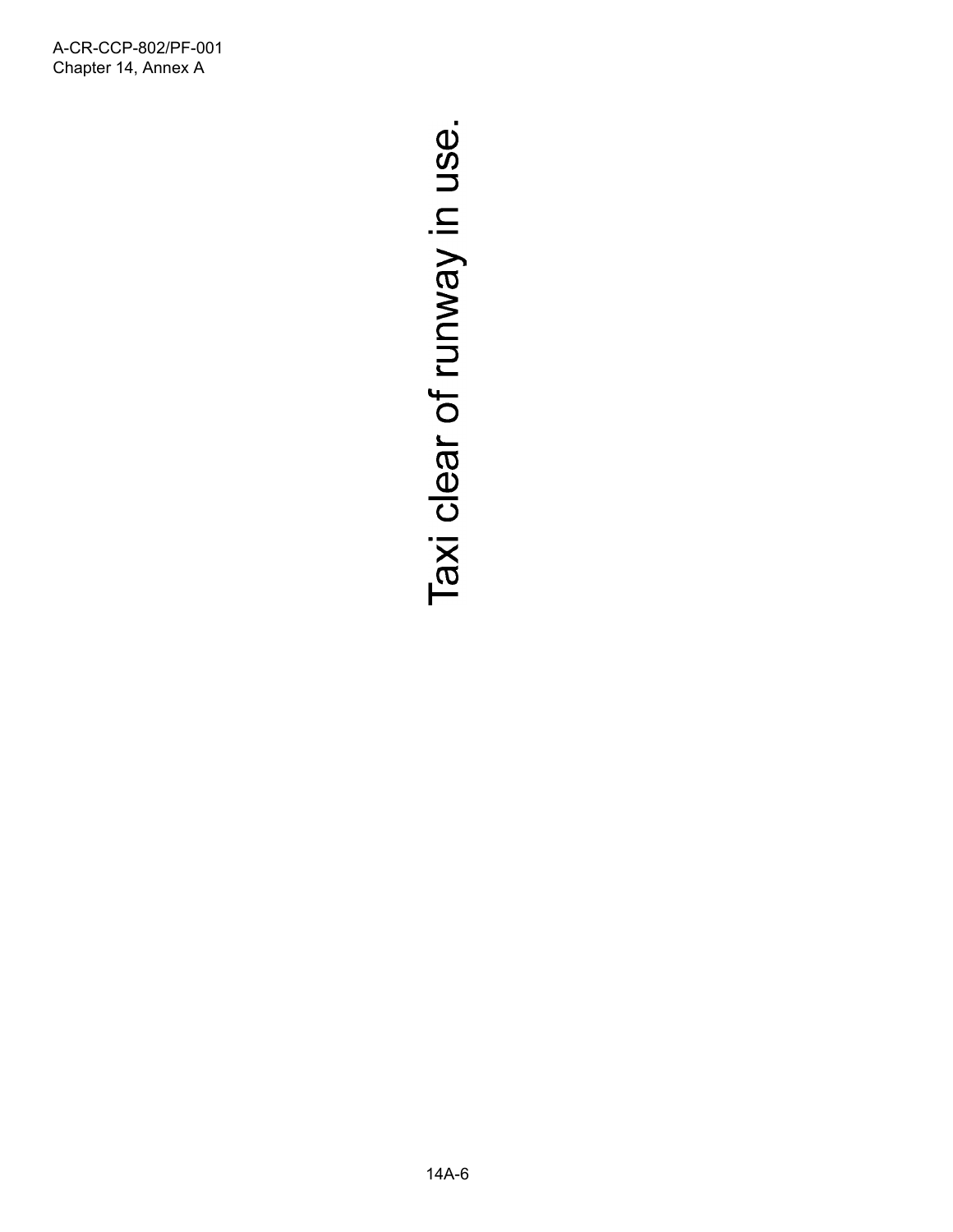# STEARTING AIRCRAFT)  $\overline{5}$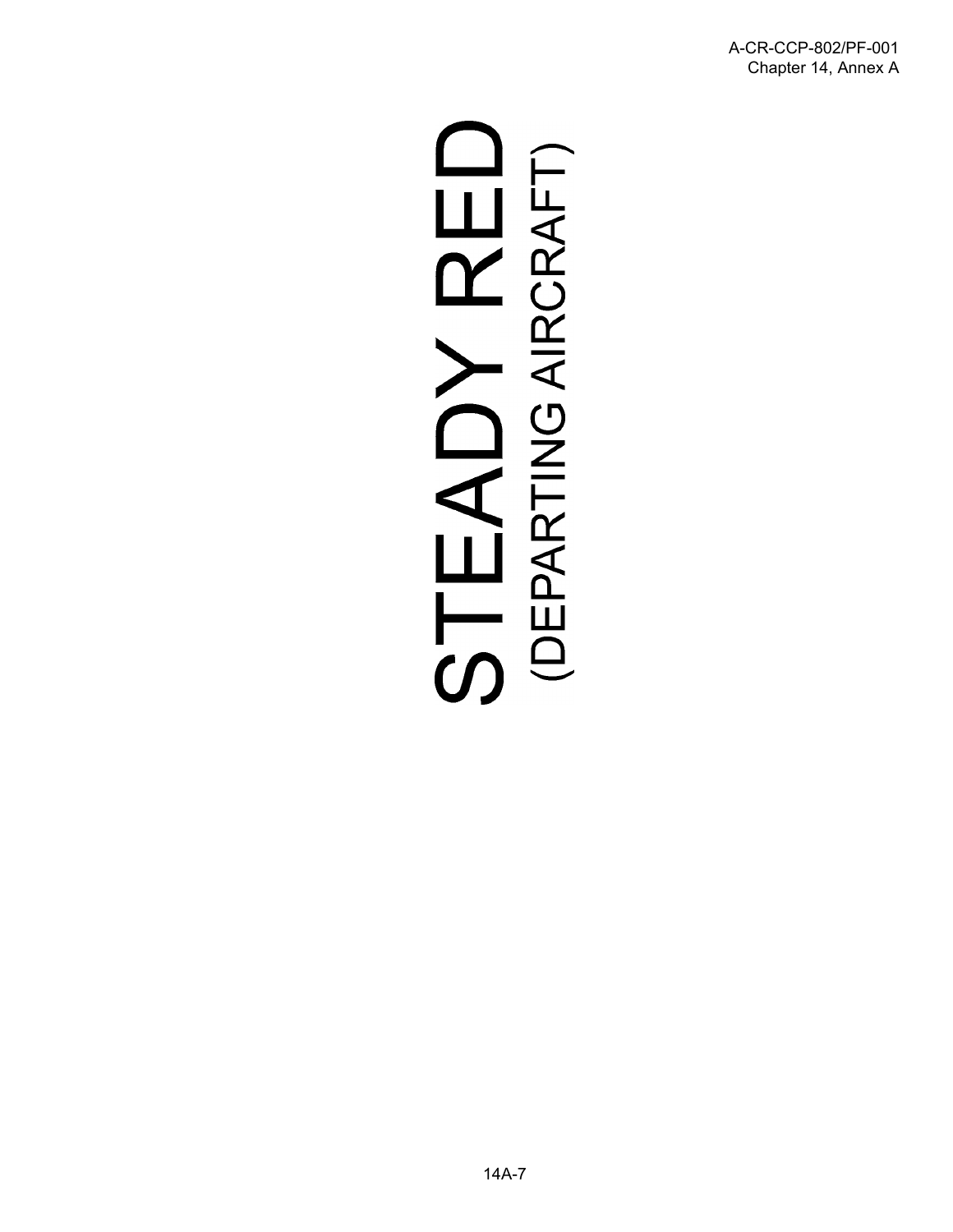## Stop.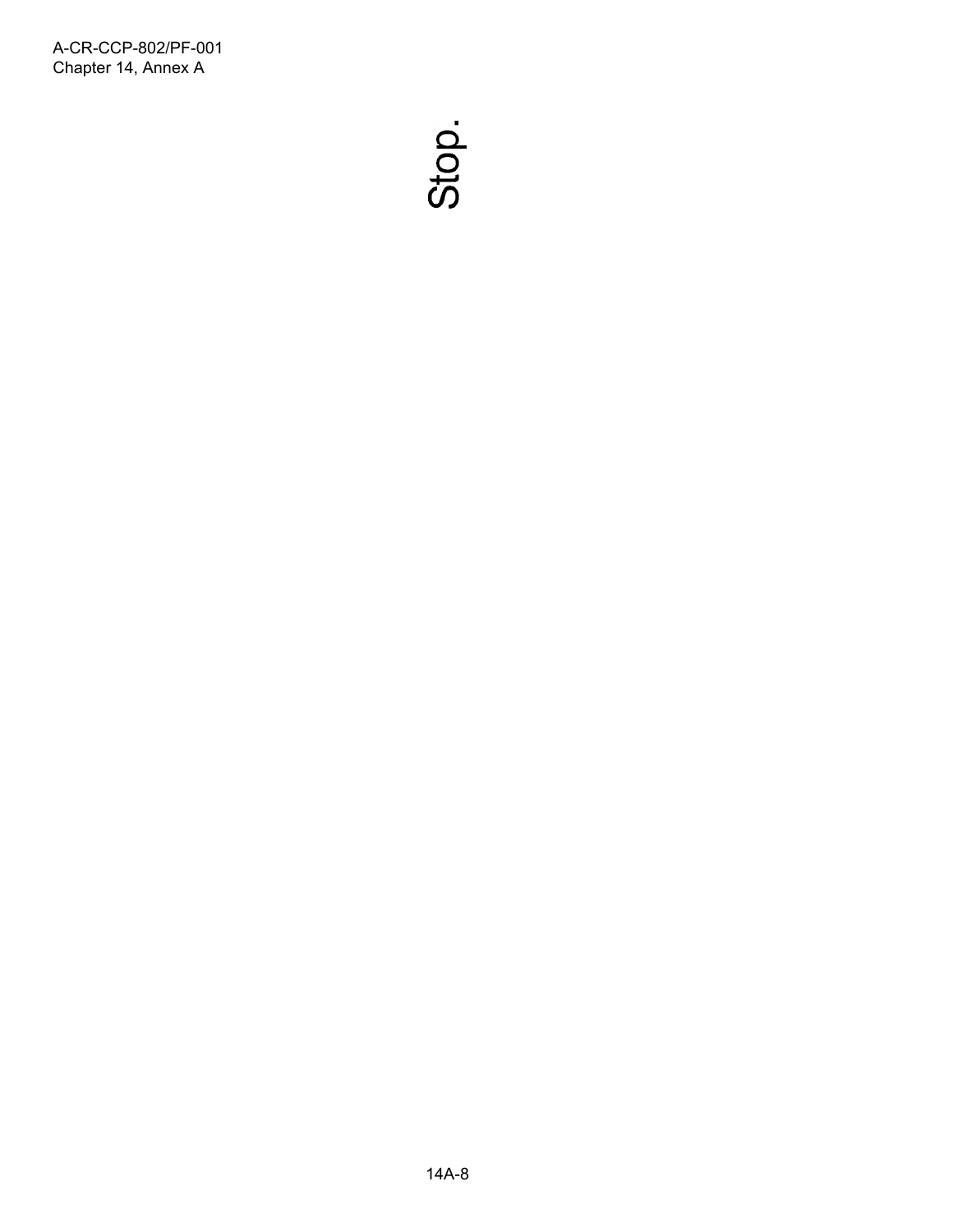# $\mathbf{u}$ ┝ ASHING VRCRAFT)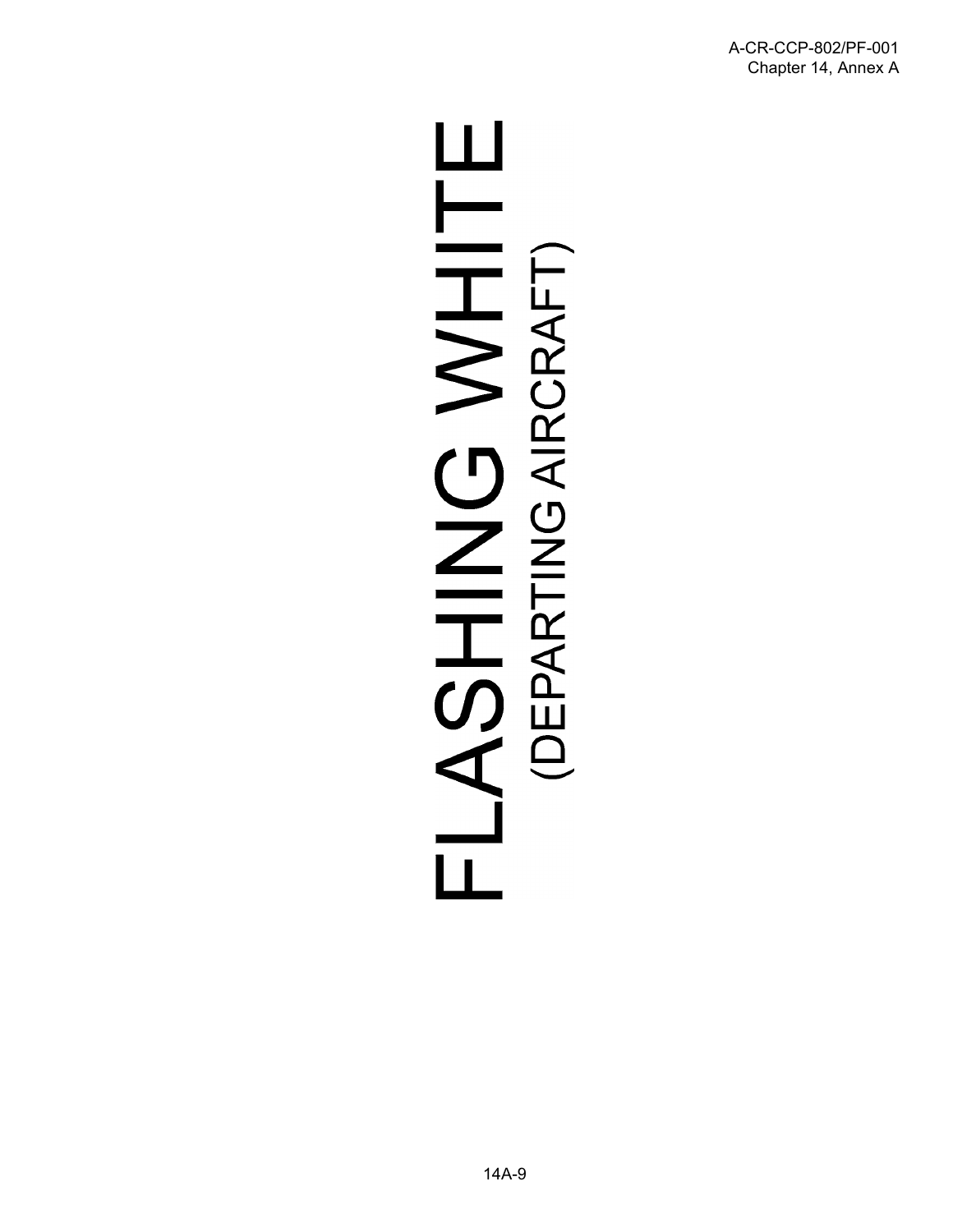Return to starting point on airport.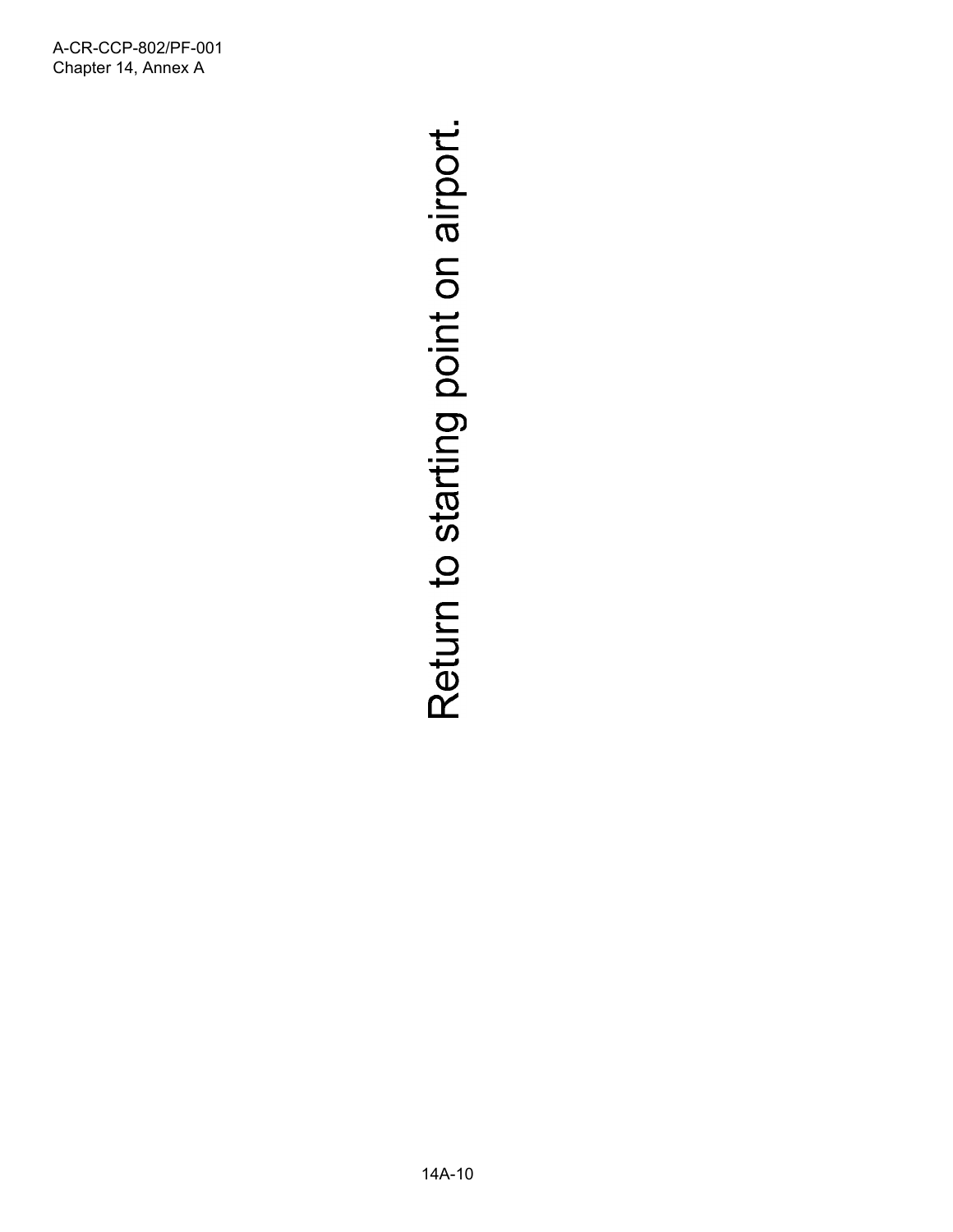## $\boldsymbol{\mathcal{O}}$  $\overline{\mathbf{L}}$  $\frac{0}{2}$ EPARTING AIRCRAF Ŋ  $\overline{\underline{Z}}$  $\sum_{i=1}^{n}$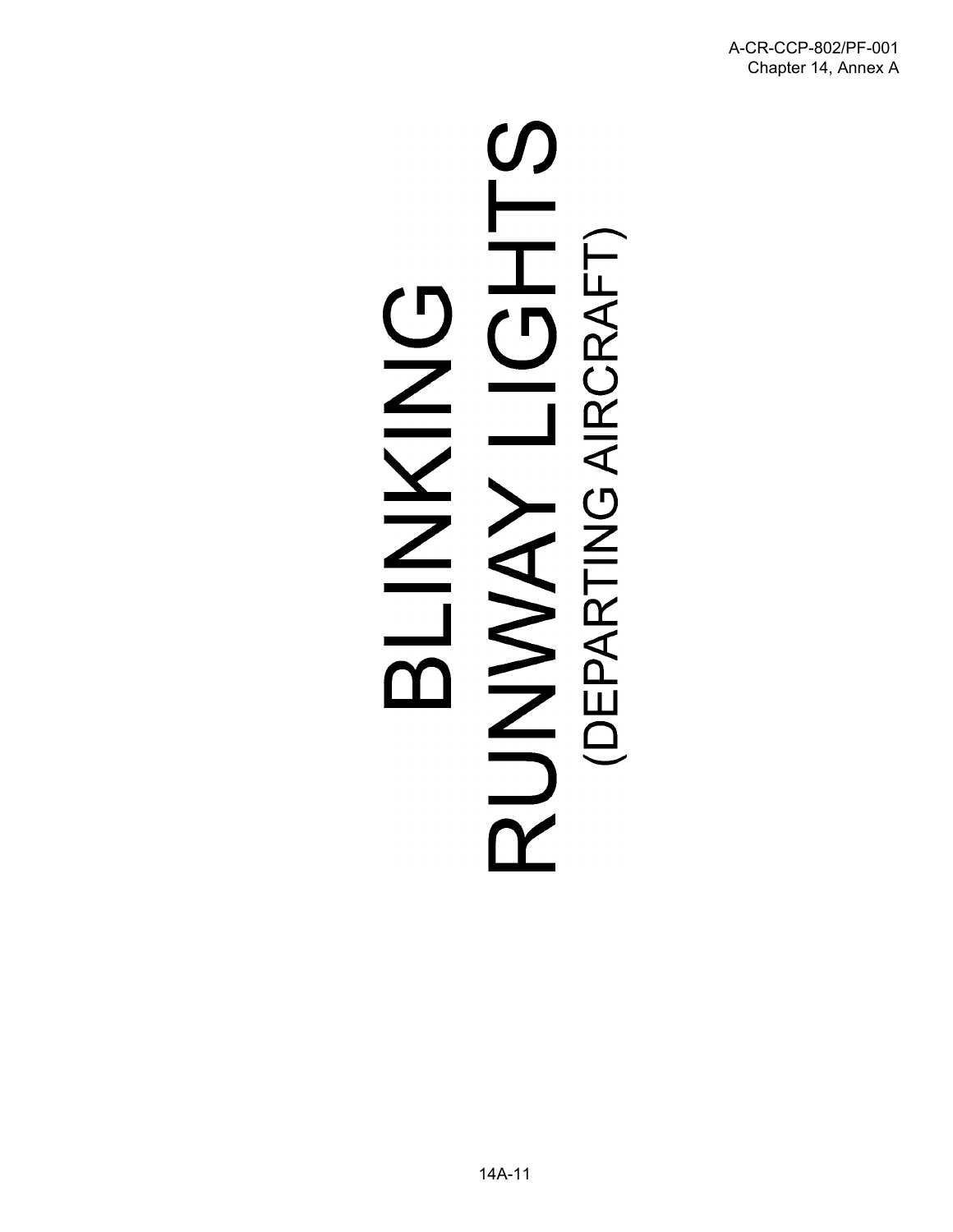# Vehicle and pedestrians are to vacate the runway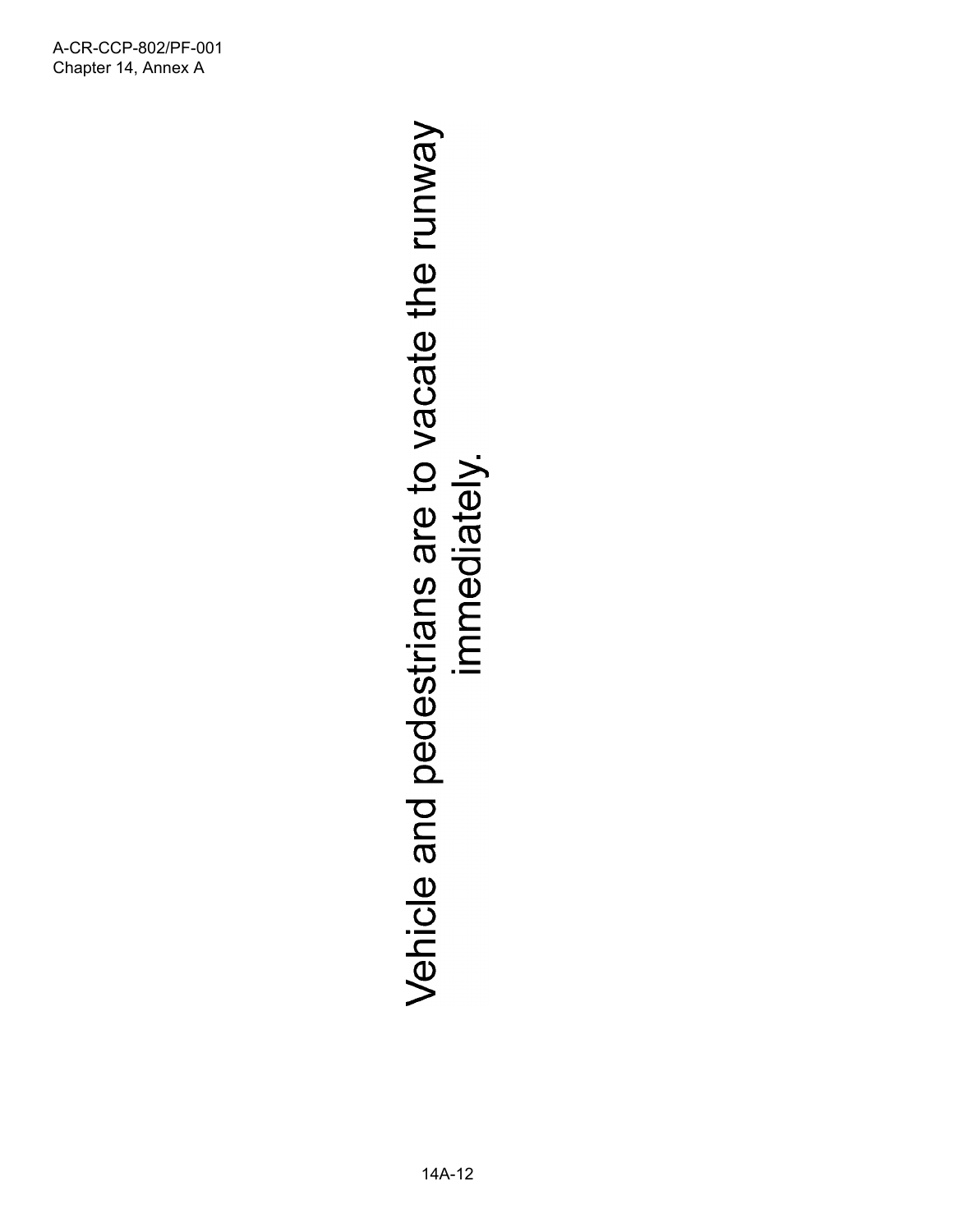# (ARRIVING AIRCRAFT)  $\overline{\mathbf{C}}$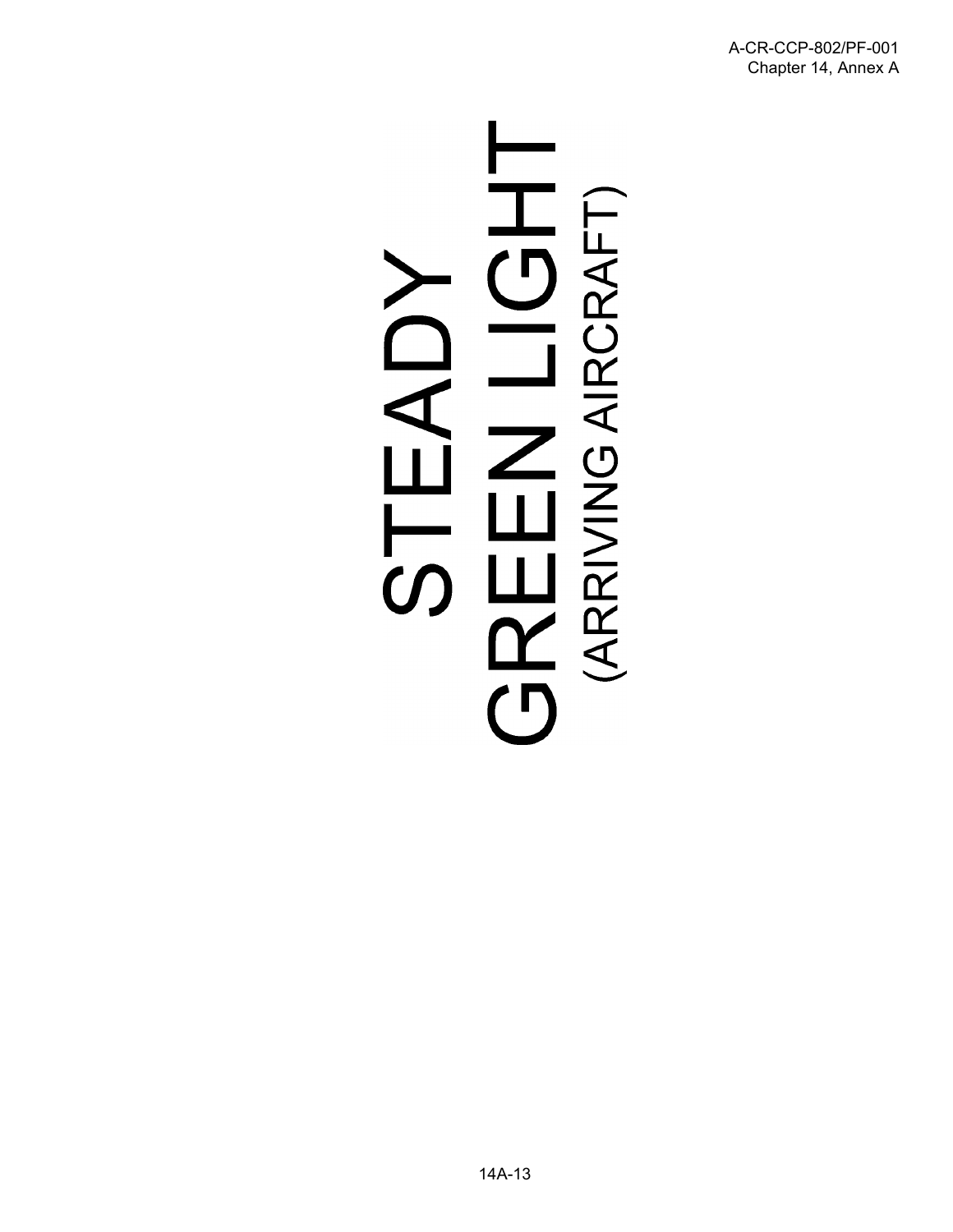# Clear to land.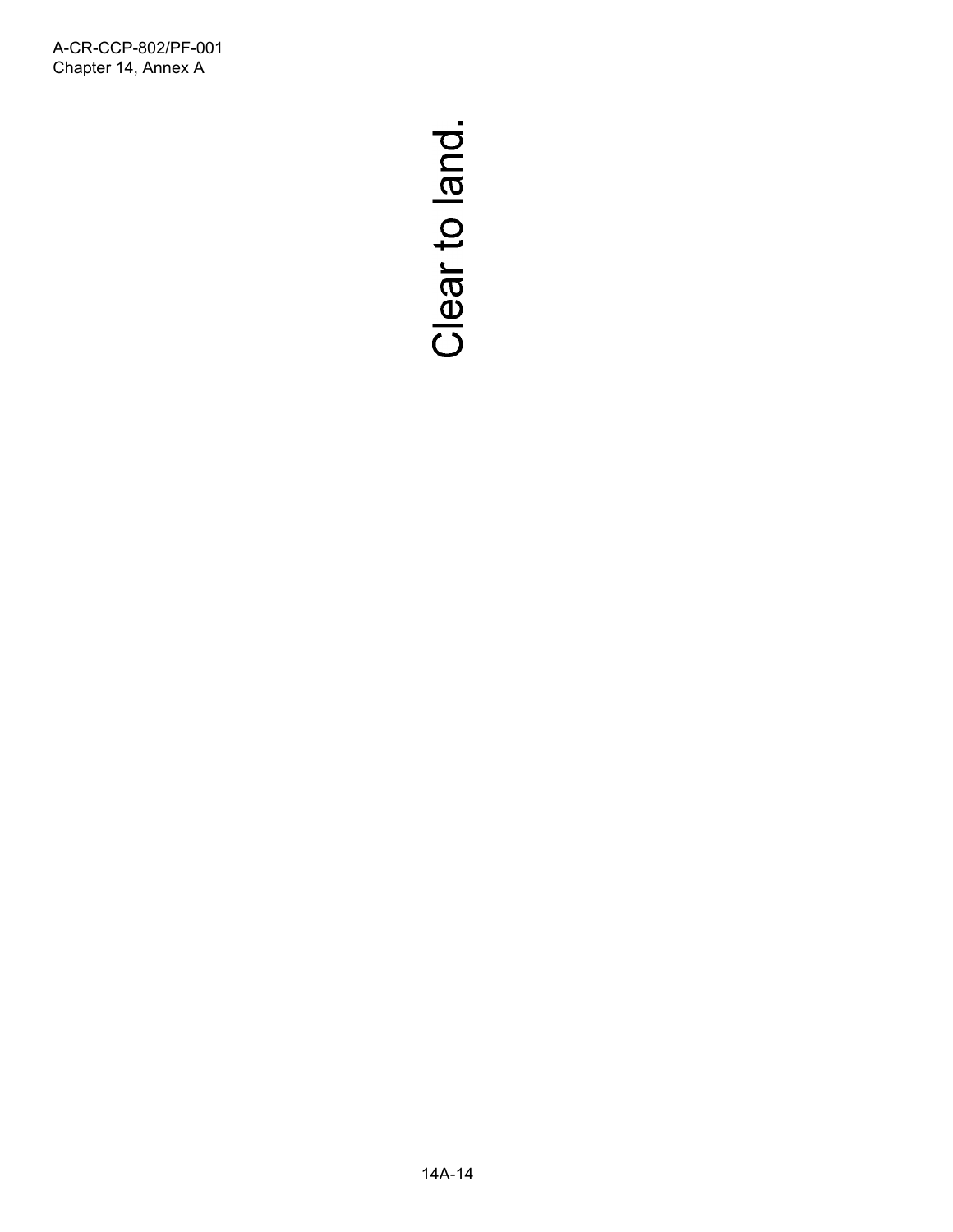### (ARRIVING AIRCRAFT)  $\blacksquare$ m, ī  $\bm{C}$ Ŋ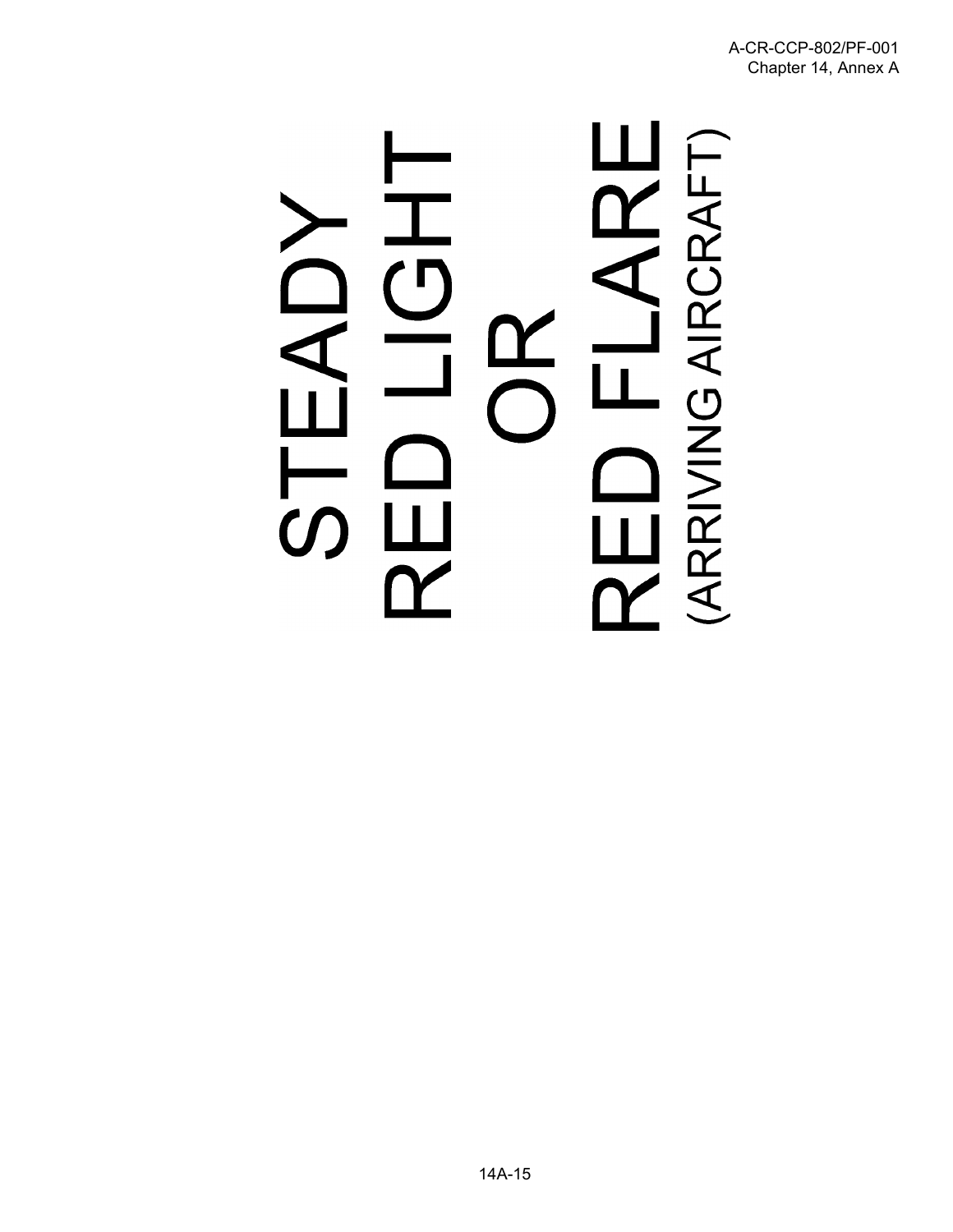Do not land. Continue in circuit. Avoid making sharp<br>turns, climbing or diving after you receive the signal.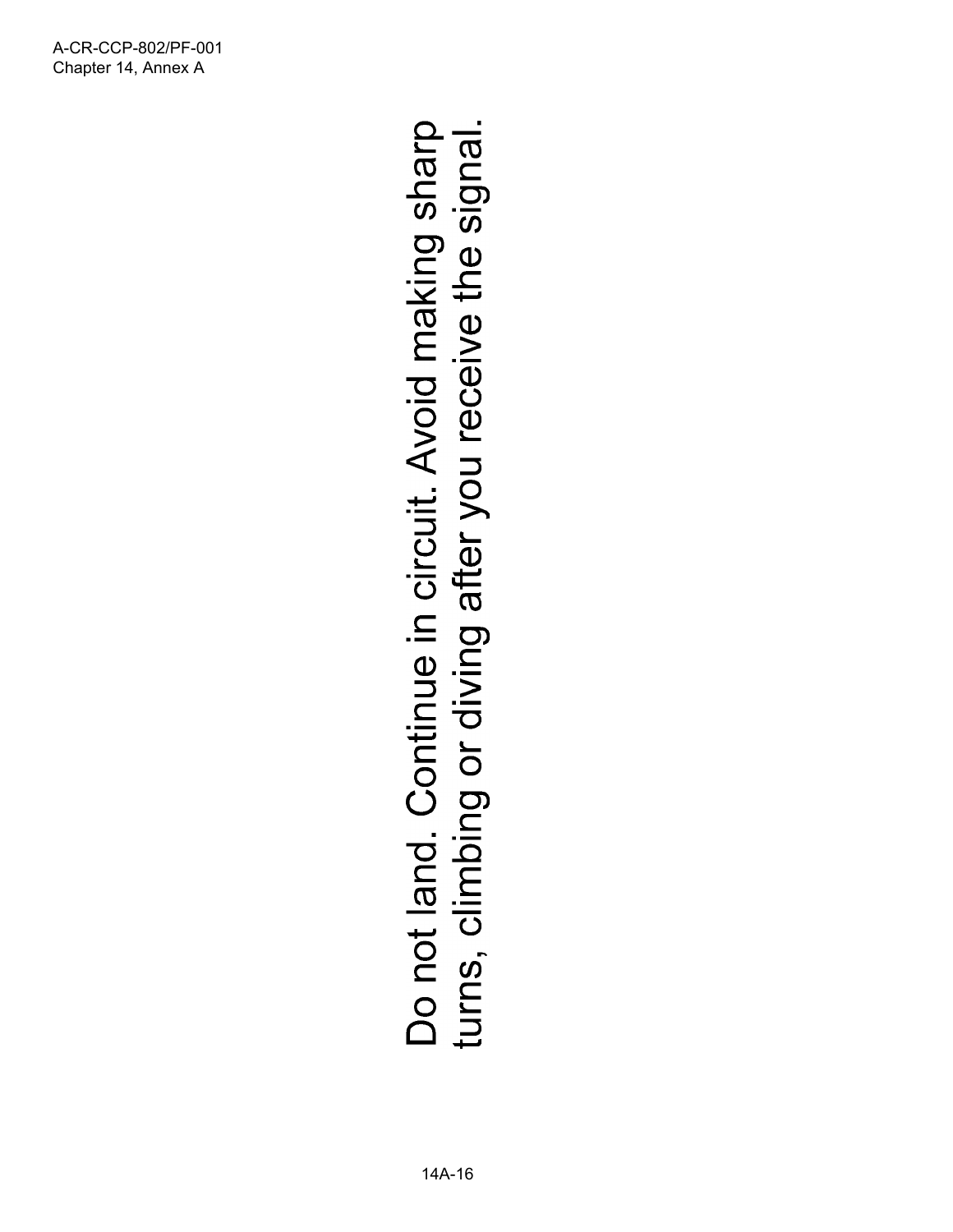## (ARRIVING AIRCRAFT)  $\mathsf C$ ŋ  $\frac{6}{5}$  $\overline{\phantom{a}}$  $\overline{C}$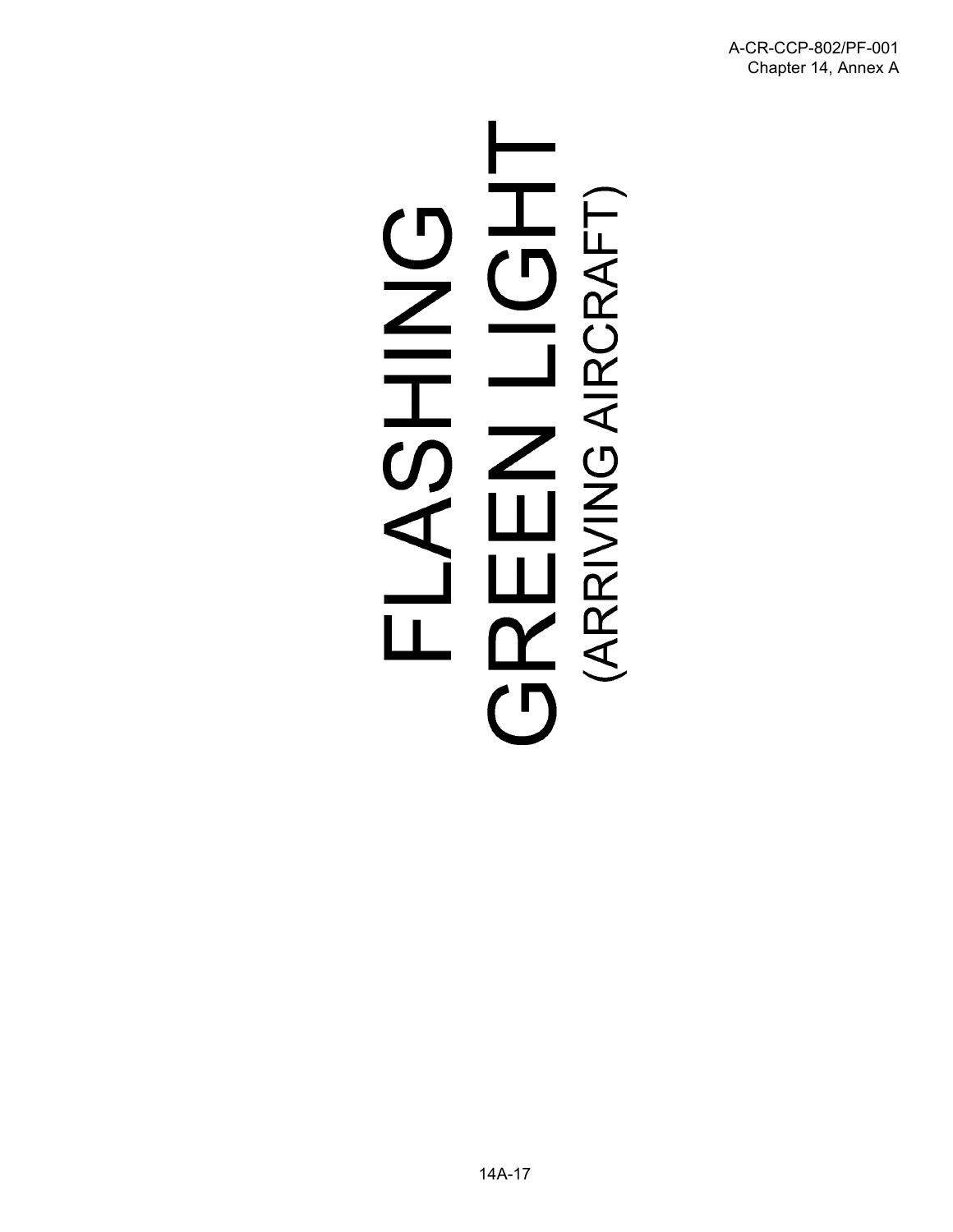Recall signal. Return for landing.<br>(Usually to recall an airplane which has taken off or<br>has been previously waved off with a red light).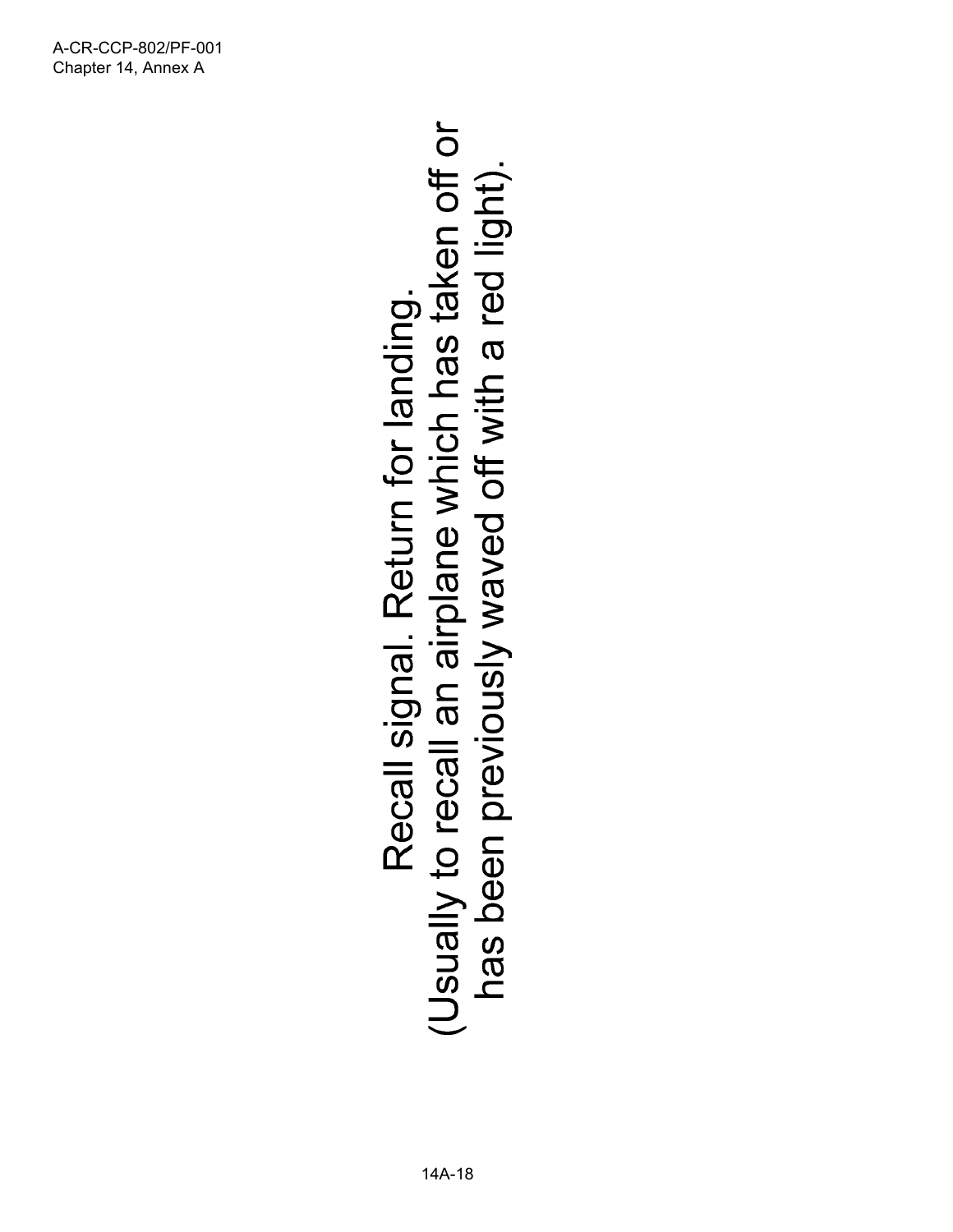# $\boldsymbol{Z}$  $\mathfrak{c}$  r Z<br>H CRA  $\blacksquare$ ARRIVING AIR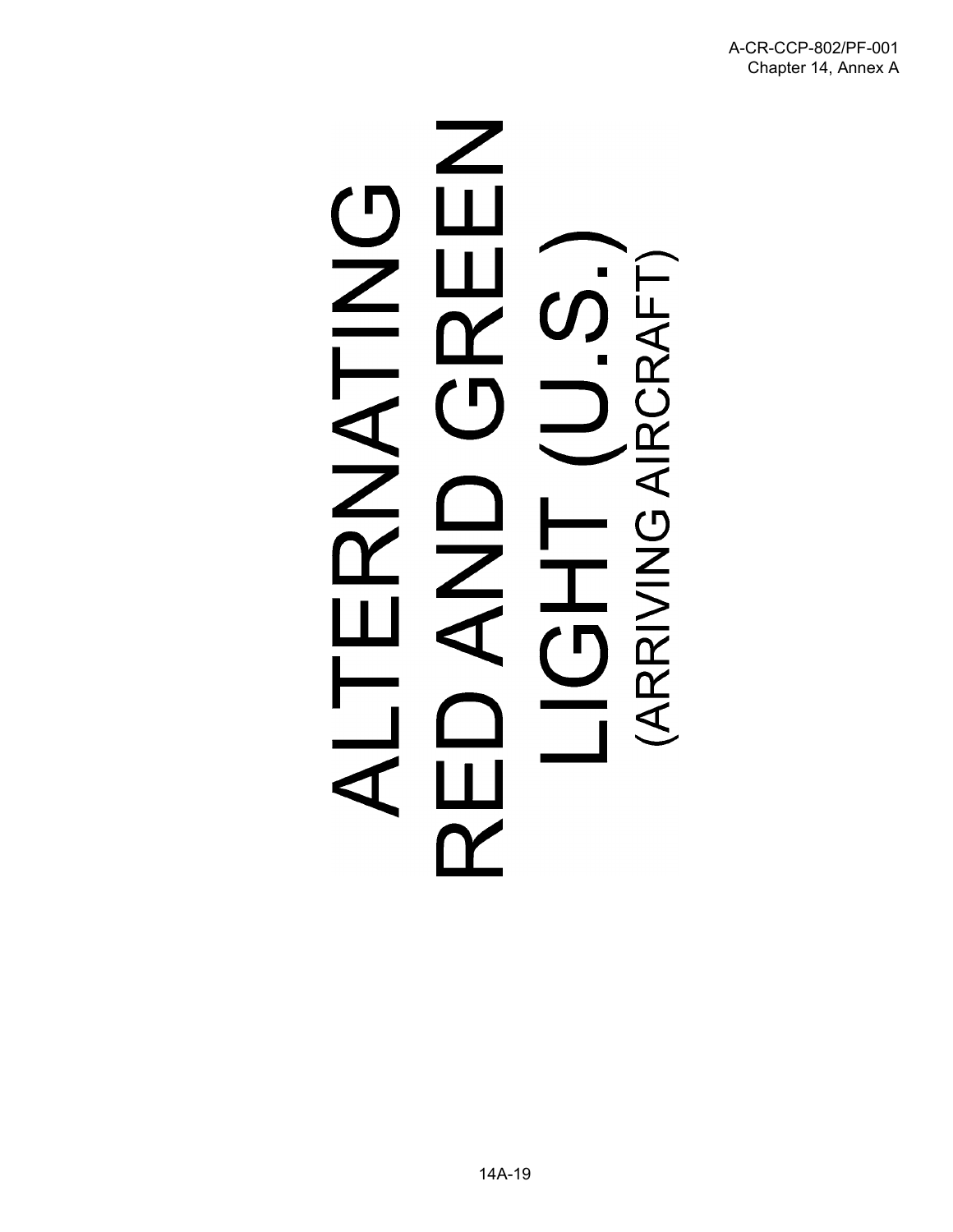obstruction, soft field, ice on runways, mechanica warn you of such hazards as danger of collision, Danger. Be on alert. This signal may be used to failure of your undercarriage, etc.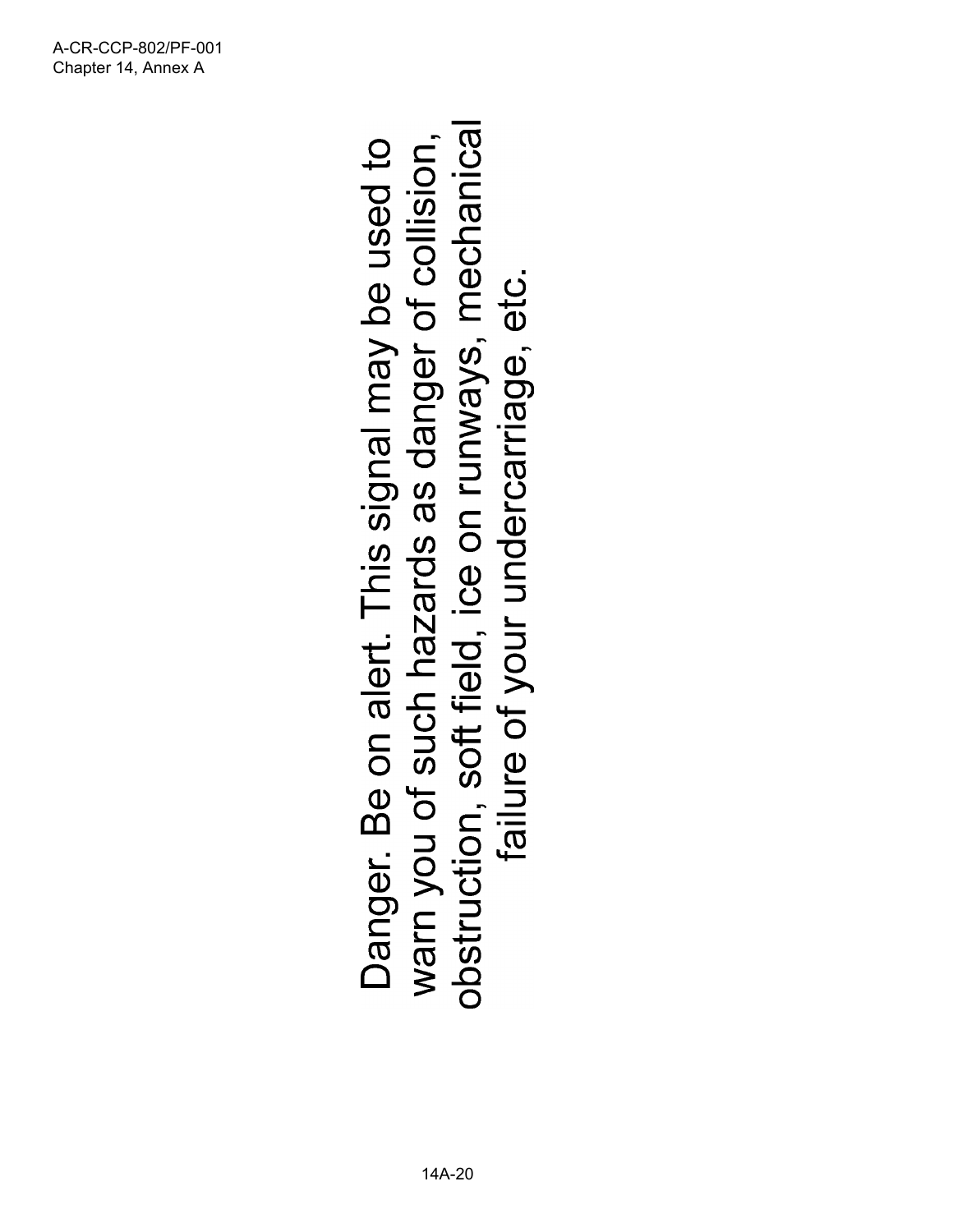## $\mathsf{C}$ ARRIVING AIRCRAFT)  $\breve{\mathsf{Z}}$  $\Gamma$  $\overline{C}$ Ŋ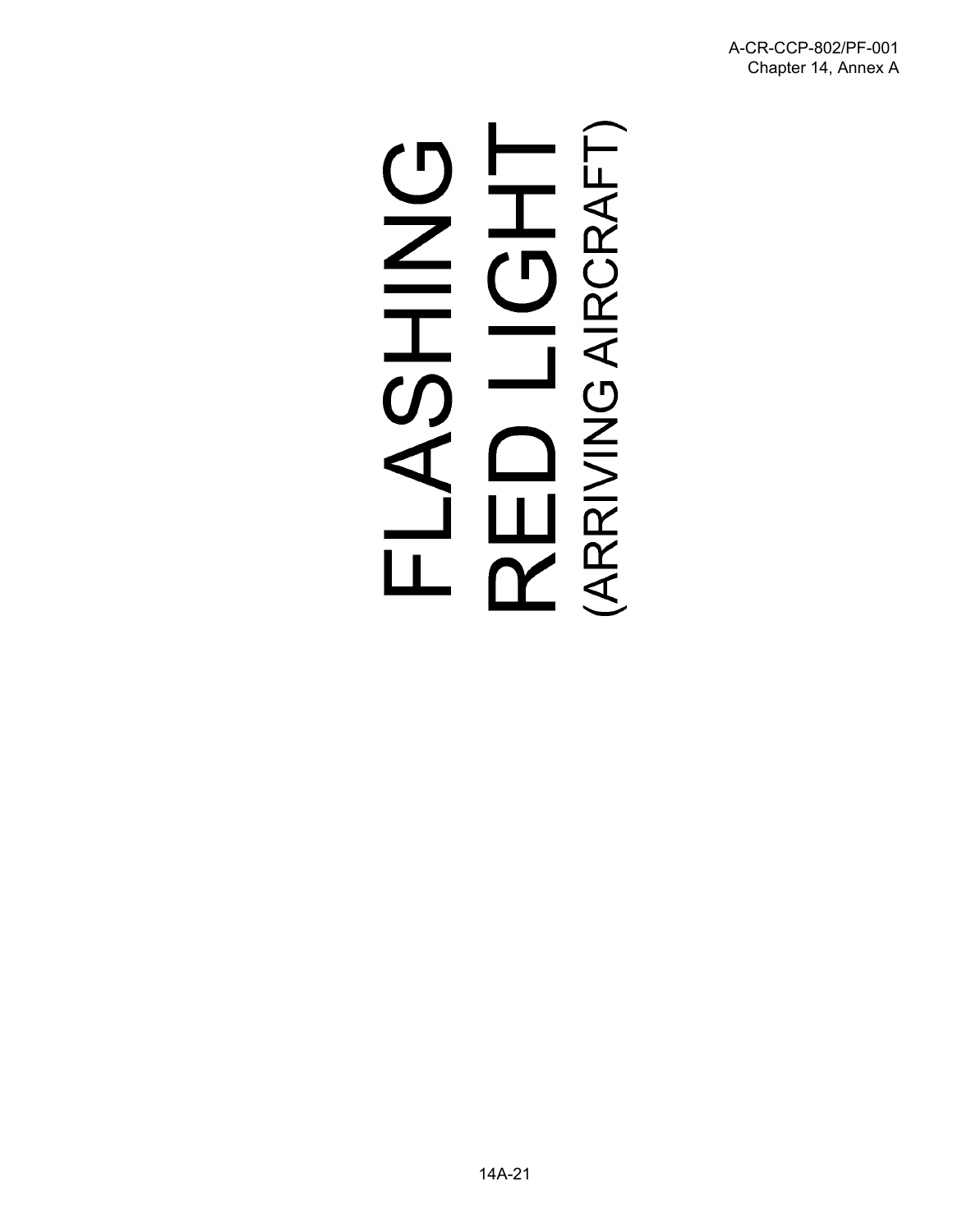Airport unsafe. Do not land.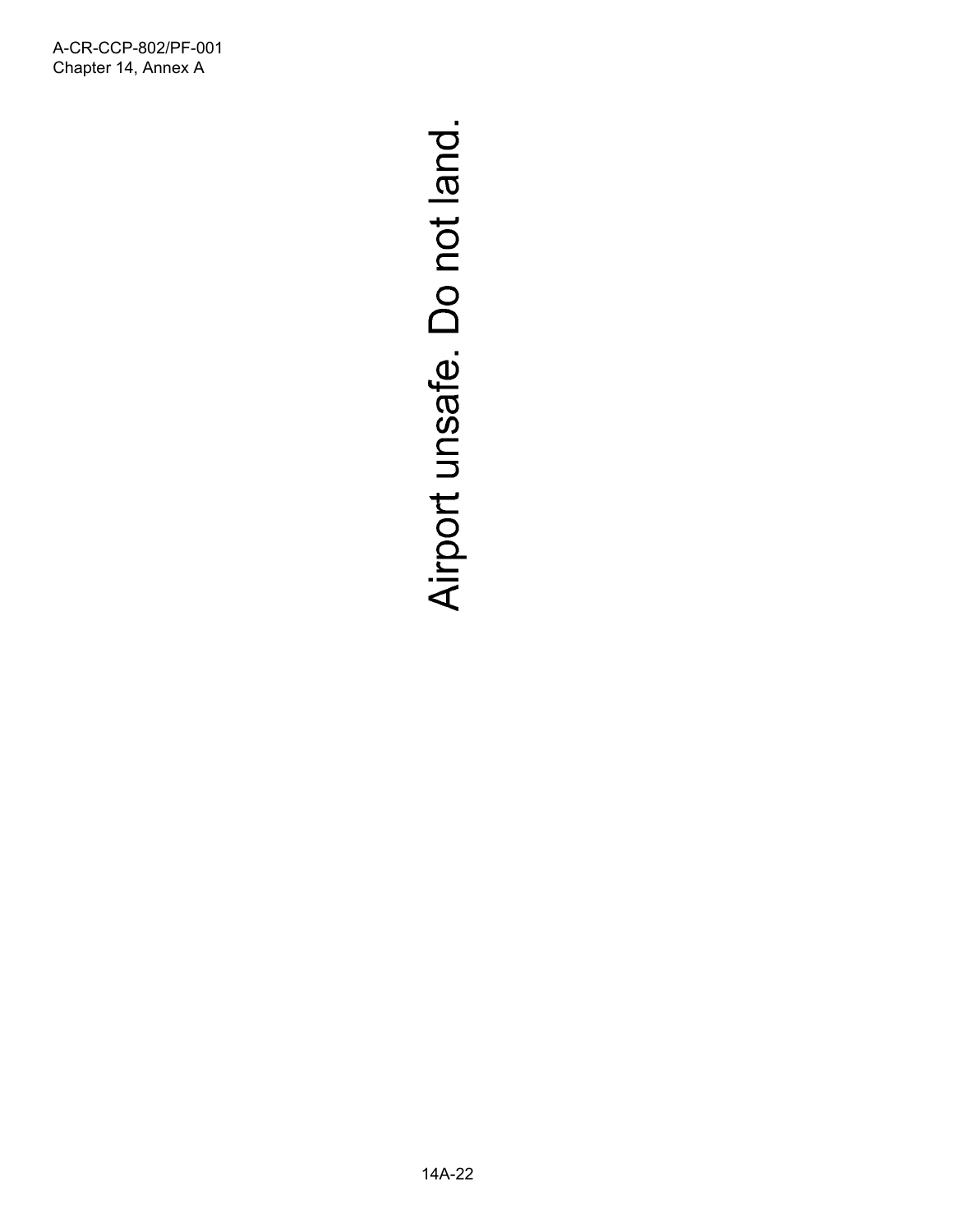# AUNICA (ARRIVING AIRCRAFT)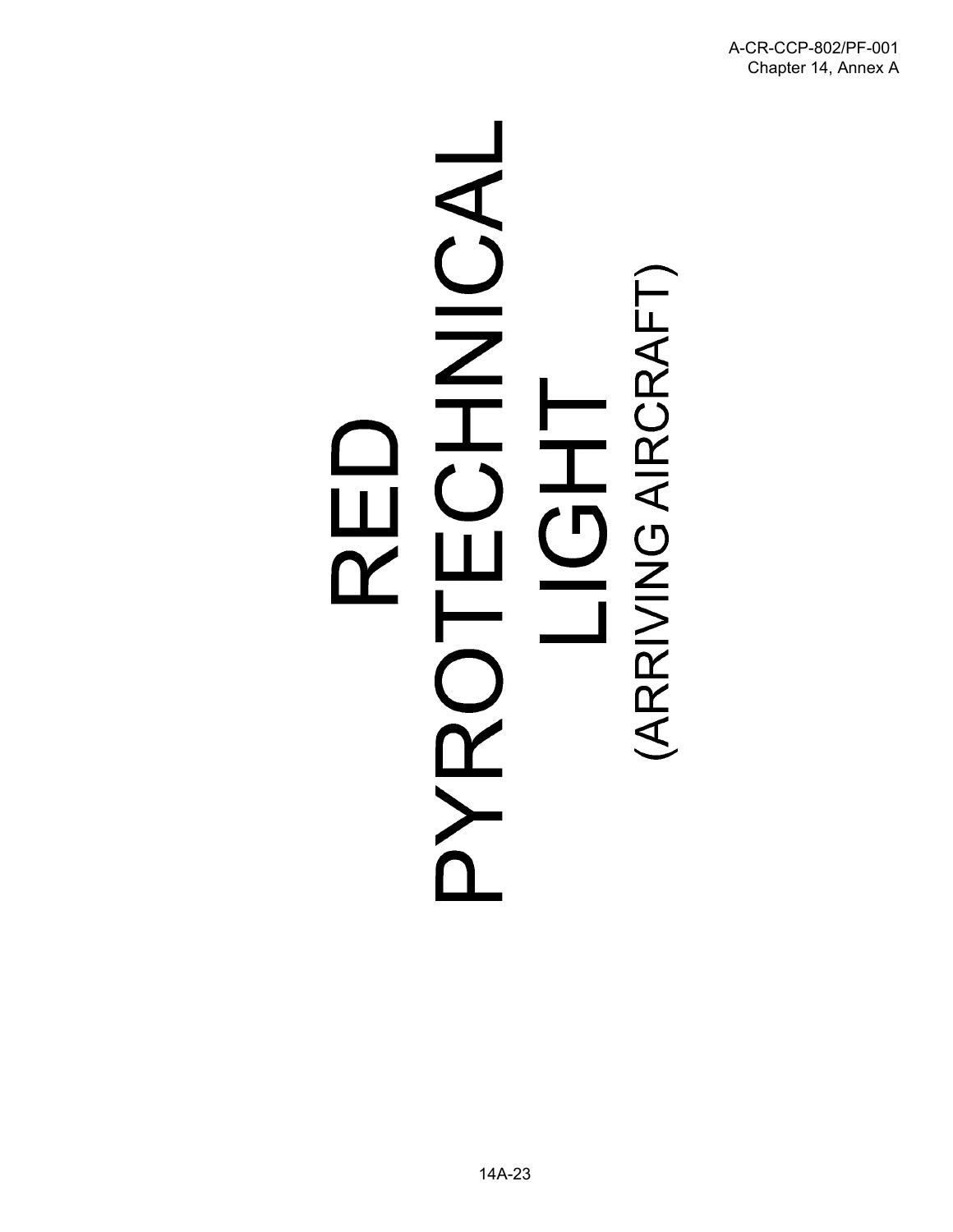day or night and notwithstanding any previous<br>instruction means "Do not land for the time being" The firing of a red pyrotechnical light, whether by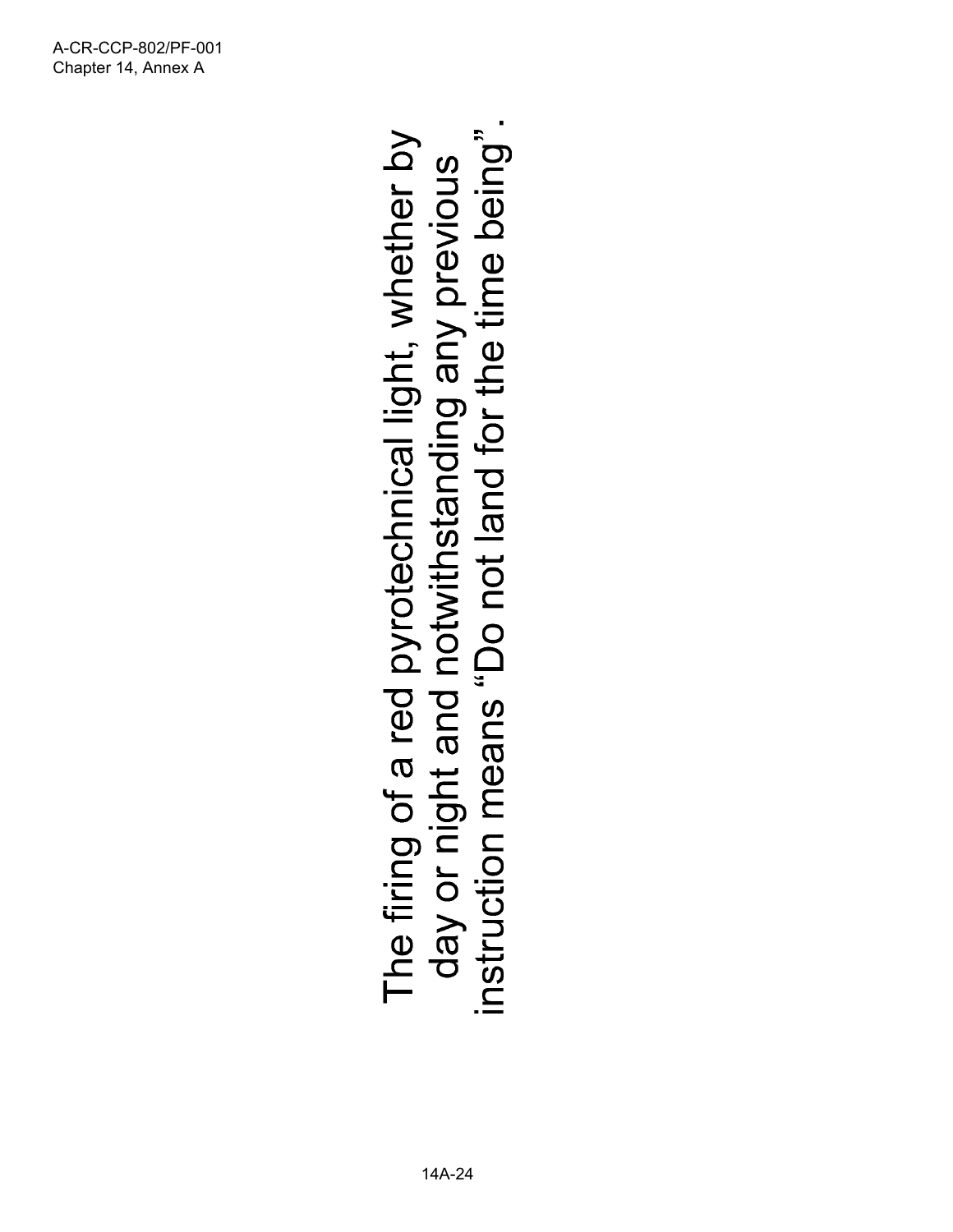### NORDO SIGNALS

Match the NORDO Signal to the correct command.

| <b>DEPARTING AIRCRAFT</b><br>1. Flashing green.<br>2. Steady green.<br>3. Flashing red.<br>4. Steady red light.<br>5. Flashing white. | a.       | Danger. Be on alert. This signal may be used<br>to warn you of such hazards as danger of<br>collision, obstruction, soft field, ice on runways,<br>mechanical failure of your undercarriage, etc.<br>The danger signal is not a prohibitive signal<br>and will be followed by a red or green light as<br>circumstances warrant. |
|---------------------------------------------------------------------------------------------------------------------------------------|----------|---------------------------------------------------------------------------------------------------------------------------------------------------------------------------------------------------------------------------------------------------------------------------------------------------------------------------------|
| 6. Blinking runway lights.                                                                                                            | b.       | Cleared to taxi.                                                                                                                                                                                                                                                                                                                |
| <b>ARRIVING AIRCRAFT</b><br>7. Steady green light.<br>8. Steady red light or red flare.<br>9. Flashing green light.                   | c.       | The firing of a red pyrotechnical light, whether<br>by day or night and notwithstanding any<br>previous instruction means, "Do not land for<br>the time being".                                                                                                                                                                 |
| 10. Alternating red and green light (U.S.).                                                                                           |          | d. ________ Taxi clear of runway in use.                                                                                                                                                                                                                                                                                        |
| 11. Flashing red light.<br>12. Red pyrotechnical light.                                                                               |          | e. ________ Vehicle and pedestrians are to vacate the<br>runway immediately.                                                                                                                                                                                                                                                    |
|                                                                                                                                       | f. Stop. |                                                                                                                                                                                                                                                                                                                                 |
|                                                                                                                                       |          | g. ________ Return to starting point on airport.                                                                                                                                                                                                                                                                                |
|                                                                                                                                       |          | h. Clear to land.                                                                                                                                                                                                                                                                                                               |
|                                                                                                                                       |          | Do not land. Continue in circuit. Avoid making<br>sharp turns, climbing or diving after you<br>receive the signal.                                                                                                                                                                                                              |
|                                                                                                                                       |          | Airport unsafe. Do not land.                                                                                                                                                                                                                                                                                                    |
|                                                                                                                                       |          | k. Cleared for take-off.                                                                                                                                                                                                                                                                                                        |
|                                                                                                                                       |          | Recall signal. Return for landing (usually to<br>recall an airplane which has taken off or has<br>been previously waved off with a red light).<br>This will be followed by a steady green light<br>when the approach path and landing area is<br>clear.                                                                         |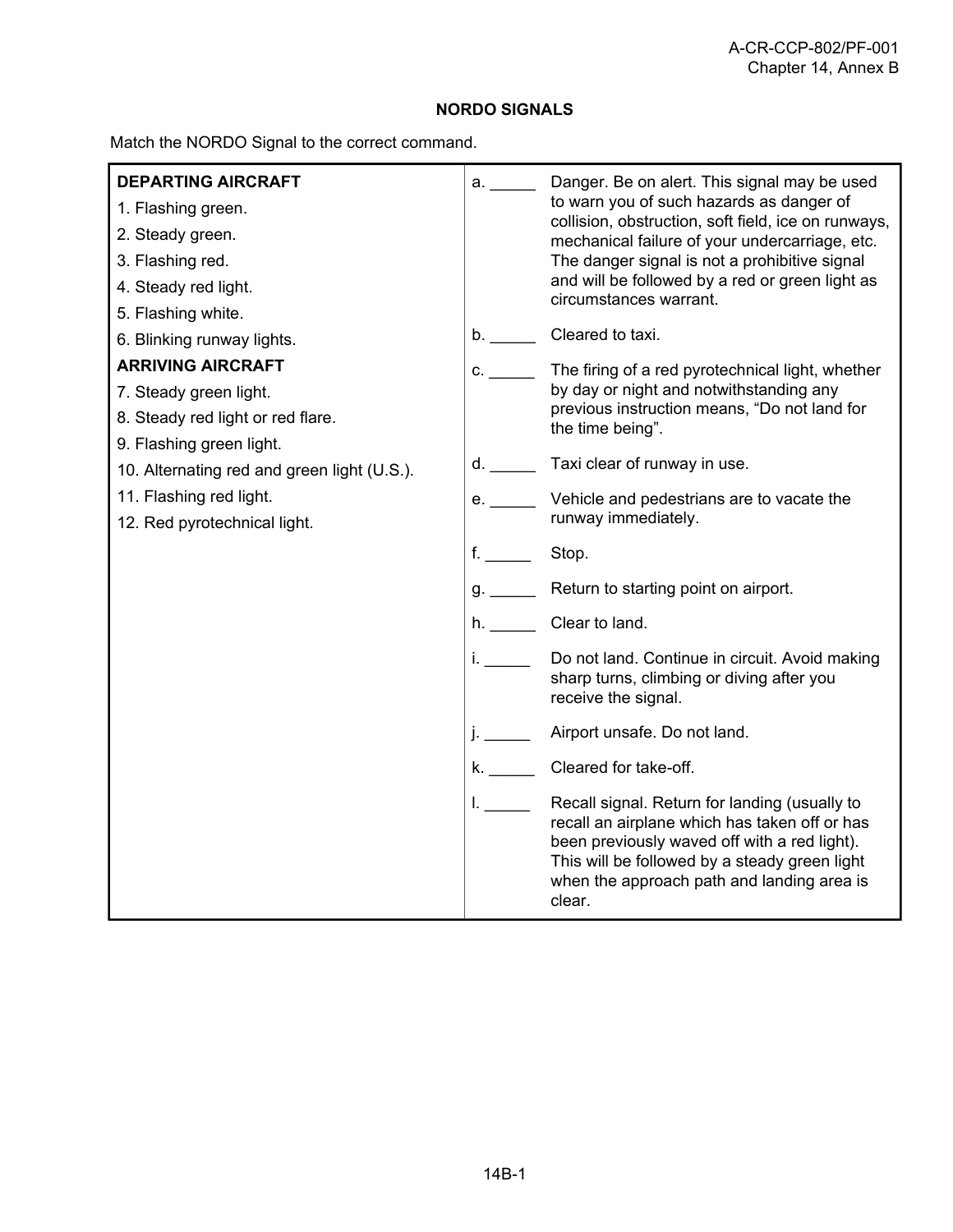THIS PAGE INTENTIONALLY LEFT BLANK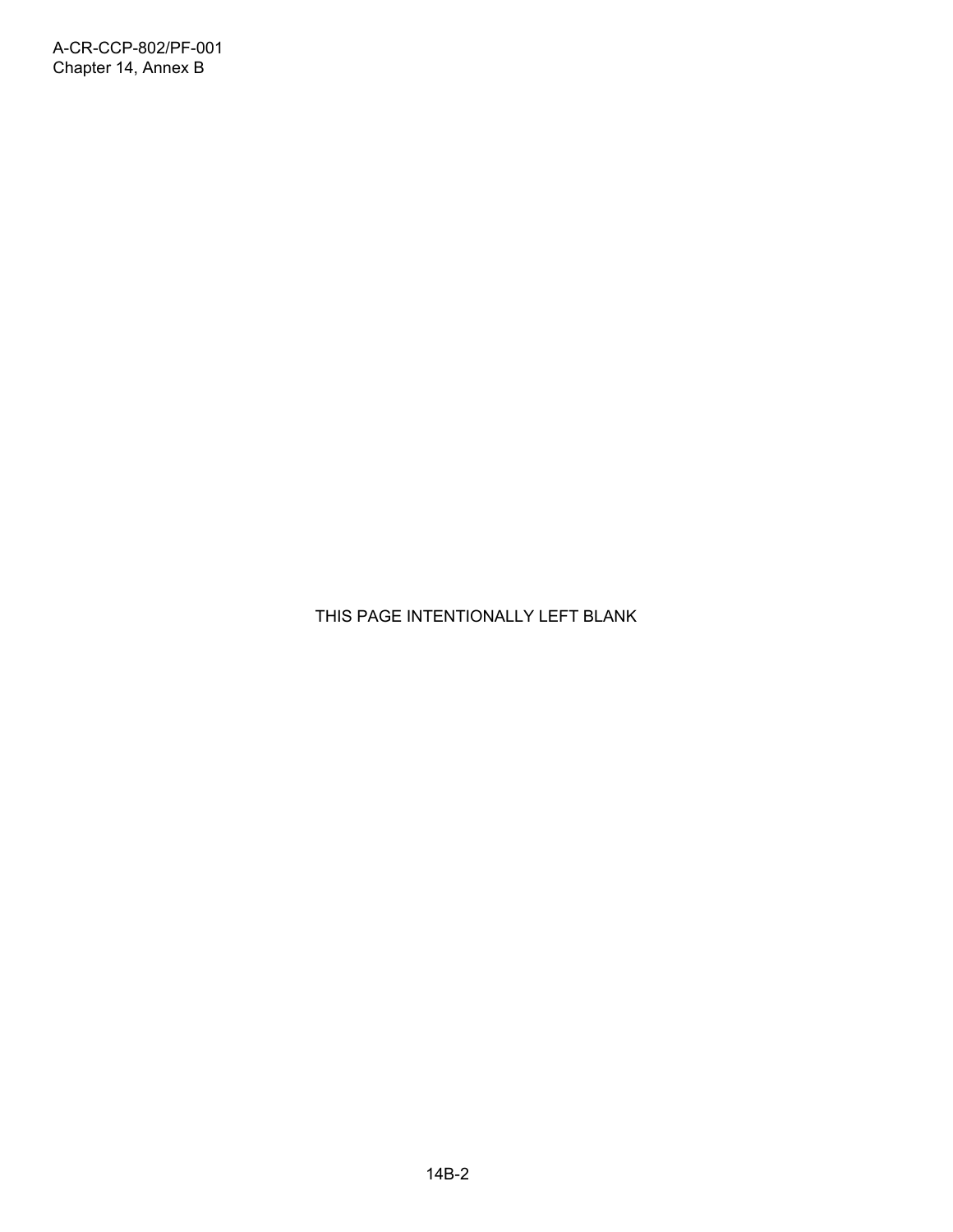### NORDO SIGNALS – INSTRUCTOR ANSWER KEY

- 1. b
- 2. k
- 3. d
- 4. f
- 5. g
- 6. e
- 7. h
- 8. i
- 9. l
- 10. a
- $11. j$
- 12. c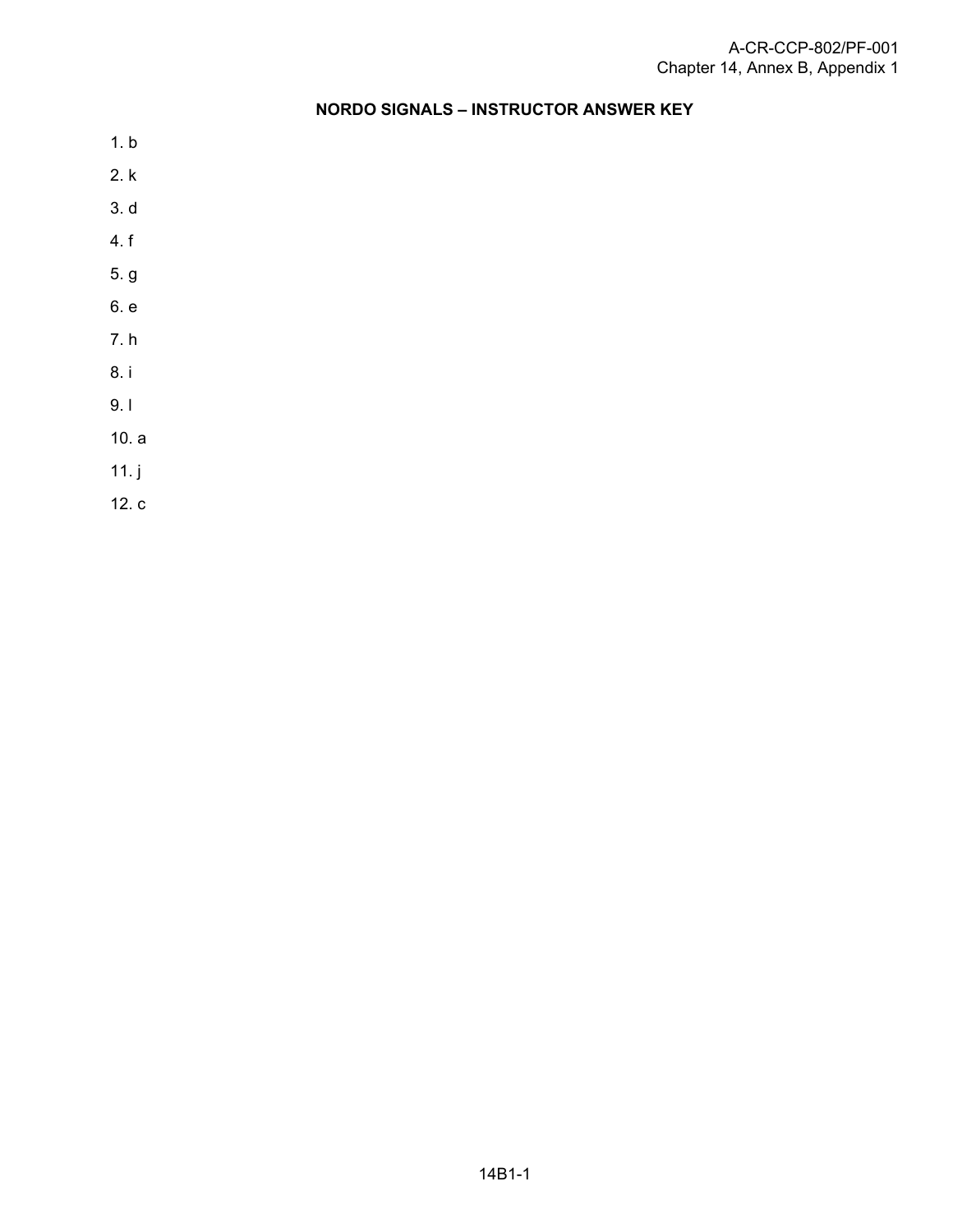A-CR-CCP-802/PF-001 Chapter 14, Annex B, Appendix 1

THIS PAGE INTENTIONALLY LEFT BLANK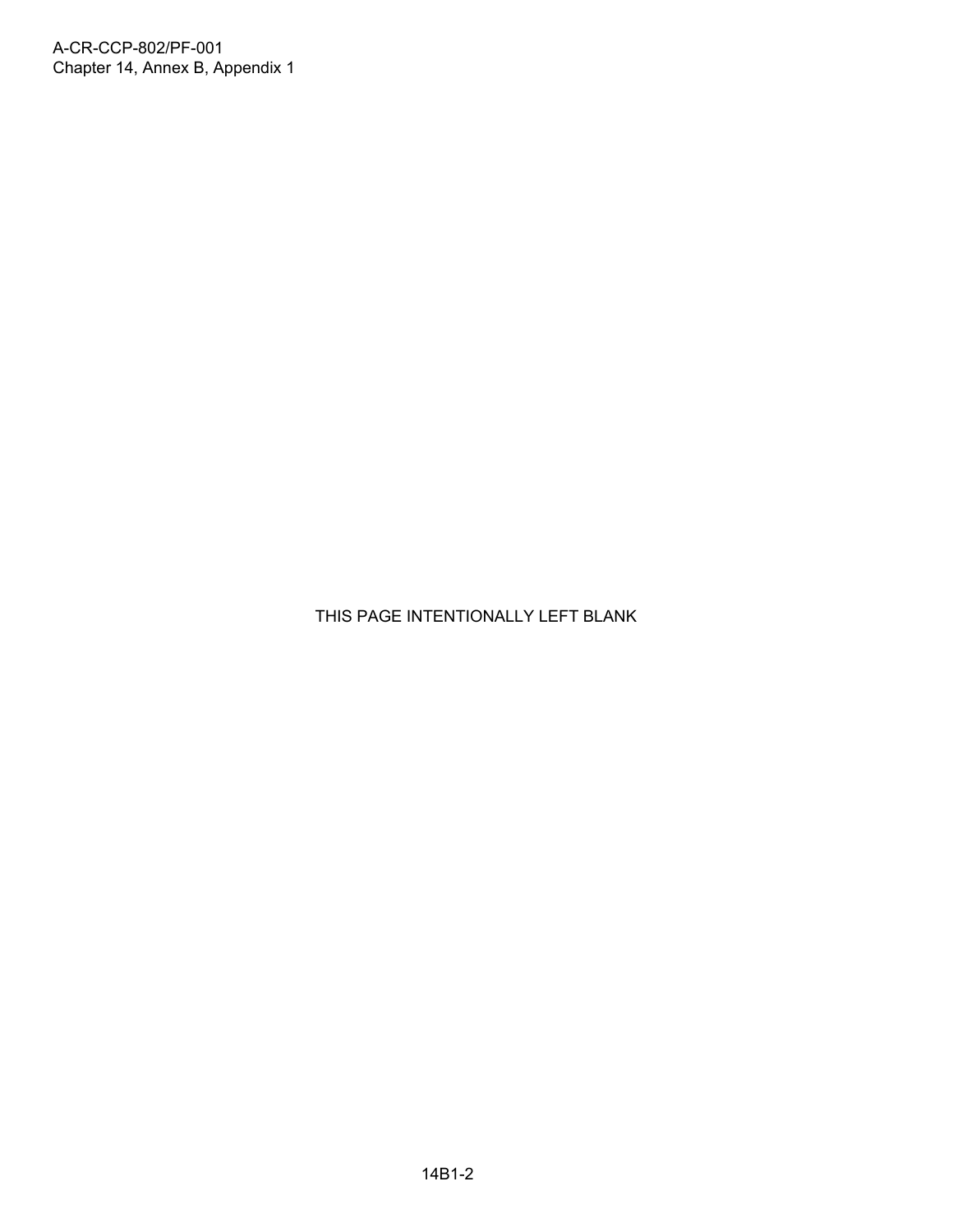### MARSHALLING COMMANDS FLASH CARDS

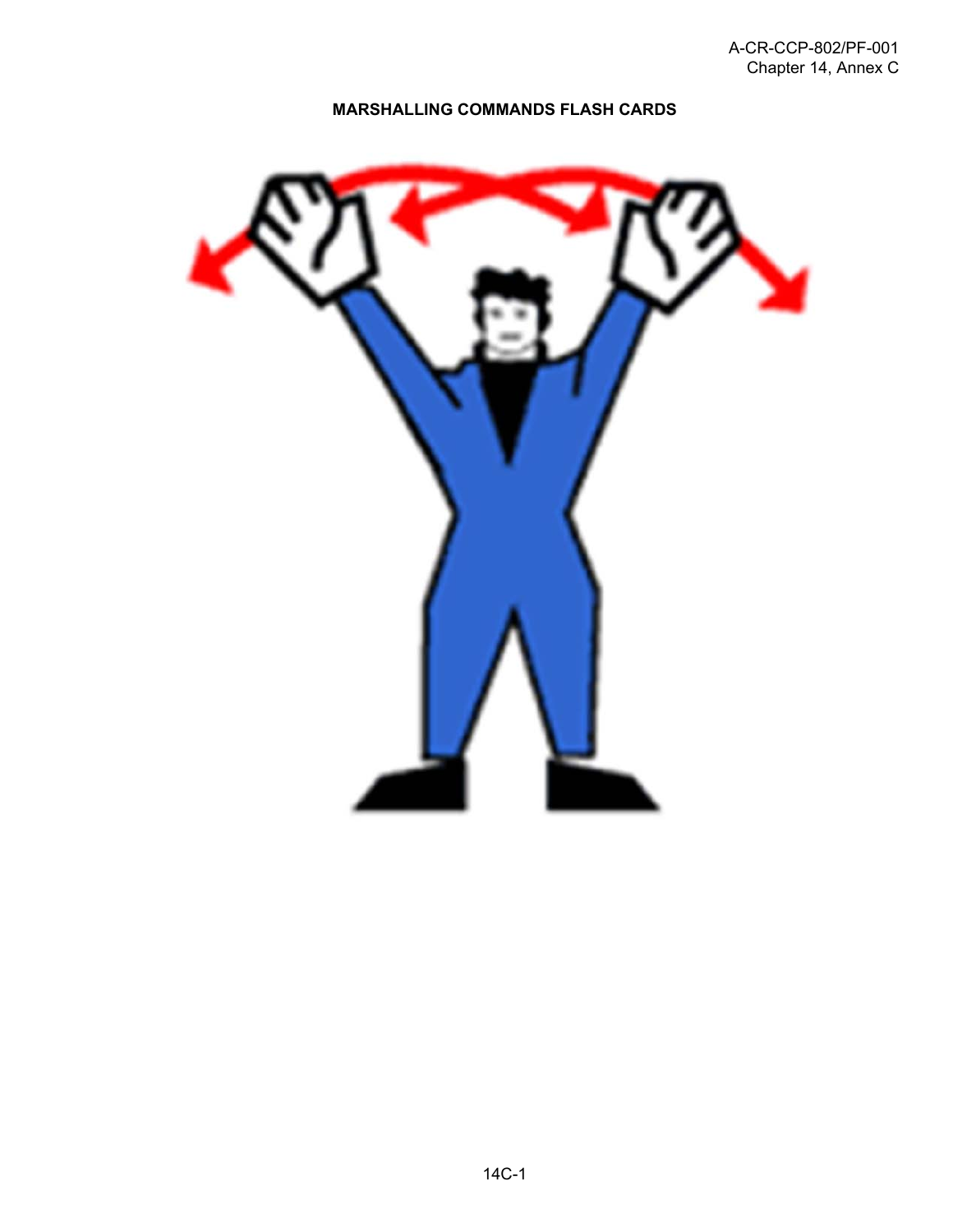## STOP

Raise arms straight above the head.

Move arms back and forth, crossing arms over the head.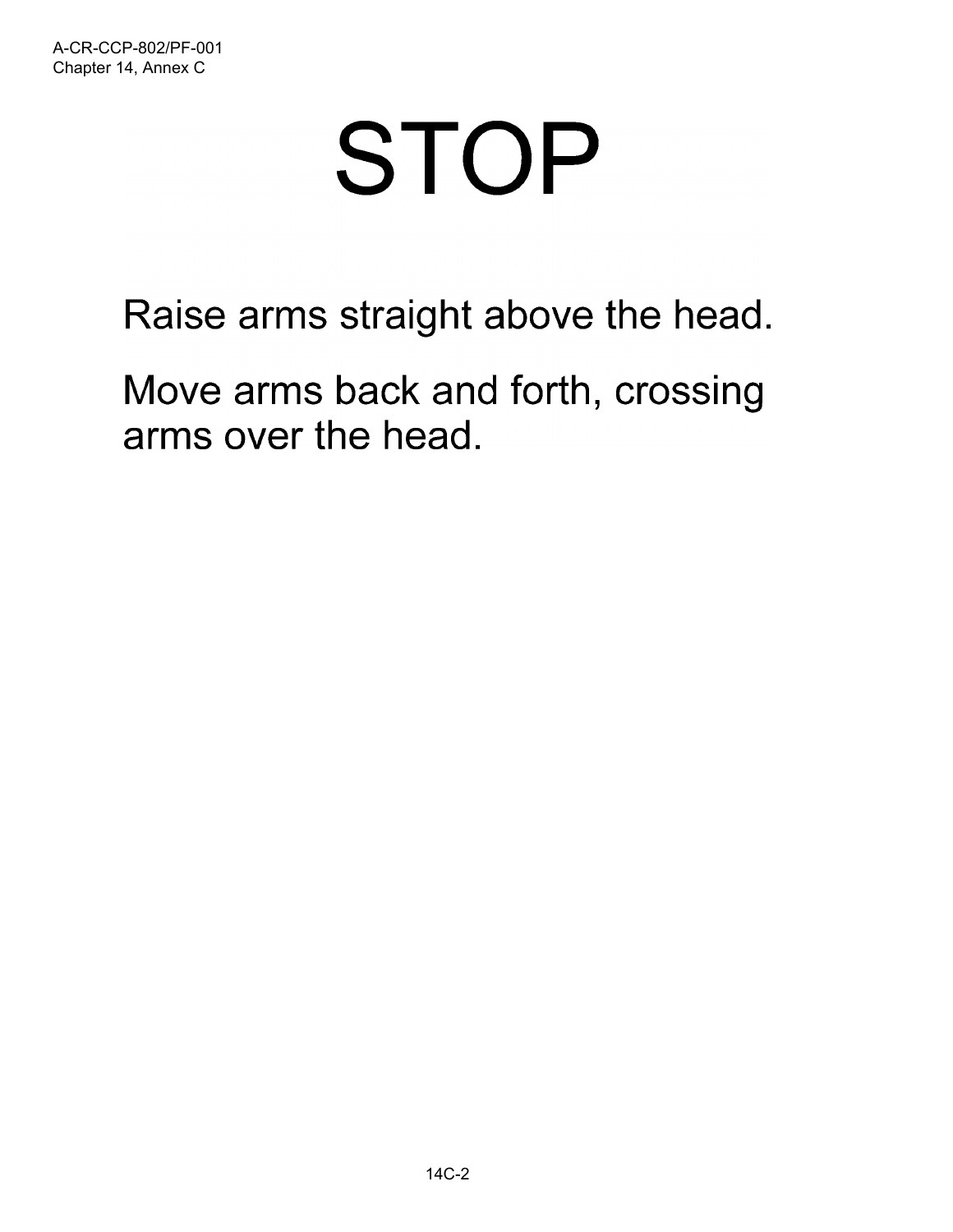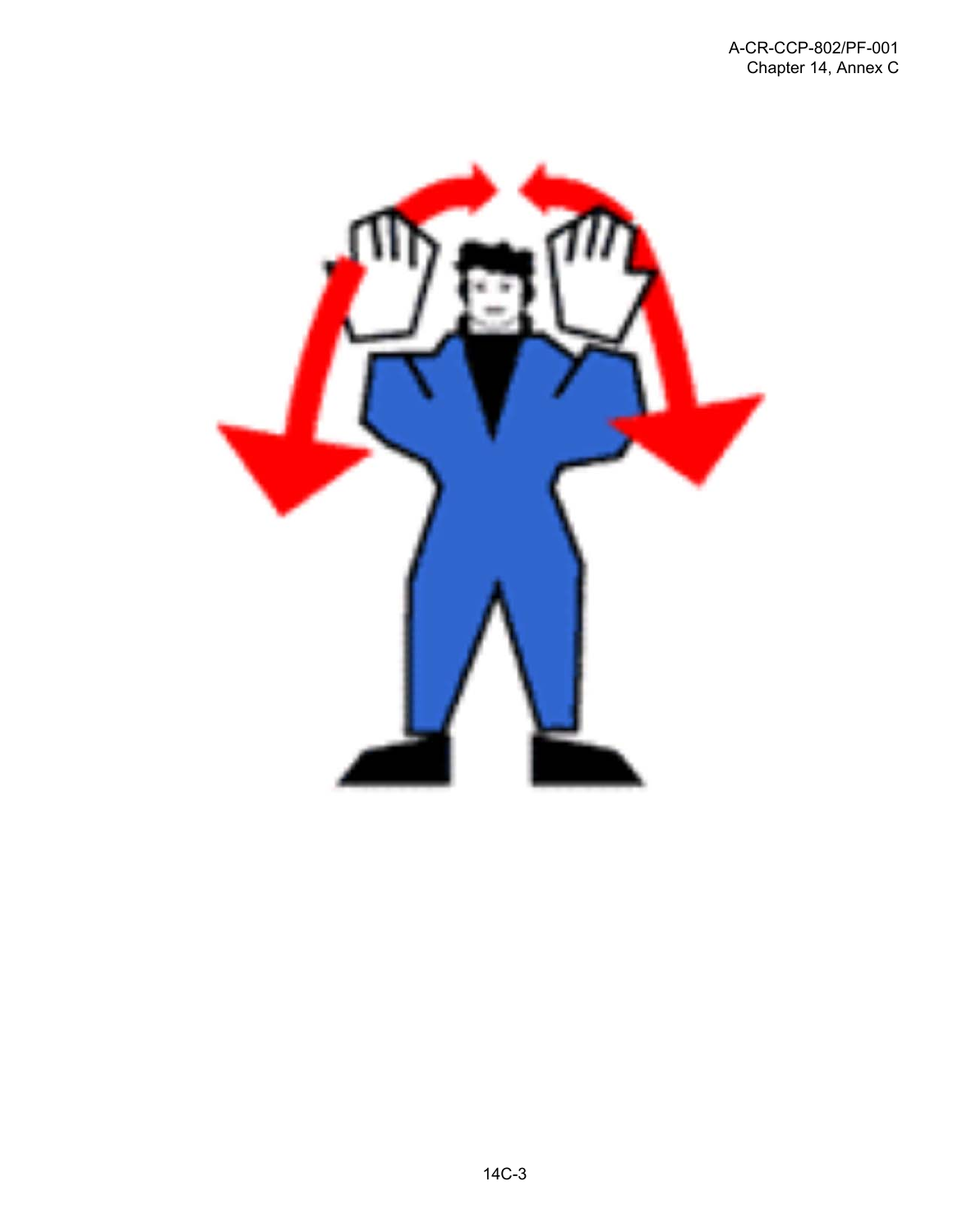# **MOVE AHEAD**

Arms are in the prove position, bent at the elbow, in front of the body with the upper arm parallel to the ground.

Move the hands from in front of the body toward the head.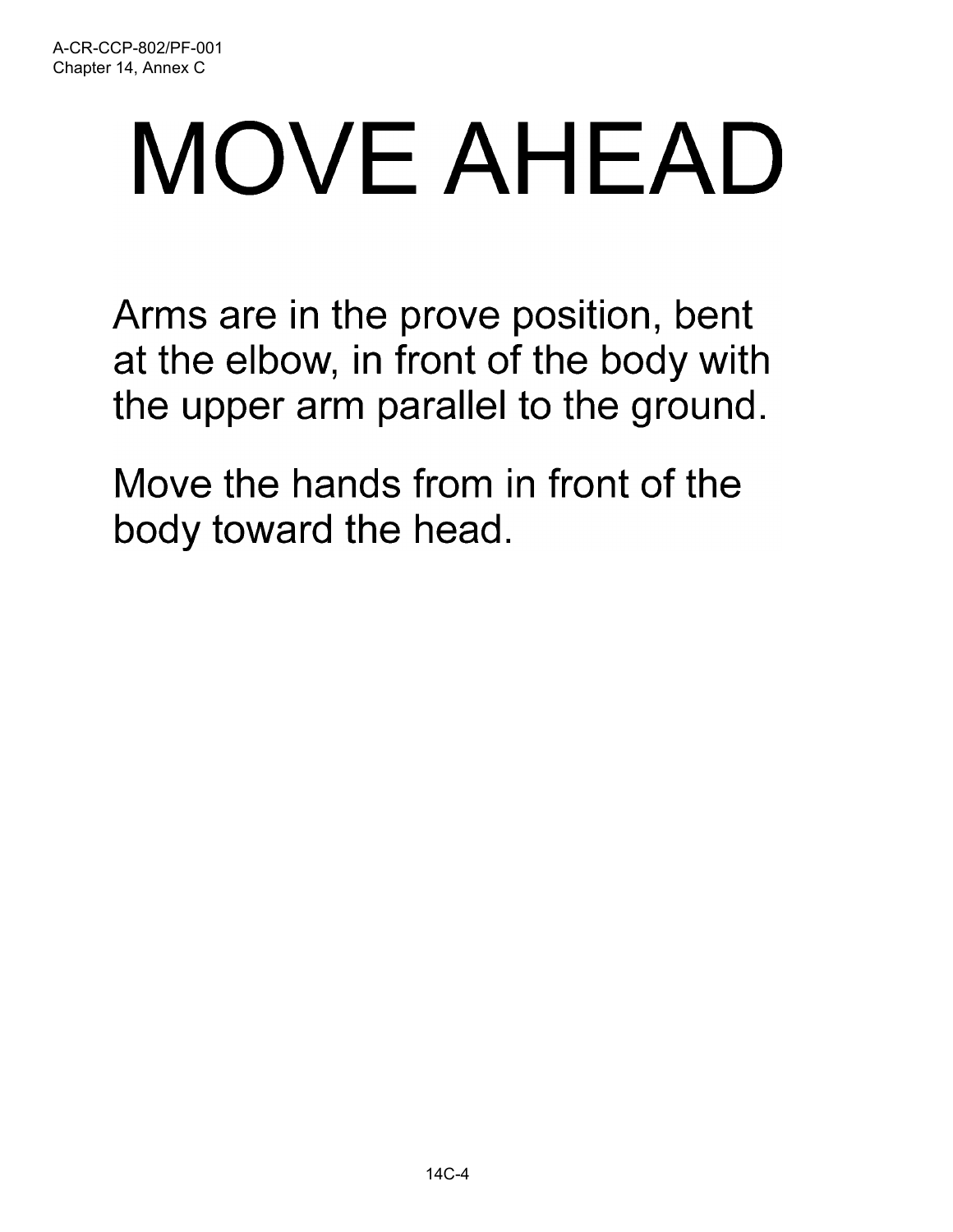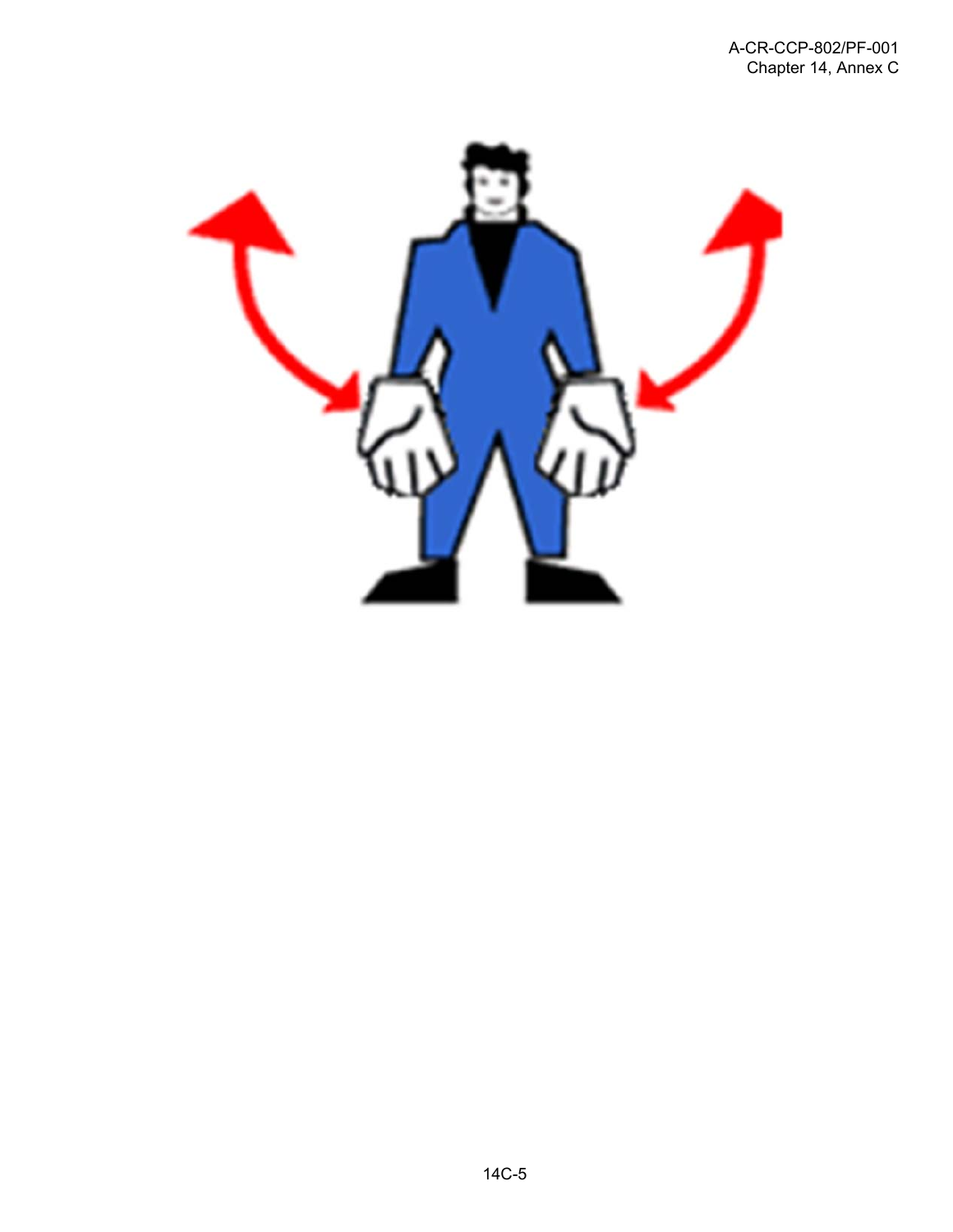# MOVE BACK

Starting with the arms straight at the sides of the body, move arms from the waist toward the shoulders, out and away from the body.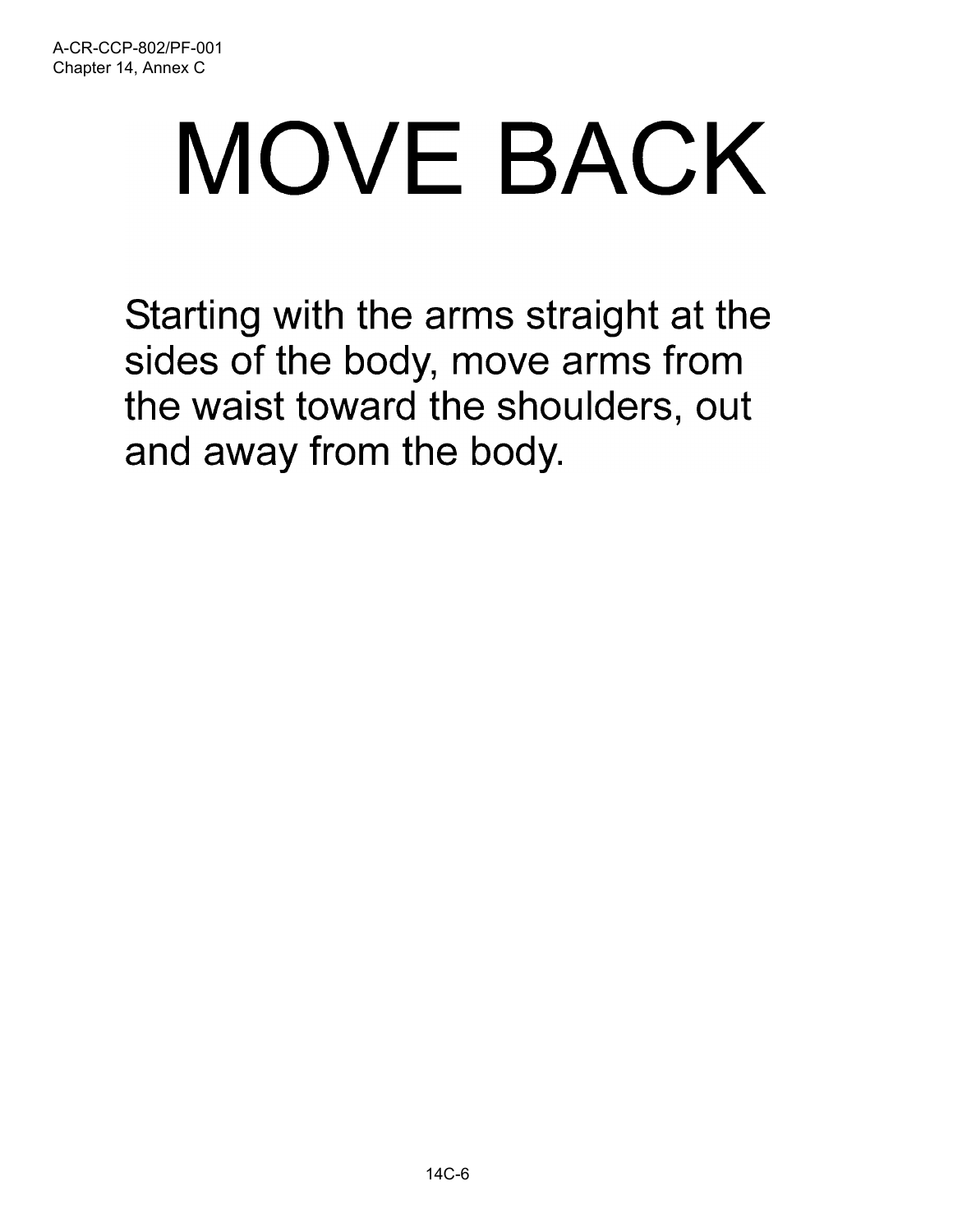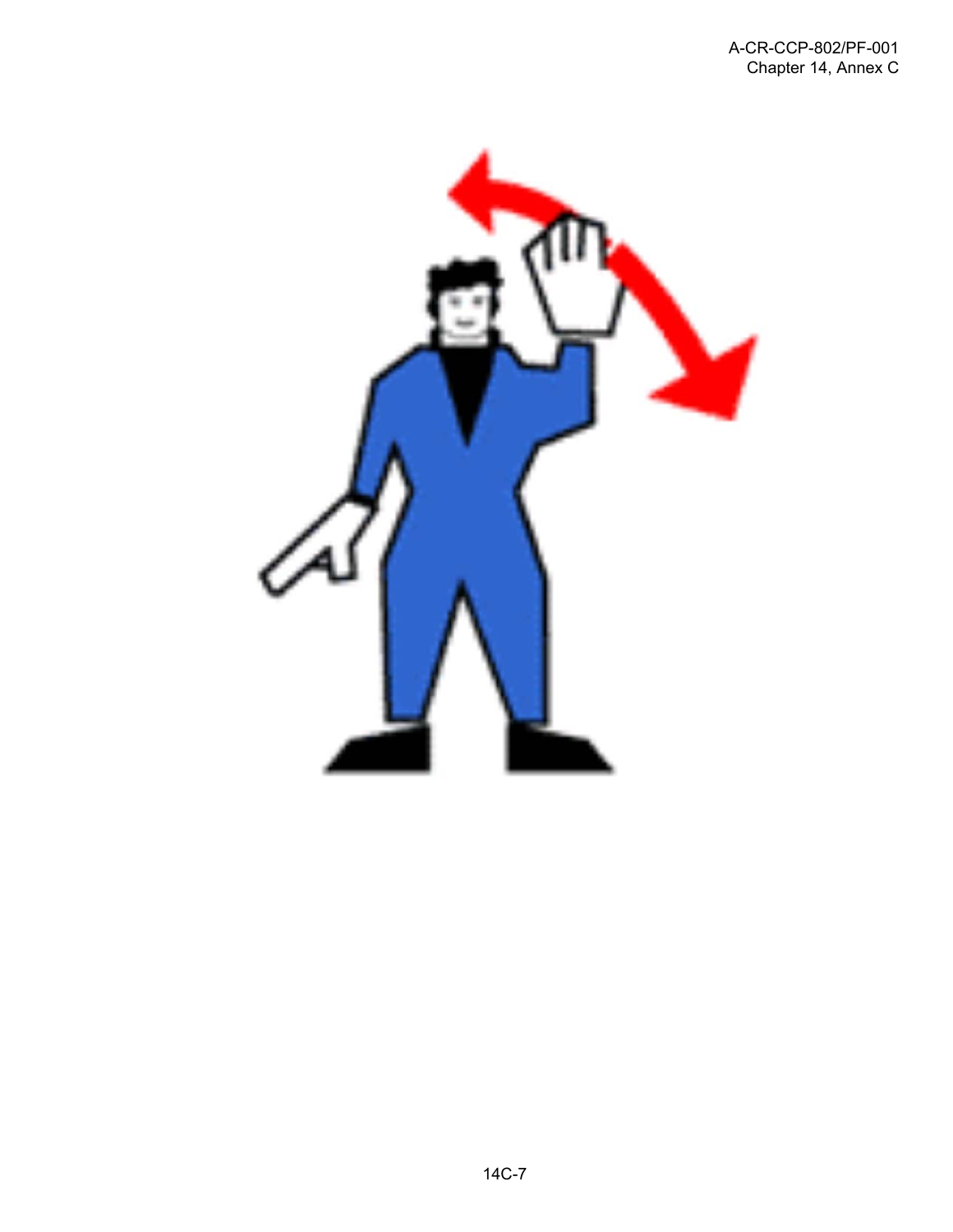# TURN TO YOUR LEFT

The right arm points to the right.

The left arm is in the prove position, bent at the elbow, away from the body with the left hand above the head.

Move the left arm back and forth from the shoulder to above the head.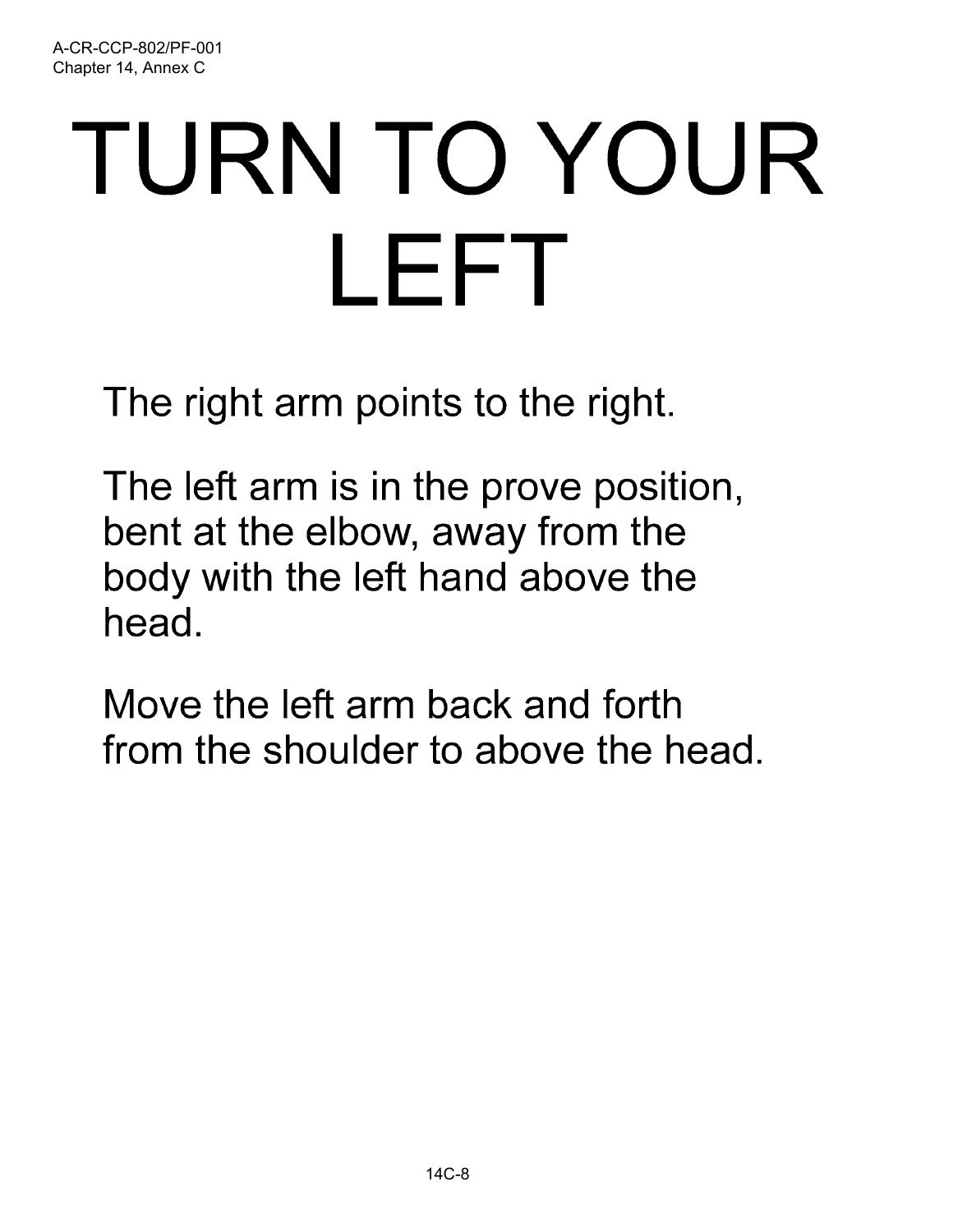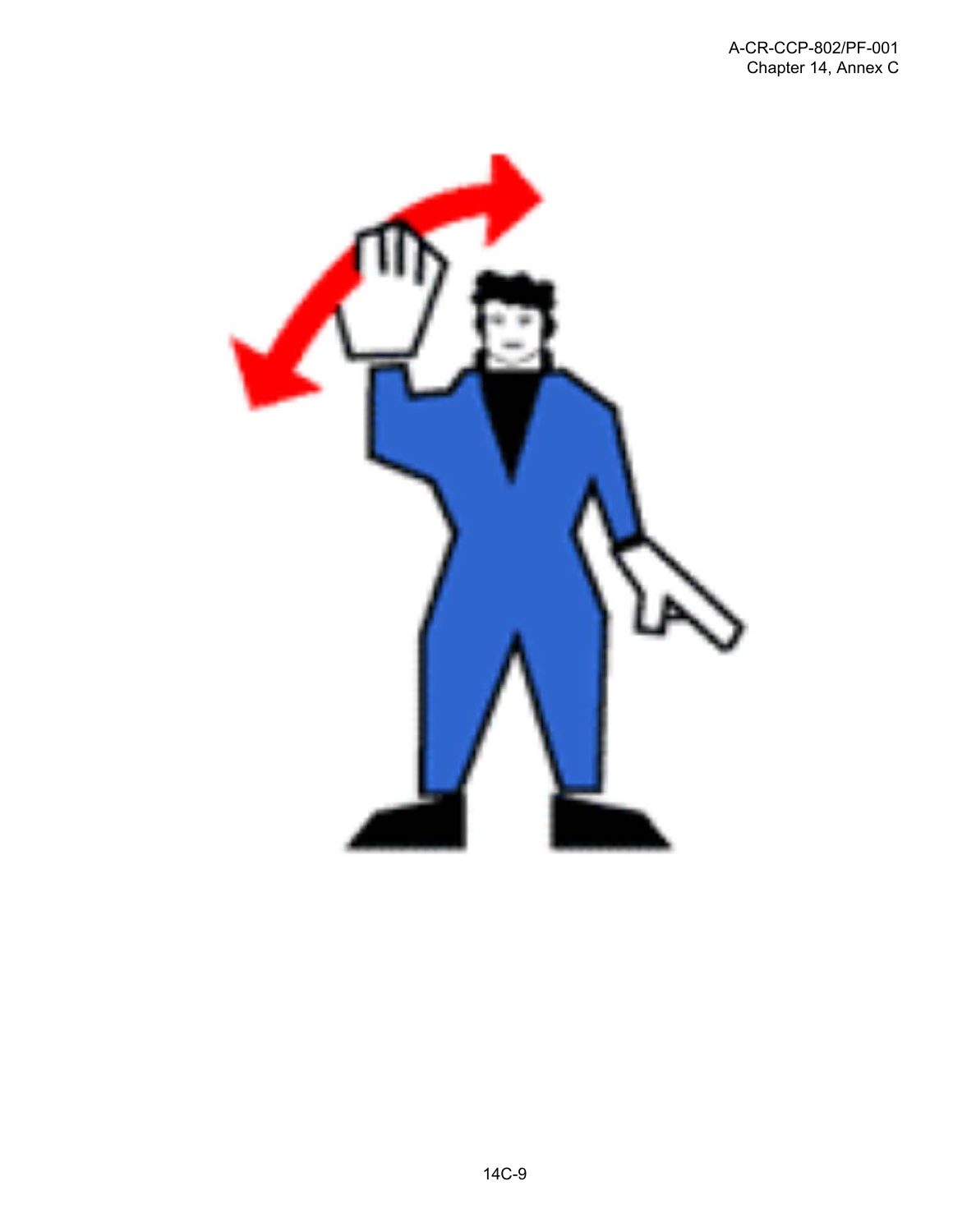# TURN TO YOUR RIGHT

The left arm points to the left.

The right arm is in the prove position, bent at the elbow, away from the body with the left hand above the head.

Move the right arm back and forth from the shoulder to above the head.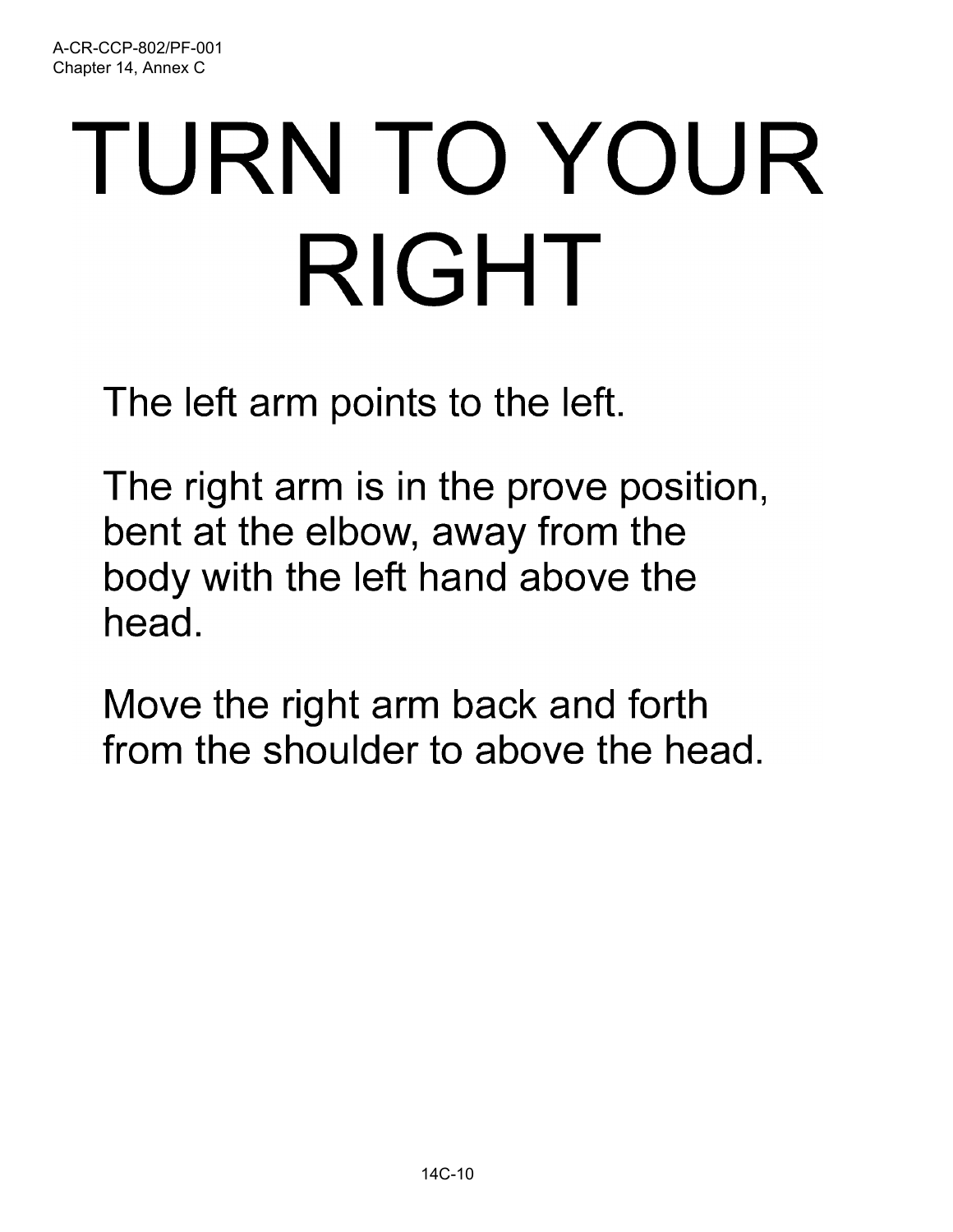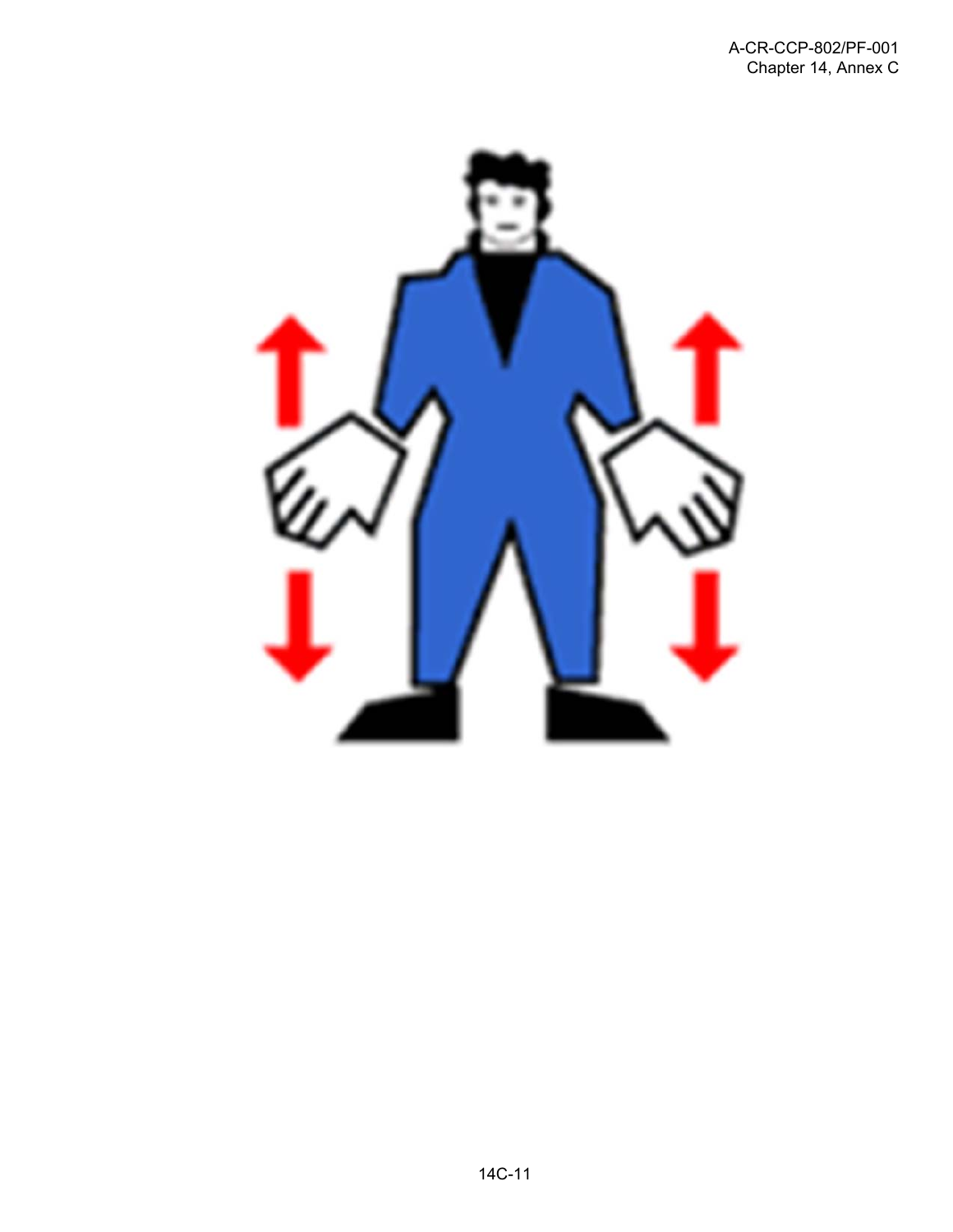# **SLOW DOWN**

With the arms out in front of the body, move the arms up and down from the waist to the shoulders.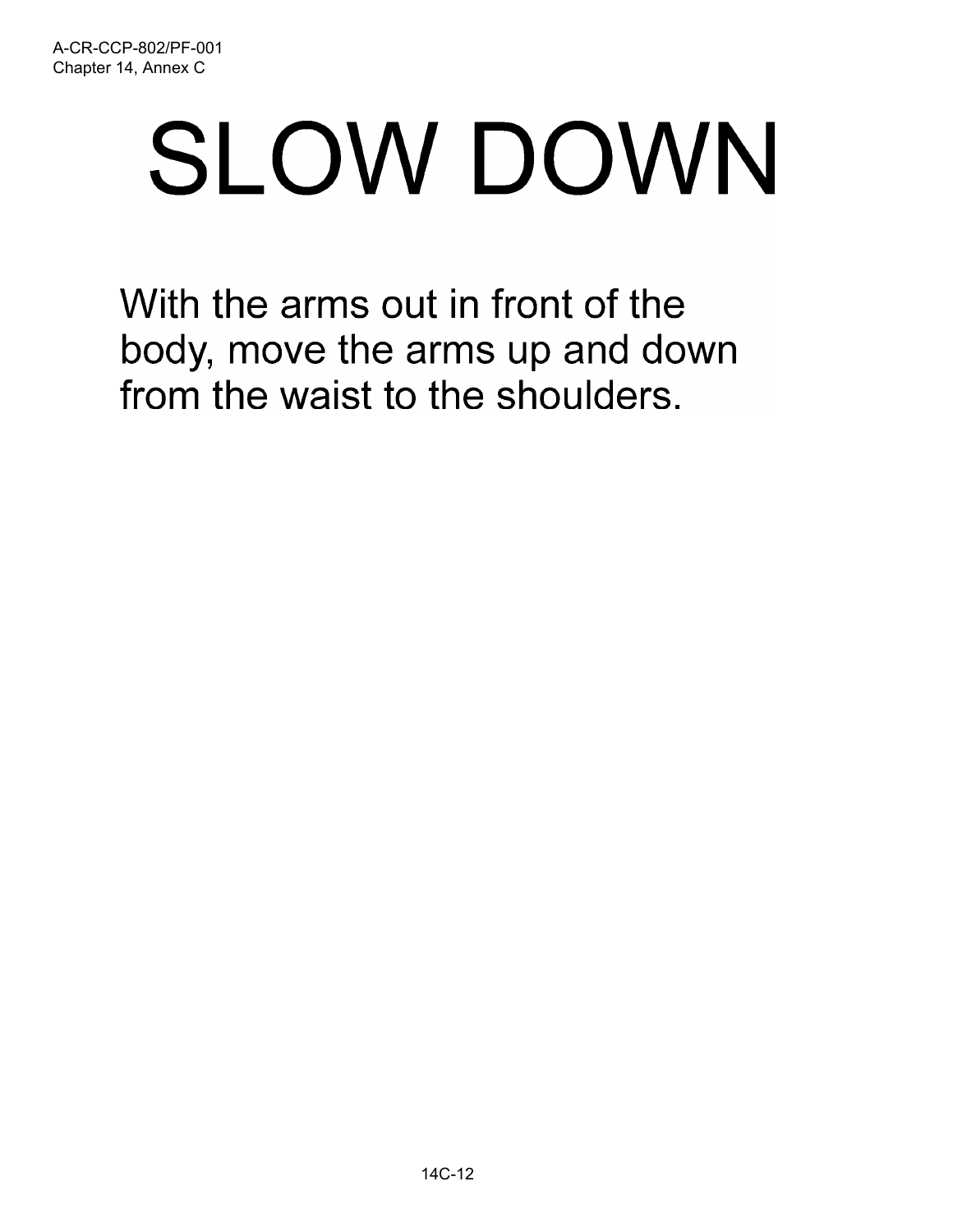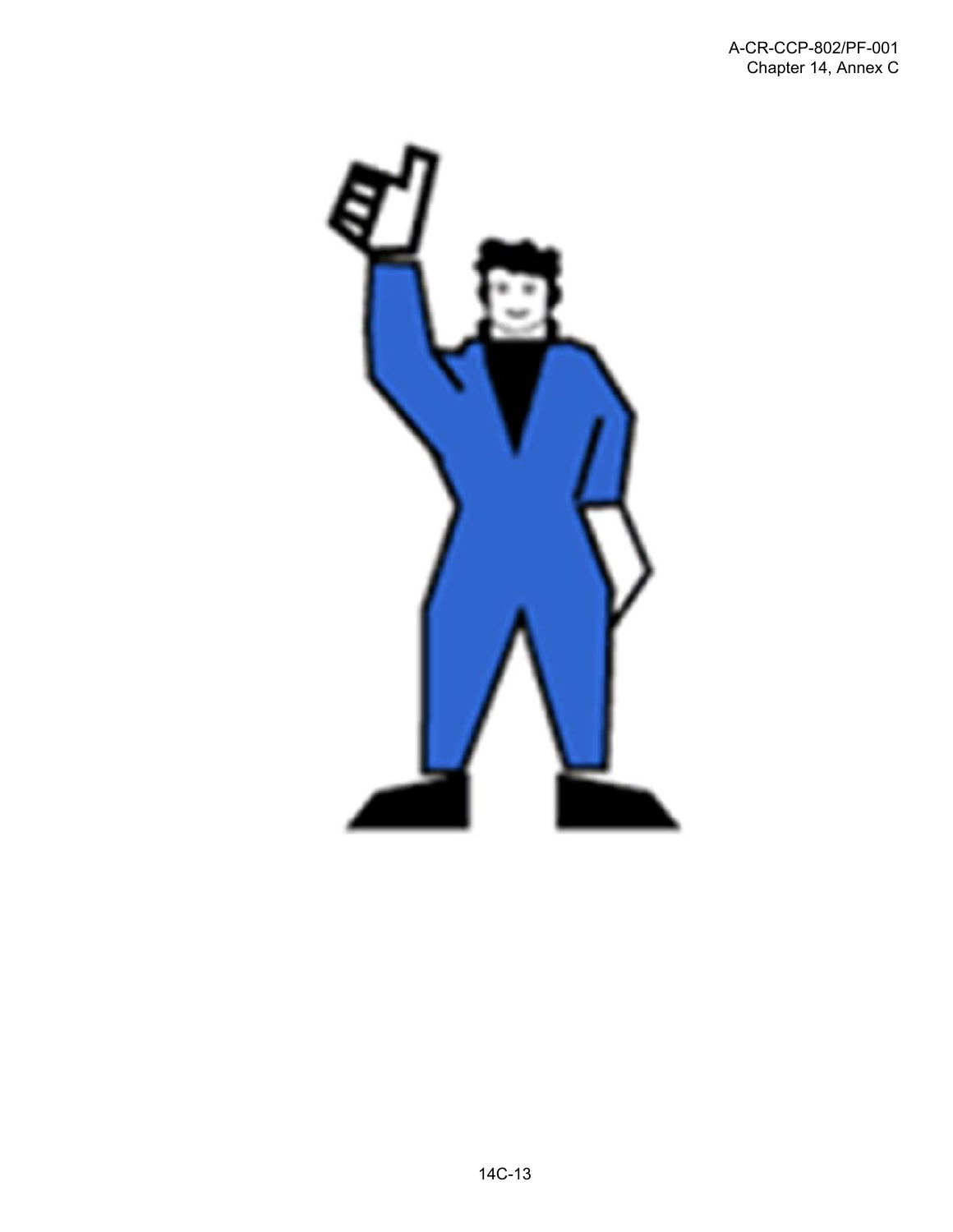# ALL CLEAR

The left arm remains at the side of the body.

The right arm is in the prove position, bent at the elbow, in front of the body with the upper arm parallel to the ground.

Give the thumbs up signal with the right hand.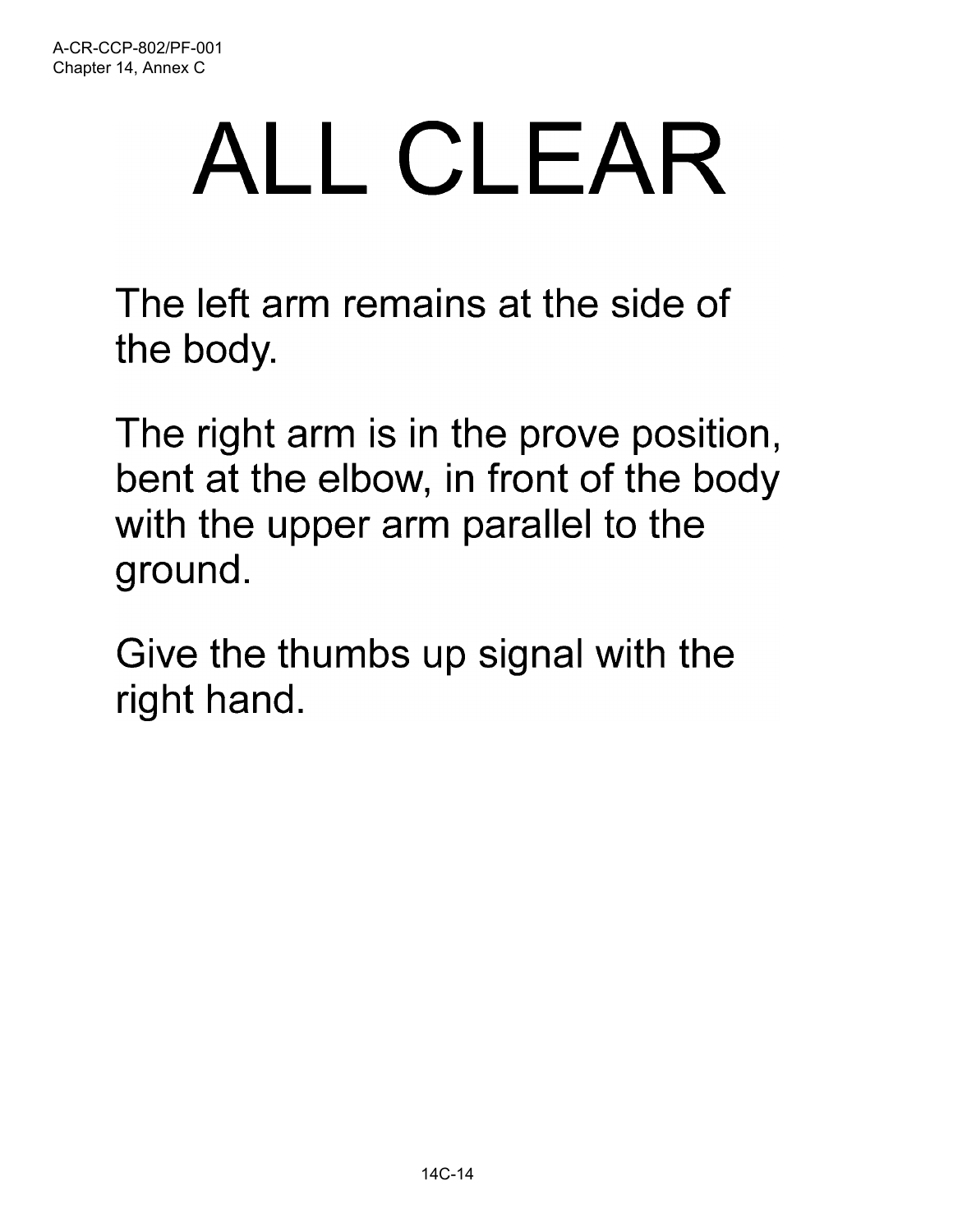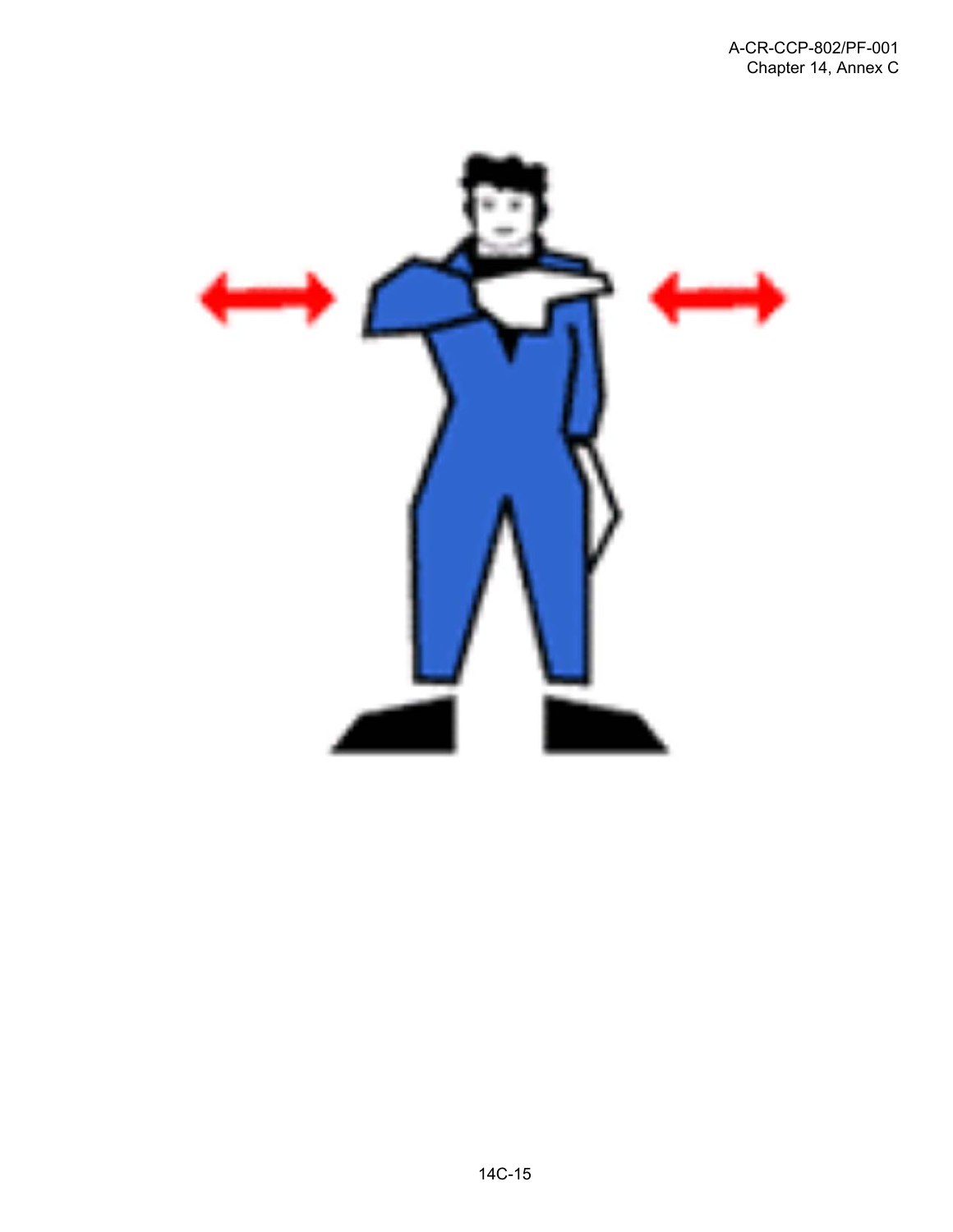# CUT ENGINE(S)

The left arm remains at the side of the body.

Position the right arm out from the shoulder, parallel to the tarmac. The right arm should be bent at the elbow.

With the right hand, make a cutting motion in front of the throat.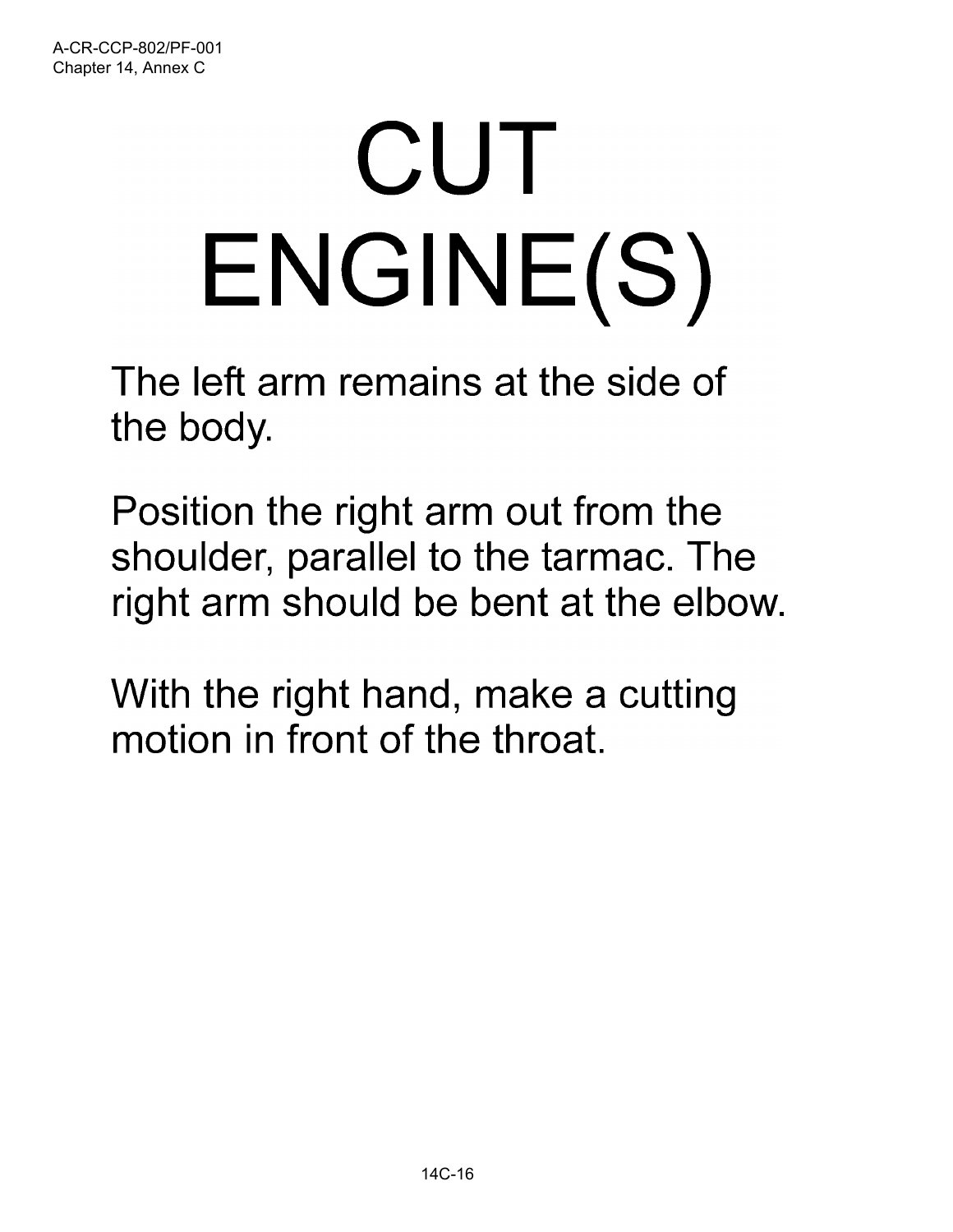